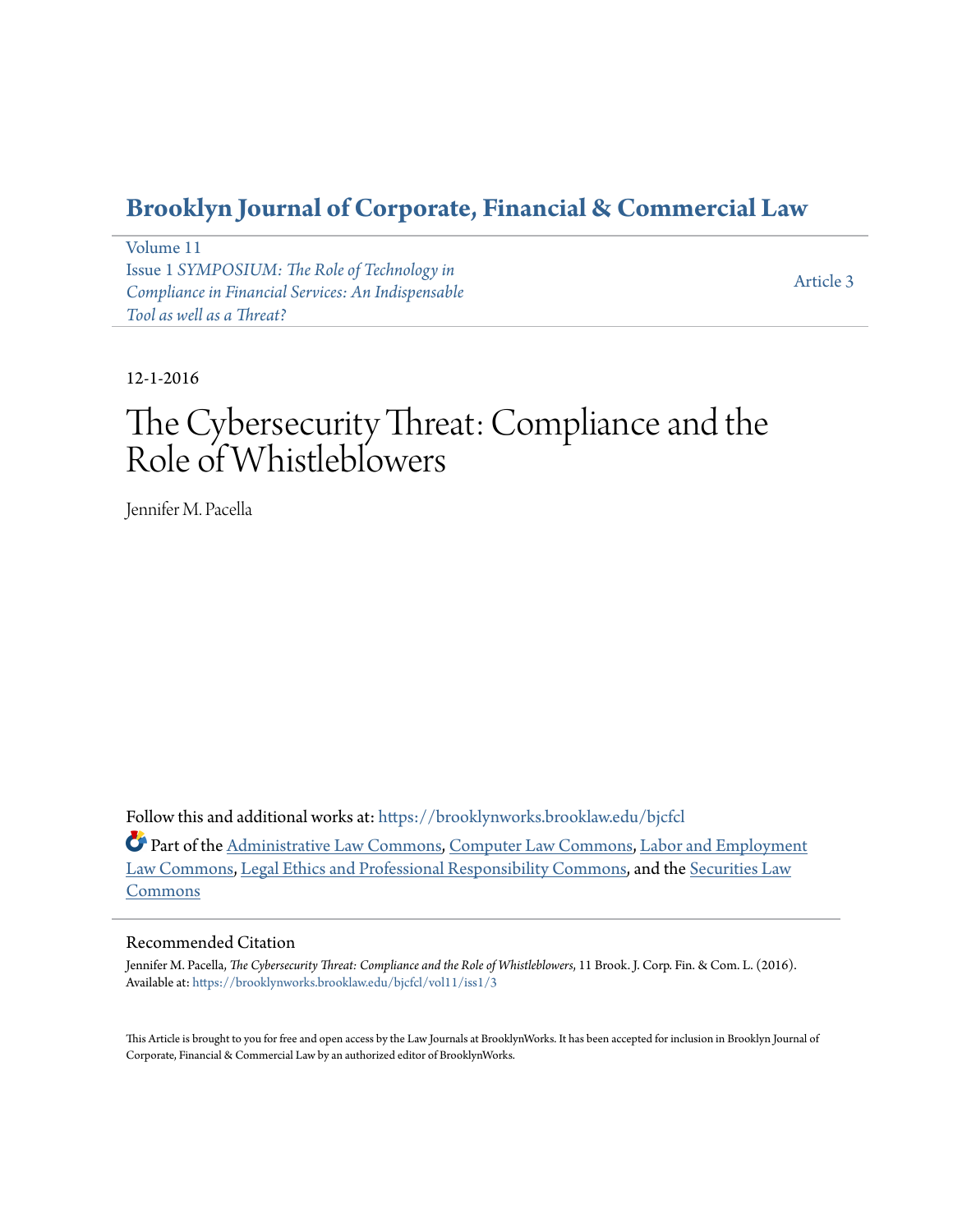# **THE CYBERSECURITY THREAT: COMPLIANCE AND THE ROLE OF WHISTLEBLOWERS**

*Jennifer M. Pacella\**

## **ABSTRACT**

*In today's technologically dependent world, concerns about cybersecurity, data breaches, and compromised personal information infiltrate the news almost daily. The Securities and Exchange Commission (SEC) has recently emerged as a regulator that is keenly focused on cybersecurity, specifically with respect to encouraging disclosures in this arena by regulated entities. Although the SEC has issued non-binding "guidance" to help companies navigate their reporting obligations in this sector, the agency lacks binding cybersecurity disclosure regulations as they pertain generally to public companies. Given that the SEC has already relied on such guidance in threatening enforcement actions, reporting companies are increasingly pressured for compliance in this arena. This Article addresses the importance of establishing effective internal reporting channels and other internal compliance mechanisms in meeting the SEC's expectations and highlights the role of "cybersecurity whistleblowers," specifically those reporting internally, in building the type of improved corporate culture necessary to discover and remediate cybersecurity risks. Cybersecurity whistleblowers, like all whistleblowers, commonly experience retaliation for their efforts. Despite the SEC's commitment to providing whistleblowers retaliation protections through statutes like the Sarbanes-Oxley and Dodd-Frank Acts, the absence of binding cybersecurity regulationstranslatesinto a direct problem for cybersecurity whistleblowers, because their reports are likely to fall outside the scope of "protected activity" enumerated under these statutes. This Article discusses this gap in protections in light of the SEC's heightened cybersecurity focus, the feasibility of SEC adoption of binding cybersecurity disclosure regulations, and the broad contributions of whistleblowers to compliance systems generally.*

<sup>\*</sup> Professor Jennifer Pacella is an Assistant Professor of Law at the City University of New York (CUNY), Zicklin School of Business, Baruch College, in Manhattan, and an Adjunct Professor at State University of New York (SUNY) Buffalo Law School. The author expresses gratitude to James Fanto and Brooklyn Law School for the invitation to present this article as part of the annual Symposium of the Brooklyn Journal of Corporate, Financial & Commercial Law, and thanks all of the Symposium participants for their feedback and insights. The author also thanks Guyora Binder, Joseph Gerken, Michael Halberstam, James G. Milles, Matthew Steilen, Rick Su, Larry Trautman, Jay Weiser, and David Zaring for their valuable comments on prior drafts of this article. The author would also like to thank each of the discussants and participants of the Sixteenth Huber Hurst Research Seminar, sponsored by the University of Florida's Warrington College of Business, for their very helpful feedback on an earlier version of this article.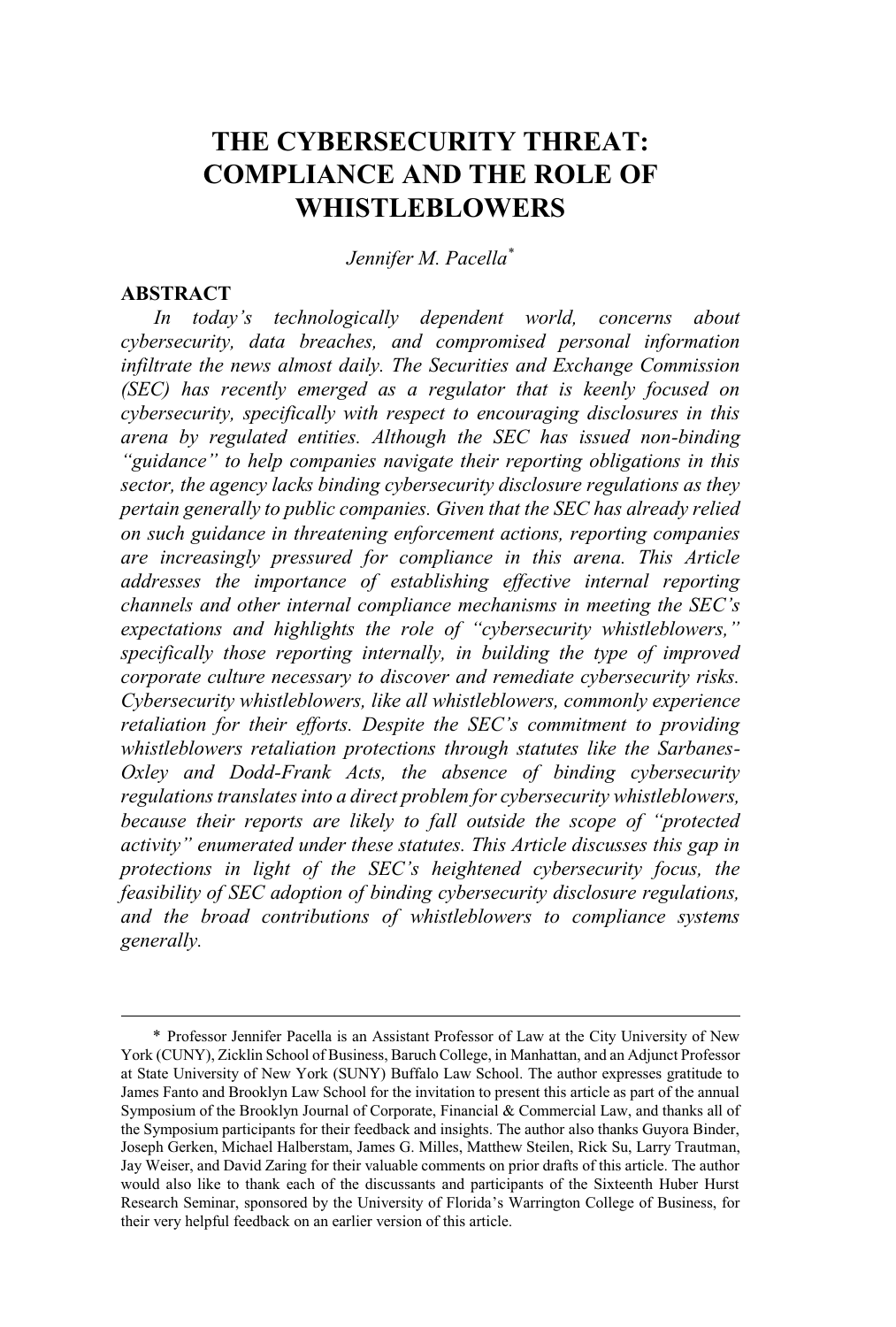#### **INTRODUCTION**

In today's compliance-focused environment, the need to detect and remediate problems of potentially alarming degrees is essential to ensuring effective regulation. Information security systems and technologically savvy business practices are conducive to success in this digital era and have emerged as important tools in compliance monitoring, as they allow compliance officers to identify and address problems through automated reporting and review channels.<sup>1</sup> Although reliance on technology is unquestionably important in the regulation of modern-day business and financial services industries, it simultaneously carries the associated risk of vulnerability to data breaches and other cybersecurity-related threats. The potentially devastating consequences of these threats present compliance challenges for all industries.

Whistleblowers, especially those reporting internally, have emerged as critical players in compliance, bringing red flags to the forefront to ensure that their places of employment are continuously operating within the confines of the law.<sup>2</sup> "Cybersecurity whistleblowers," defined herein as individuals who escalate concerns regarding internal management of cyberrisks, cyber threats, data breaches, or other cybersecurity related information to supervisors, compliance officers, and boards of directors, play a crucial role in the modern-day compliance functions of regulated entities. The role of whistleblowers generally in corporate compliance and as an "institution" in modern corporate governance has received relatively minimal scholarly attention $3$ 

Whistleblowers are important to good corporate governance and compliance because they are essentially "volunteers" with no pre-existing duty to come forward and often do so out of a personal interest to conform to

<sup>1</sup>*. See* Robert C. Bird & Stephen Kim Park, *The Domains of Corporate Counsel in an Era of Compliance*, 53 AM. BUS. L.J. 203, 214 (2016) ("Compliance work can also involve training specialists in the enterprise to work with software or other technology to ensure that the process of monitoring compliance practices occurs smoothly."); *see* James A. Fanto, *Advising Compliance in Financial Firms: A New Mission for the Legal Academy*, 8 BROOK. J. CORP. FIN. & COM. L. 1, 10 (2013) (discussing how today's "compliance monitoring is aided by technology"); *see generally* Kenneth A. Bamberger, *Technologies of Compliance: Risk and Regulation in A Digital Age*, 88 TEX. L. REV. 669 (2010) (discussing the use of technology in compliance and risk management).

<sup>2</sup>*. See* GEOFFREY PARSONS MILLER, THE LAW OF GOVERNANCE, RISK MANAGEMENT, AND COMPLIANCE 271 (2014) (describing whistleblowing as "an increasingly important mechanism for enhancing an organization's compliance with legal norms"); Jennifer M. Pacella, *Advocate or Adversary? When Attorneys Act as Whistleblowers*, 28 GEO. J. LEGAL ETHICS 1027, 1061 (2015) (internal citations omitted) (discussing the contributions of whistleblowers to compliance, especially with respect to strengthening internal reporting channels).

<sup>3</sup>*. See* Matt A. Vega, *Beyond Incentives: Making Corporate Whistleblowing Moral in the New Era of Dodd-Frank Act "Bounty Hunting*,*"* 45 CONN. L. REV. 483, 485 (2012) (noting that most whistleblowing scholarship highlights the "unwillingness or incapacity of employees to blow the whistle").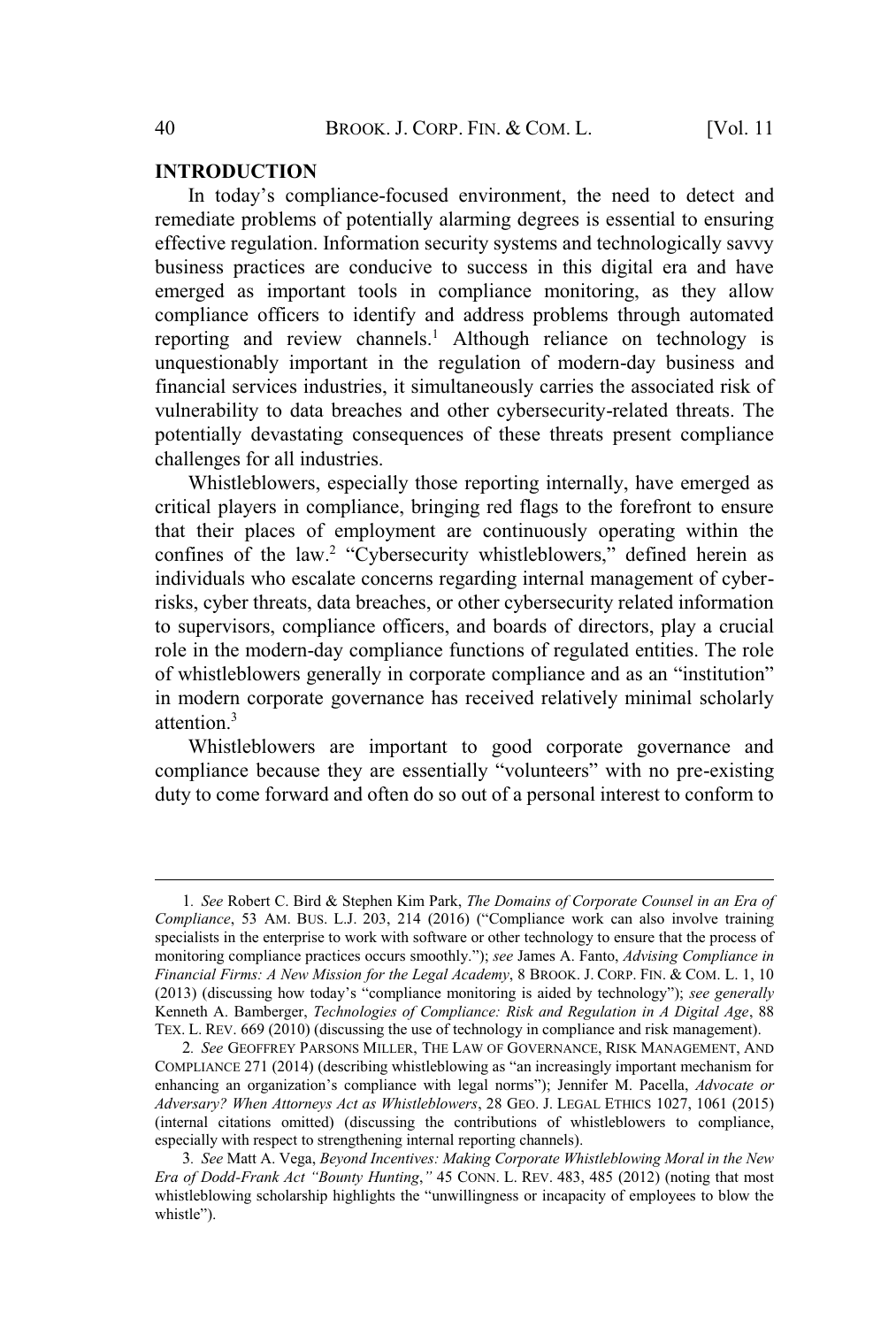legal rules and norms.<sup>4</sup> Contrary to what may be popular belief, most whistleblowers report internally, rather than externally to the government or third parties, and are often considered very "loyal" employees.<sup>5</sup> In this way, they provide significant value to an entity's internal compliance function by raising issues that may otherwise remain unnoticed or ignored. Despite their value, retaliation against whistleblowers remains common, often manifesting itself as retaliatory discharge, ostracism, alienation, job stagnation, or blacklisting.<sup>6</sup>

One of the most increasingly vocal regulators in both the areas of cybersecurity and whistleblower protections is the Securities & Exchange Commission (SEC). The SEC has called upon entities to publicly disclose the cybersecurity and technology-related risks that they face because of the significant impact that the agency believes these issues have on shareholders in making investment decisions.<sup>7</sup> In October of 2011, the SEC issued nonbinding guidance (the 2011 Guidance) alerting public companies to alreadyexisting disclosure requirements that would capture cybersecurity risks and cyber-incidents as material information subject to mandatory disclosure for investors.<sup>8</sup> This focus on disclosure was emphasized in the SEC's Roundtable on Cybersecurity, held in March of 2014 (the Roundtable), in which the

6*. See, e.g.*, Norman D. Bishara, Elletta Sangrey Callahan & Terry Morehead Dworkin, *The Mouth of Truth*, 10 N.Y.U. J.L. & BUS. 37, 56–57 (2013) (noting that it is common for whistleblowers to experience some sort of reprisal, although not all may experience severe retaliation); *see generally* ETHICS RES. CTR., RETALIATION: WHEN WHISTLEBLOWERS BECOME VICTIMS A SUPPLEMENTAL REPORT OF THE 2011 NATIONAL BUSINESS ETHICS SURVEY 2 (2012); *see also Proof of Retaliation Against Whistleblowers Grows Exponentially According to NAVEX Global's 2015 Ethics and Compliance Hotline Benchmark Report*, NAVEX GLOBAL (Mar. 10, 2015), http://www.navexglobal.com/company/press-room/proof-retaliation-against-whistleblower s-grows-exponentially-according-navex.

7. Mary Jo White*,* Chair, U.S. Sec. & Exch. Comm'n, Opening Statement at SEC Roundtable on Cybersecurity (Mar. 26, 2014) [hereinafter White Statement], http://www.sec.gov/News/Public Stmt/Detail/PublicStmt/1370541286468.

8. Div. of Corp. Fin., U.S. Sec. & Exch. Comm'n, *CF Disclosure Guidance: Topic No. 2*, U.S. SEC. & EXCH. COMM'N (Oct. 13, 2011), http://www.sec.gov/divisions/corpfin/guidance/cfguidance -topic2.htm [hereinafter *CF-2 Disclosure Guidance*]; *see also* Constance E. Bagley, Joshua Mitts & Richard J. Tinsley, *Snake Oil Salesmen or Purveyors of Knowledge: Off-Label Promotions and the Commercial Speech Doctrine*, 23 CORNELL J.L. & PUB. POL'<sup>Y</sup> 337, 372 (2013) (discussing the mandatory disclosure regulatory regime of the SEC and the way in which mandatory disclosure "reduc[es] misallocation of resources" and ensures that consumers have access to essential information).

<sup>4</sup>*. See* MILLER, *supra* note 2, at 271–72 (noting that a whistleblower reports misconduct without being required to do so).

<sup>5</sup>*. See, e.g.*, Terry Morehead Dworkin, *SOX and Whistleblowing*, 105 MICH. L. REV. 1757, 1760 (2007) (noting that "internal reporting is the most common type of initial whistleblowing"); Christopher M. Matthews, *Most Whistleblowers Report Internally, Study Finds*, WALL ST. J. (May 30, 2012, 9:25 PM), http://blogs.wsj.com/corruption-currents/2012/05/30/most-whistleblowersreport-internally-study-finds/ (citing an Ethics Resource Center survey finding that in 2011, only 2% of employee-whistleblowers reported externally); Richard E. Moberly, *Sarbanes-Oxley's Structural Model to Encourage Corporate Whistleblowers*, 2006 BYU L. REV. 1107, 1158 (2006); Robert G. Vaughn, *Statutory Protection of Whistleblowers in the Federal Executive Branch*, 1982 U. ILL. L. REV. 615, 616 n.6 (1982) ("[W]histleblowers are often the most loyal employees.").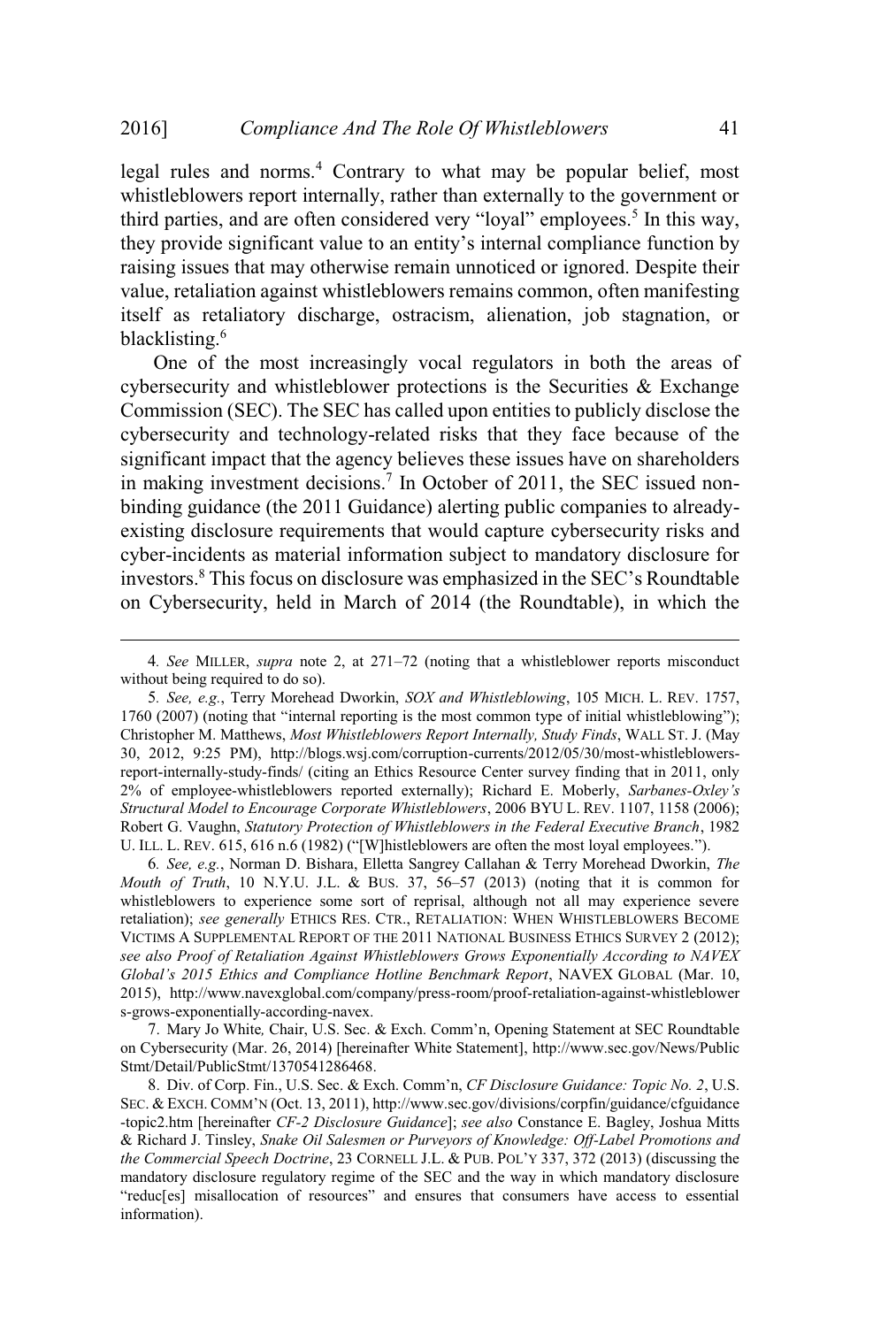agency solicited views about managing cybersecurity from various players in the industry, academics, attorneys, SEC staff, and the general public.<sup>9</sup>

At the same time, the SEC has taken a firm stance on protecting whistleblowers from retaliation and encouraging them to report wrongdoing. SEC Chair, Mary Jo White, recently discussed the "invaluable public service" that whistleblowers provide, urging companies, especially in the years since the financial crisis, to set aside whatever "mixed feelings" they may have traditionally harbored about whistleblowers and consider them as key players in the "new, more aggressive ways" of improving compliance and corporate culture.<sup>10</sup> Chair White also stated that the SEC increasingly views itself as "the whistleblower's advocate" and noted that the whistleblower program of the Dodd-Frank Wall Street Reform and Consumer Protection Act (Dodd-Frank), enacted in 2010, "has proven to be a game changer."<sup>11</sup> Dodd-Frank offers strong retaliation protections for whistleblowers who report on violations of the securities laws, including a private right of action in federal court, a lengthy statute of limitations, double back pay, and bounty rewards.<sup>12</sup> Although retaliation protections are also available for whistleblowers under the Sarbanes-Oxley Act of 2002 (SOX), this statute offers only an administrative remedy of filing a retaliation complaint with the Occupational Safety and Health Administration (OSHA) and a shorter statute of limitations.<sup>13</sup>

In light of the key roles that information gathering and internal reporting play in managing the compliance function,<sup>14</sup> this Article proposes that cybersecurity whistleblowers are essential to helping meet the demands of the SEC's rapidly developing reporting requirements. The emerging phenomenon of cybersecurity whistleblowing has been deemed "the next wave of SEC whistleblowing,"<sup>15</sup> and the relationship between whistleblowers in this sector, retaliation protections, and compliance is ripe for scholarly attention. Compliance in this arena has become even more important given that the SEC has started to bring enforcement actions against

13. Sarbanes-Oxley Act of 2002 (Sarbanes-Oxley Act), Pub. L. No. 107-204, 116 Stat. 745 (2002) (codified as amended at 18 U.S.C. § 1514A (2012)).

<sup>9</sup>*. See generally* White Statement*, supra* note 7*.*

<sup>10</sup>**.** Mary Jo White, Chair, U.S. Sec. & Exch. Comm'n, Speech, The SEC as the Whistleblower's Advocate, Ray Garrett, Jr. Corporate and Securities Law Institute-Northwestern Univ. Sch. of Law Chicago, Illinois (Apr. 30, 2015)*,* http://www.sec.gov/news/speech/chair-white-remarks-at-garrettinstitute.html.

<sup>11</sup>*. Id.*

<sup>12</sup>. Securities Exchange Act of 1934 (Exchange Act), Pub. L. No. 94-29, §17, 89 Stat. 97 (1975) (codified as amended at 15 U.S.C. § 78u-6 (2012)).

<sup>14</sup>*. See* White Statement, *supra* note 7; Office of Compliance Inspections & Examinations, *OCIE's 2015 Cybersecurity Examination Initiative,* NAT'<sup>L</sup> EXAM PROGRAM RISK ALERT, Sept. 2015, at 1 (noting the importance of governance and risk assessment, employee training, internal controls, and other related measures as essential for managing cybersecurity risks).

<sup>15</sup>. Webinar, *Cybersecurity Whistleblowers: The Next Wave of SEC Whistleblowing*, ORRICK, HERRINGTON & SUTCLIFFE LLP (Dec. 8, 2015), https://www.orrick.com/Events/2015/12/Cyber security-Whistleblowers-The-Next-Wave-of-SEC-Whistleblowing.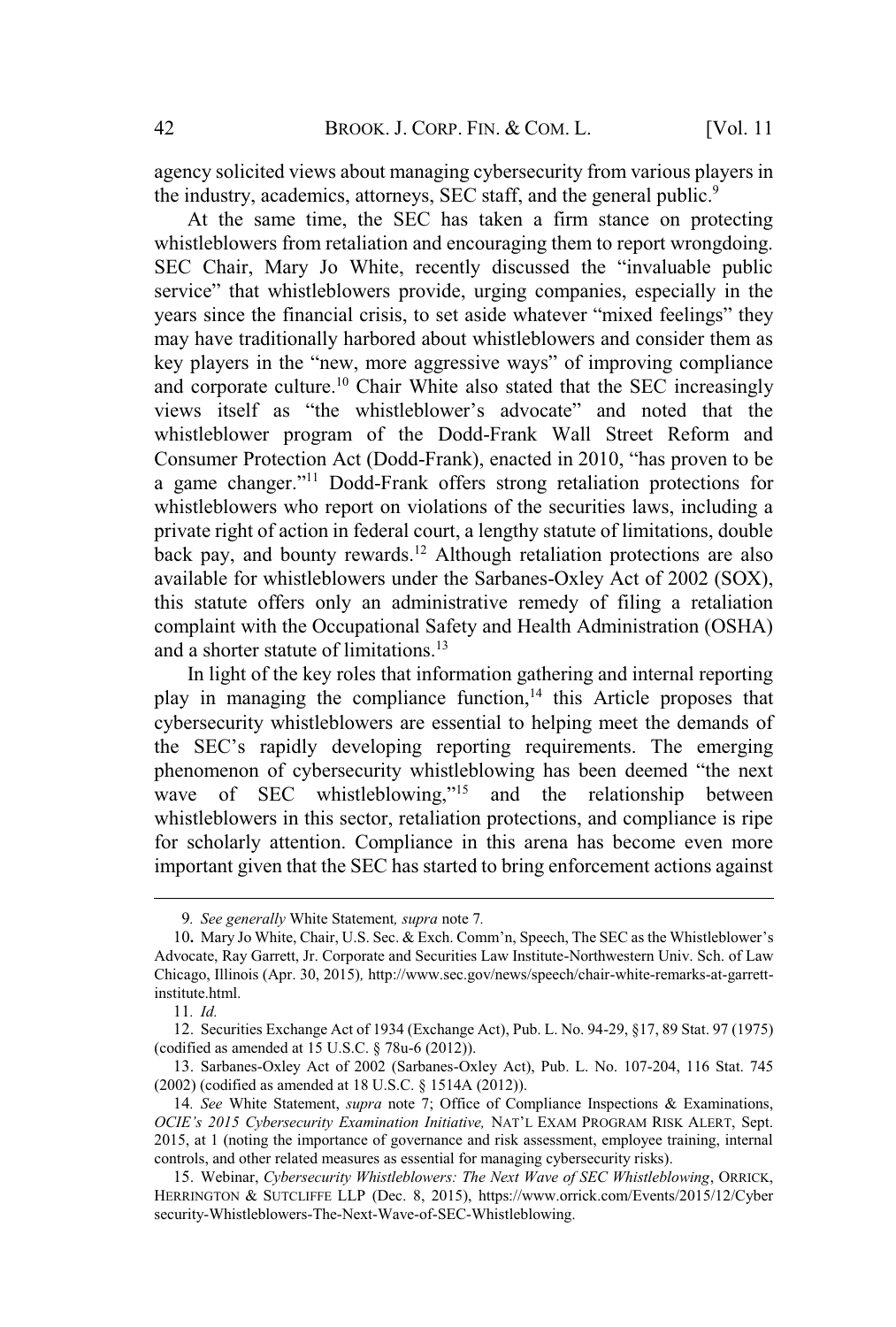entities for failing to adequately respond to cybersecurity risks, $16$  thereby evidencing yet another way that the agency has significantly expanded its enforcement powers in recent years—an area subject to active scholarly debate.<sup>17</sup>

In addition to addressing these issues, this Article finds that the absence of binding SEC cybersecurity regulations, which currently exist only in the non-binding form of the 2011 Guidance, translate into a direct problem for cybersecurity whistleblowers. Such persons are likely to be excluded from the protections of Dodd-Frank and SOX because their disclosures would be beyond the scope of protected activity enumerated under those statutes, which only cover explicit violations of the federal securities laws, rules, or regulations subject to the SEC's jurisdiction.<sup>18</sup>

Part I of this Article focuses on the importance of effective information gathering and internal reporting in ensuring that cybersecurity risks are promptly detected and remediated, while also considering the role of compliance officers and boards of directors in processing this information. In creating this type of corporate culture, the critical role of cybersecurity whistleblowers is addressed. Part II explains the weaknesses of whistleblower protections under SOX and Dodd-Frank in light of the absence of binding SEC cybersecurity regulations for reporting companies, which has the likely effect of removing cybersecurity whistleblowers from the category of those who are eligible for relief under the statutes. Part III discusses the general prevalence of cybersecurity-related threats and data breaches in recent years, evidencing that the reports of cybersecurity whistleblowers are increasingly valuable and should be subject to ample protections under the law. Finally, although cybersecurity threats appear to affect consumers more than investors, and thus would seem to fall within the purview of the Federal Trade Commission (FTC) as regulator rather than the SEC, this section hones in on the shareholder effects of such threats as a meansto justifying the SEC's stance as a major regulator in this arena.

<sup>16</sup>*. See, e.g*., Press Release, U.S. Sec. & Exch. Comm'n, Morgan Stanley Failed to Safeguard Customer Data (June 8, 2016)*,* https://www.sec.gov/news/pressrelease/2016-112.html; Press Release*,* U.S. Sec. & Exch. Comm'n, SEC Charges Investment Adviser With Failing to Adopt Proper Cybersecurity Policies and Procedures Prior To Breach (Sept. 22, 2015) [hereinafter Press Release, SEC Charges Investment Adviser], https://www.sec.gov/news/pressrelease/2015- 202.html; Corey Bennett, *SEC Goes After Investment Adviser for Poor Cybersecurity*, THE HILL (Sept. 22, 2015, 4:33 PM), http://thehill.com/policy/cybersecurity/254554-sec-goes-after-invest ment-firm-for-poor-cybersecurity.

<sup>17</sup>*. See* David Zaring, *Enforcement Discretion at the SEC,* 94 TEX. L. REV. 1155, 1163–71 (2016) (discussing the controversy surrounding the SEC's recent expanded enforcement powers to heavily pursue administrative, rather than judicial, adjudication); *see* Jed S. Rackoff, Practicing Law Inst. Sec. Regulation Inst., Keynote Address Is the S.E.C. Becoming a Law Unto Itself? (Nov. 5, 2014), http://assets.law360news.com/0593000/593644/Sec.Reg.Inst.final.pdf (discussing this "administrative creep" of the SEC and vast expansion of its enforcement powers in recent years).

<sup>18</sup>. Sarbanes-Oxley Act, 116 Stat. 745; Exchange Act, Pub. L. No. 94-29, §17, 89 Stat. 97 (1975) (codified as amended at 15 U.S.C. § 78u-6 (2012)).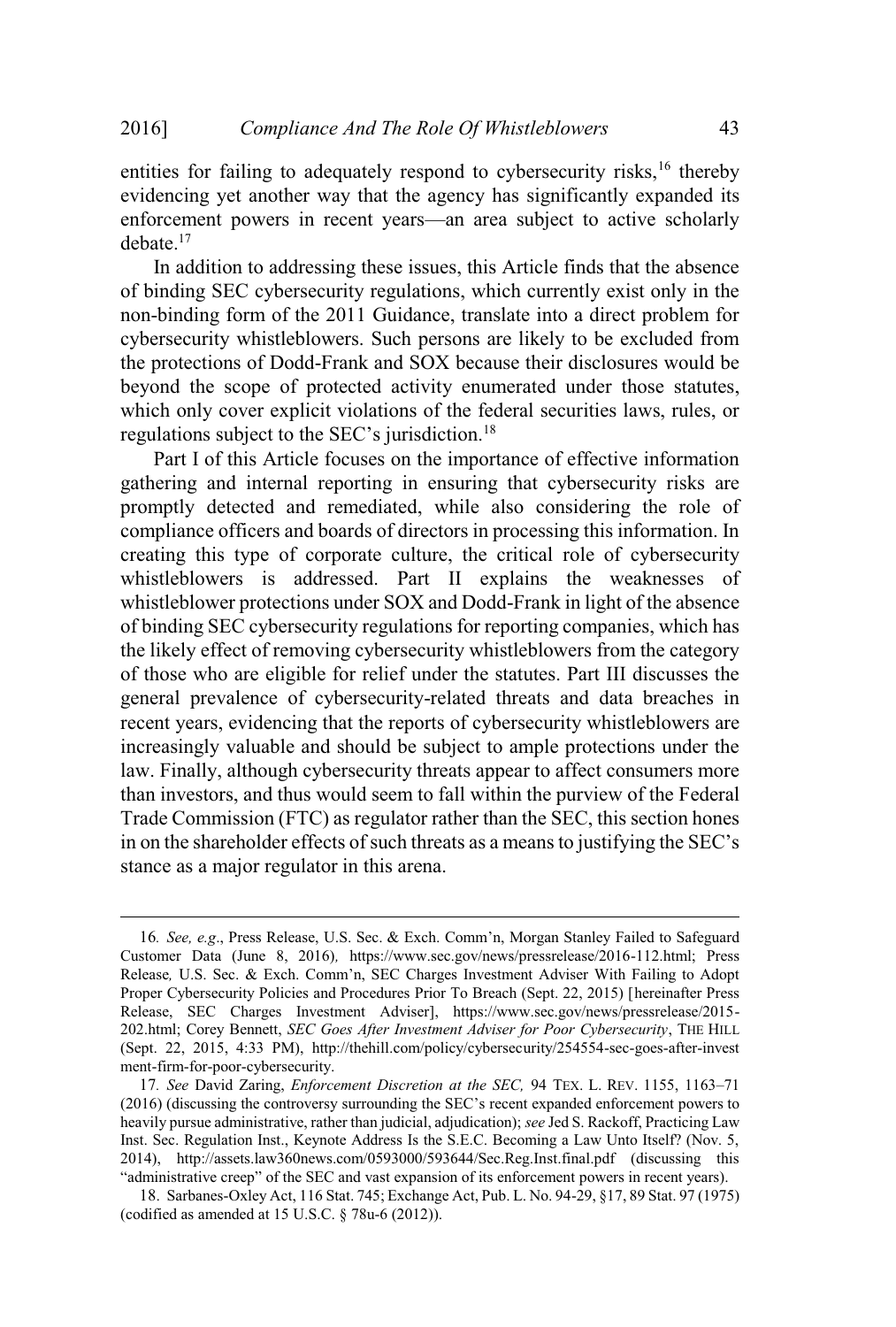## **I. WHISTLEBLOWING AND CYBERSECURITY COMPLIANCE**

The financial scandals and crises of the twenty-first century have brought the issue of compliance to heightened focus.<sup>19</sup> Effective internal reporting channels that facilitate the receipt of information pertaining to corporate wrongdoing and a prompt management response are some of the most crucial components of a successful compliance program.<sup>20</sup> Cybersecurity has been widely recognized as a compliance issue with important ramifications for the general public, the management of which is shaped, to a large degree, by corporate social responsibility principles, effective internal controls, and a corporate culture that promotes the free flow of information.<sup>21</sup> Since the issuance of the 2011 Guidance, the SEC has consistently advised that cybersecurity breaches and risks are most effectively handled through compliance measures that include increased involvement of compliance officers, periodic internal cybersecurity assessments, routine monitoring and testing of information systems, improved knowledge and oversight by the board of directors, and the implementation of employee policies to detect and report cybersecurity threats.<sup>22</sup> Whistleblowers are enormously beneficial in many of these efforts. "Whistleblowers can be the canaries in the mine shaft, providing early warning of imminent disaster."<sup>23</sup>

20*. See* Cynthia Estlund, *Corporate Self-Regulation and the Future of Workplace Governance*, 84 CHI.-KENT. L. REV. 617, 625–26 (2009) (discussing the key role that employees play in selfregulation to ensure compliance and the dangers of employer reprisals in this context).

22. U.S. SEC. & EXCH. COMM'N, DIVISION INV. MGMT, CYBERSECURITY GUIDANCE (2015), http://www.sec.gov/investment/im-guidance-2015-02.pdf; *SEC Releases Cybersecurity Guidance, Highlights Compliance Role*, NAT'<sup>L</sup> L. REV. (May 1, 2015), http://www.natlawreview.com/article/ sec-releases-cybersecurity-guidance-highlights-compliance-role.

23. Constance E. Bagley, Mark Roellig & Gianmarco Massameno, *Who Let the Lawyers Out?: Reconstructing the Role of the Chief Legal Officer and the Corporate Client in a Globalizing World*, 18 U. PA. J. BUS. L. 419, 469 (2016) (citing CONSTANCE E. BAGLEY, MANAGERS AND THE LEGAL ENVIRONMENT: STRATEGIES FOR THE 21ST CENTURY 37 (8th ed. 2016) ("Like the birds taken into mines to detect deadly gases, they often perceive dangers before top management.")).

<sup>19</sup>*. See, e.g.*, James A. Fanto, *Surveillant and Counselor: A Reorientation in Compliance for Broker-Dealers*, 2014 BYU L. REV. 1121, 1150 (2014) (discussing the growth of compliance obligations as financial sector regulation has grown over the years, especially in light of scandals); Andrew Weissmann & David Newman, *Rethinking Criminal Corporate Liability*, 82 IND. L.J. 411, 442 (2007) (noting the importance of corporate compliance measures in the wake of the Enron collapse and other corporate scandals).

<sup>21</sup>*. See, e.g*., Noah G. Susskind*, Cybersecurity Compliance and Risk Management Strategies: What Directors, Officers, and Managers Need to Know*, 11 N.Y.U. J.L. & BUS. 573, 576 (2015) (noting "mismanagement" as a contributor to cybersecurity problems); Lawrence J. Trautman & Kara Altenbaumer-Price, *The Board's Responsibility for Information Technology Governance*, 28 J. MARSHALL J. COMPUTER & INFO. L. 313, 315–16 (2011) (discussing the role of the *board in managing* IT-related issues); Danielle Warner, *From Bombs and Bullets to Botnets and Bytes: Cyber War and The Need for A Federal Cybersecurity Agency*, 85 S. CAL. L. REV. POSTSCRIPT 1, 22 (2012) ("[T]ougher regulation of critical infrastructure's cybersecurity paired with a system of auditing and accountability have the ability to greatly enhance the security of our nation and its networks."); Emmanuel Olaoye, *Cybersecurity Should be a Compliance Issue*, REUTERS (Aug. 27, 2013), http://blogs.reuters.com/financial-regulatory-forum/2013/08/27/cybersecurity-should-be-acompliance-issue-says-expert/.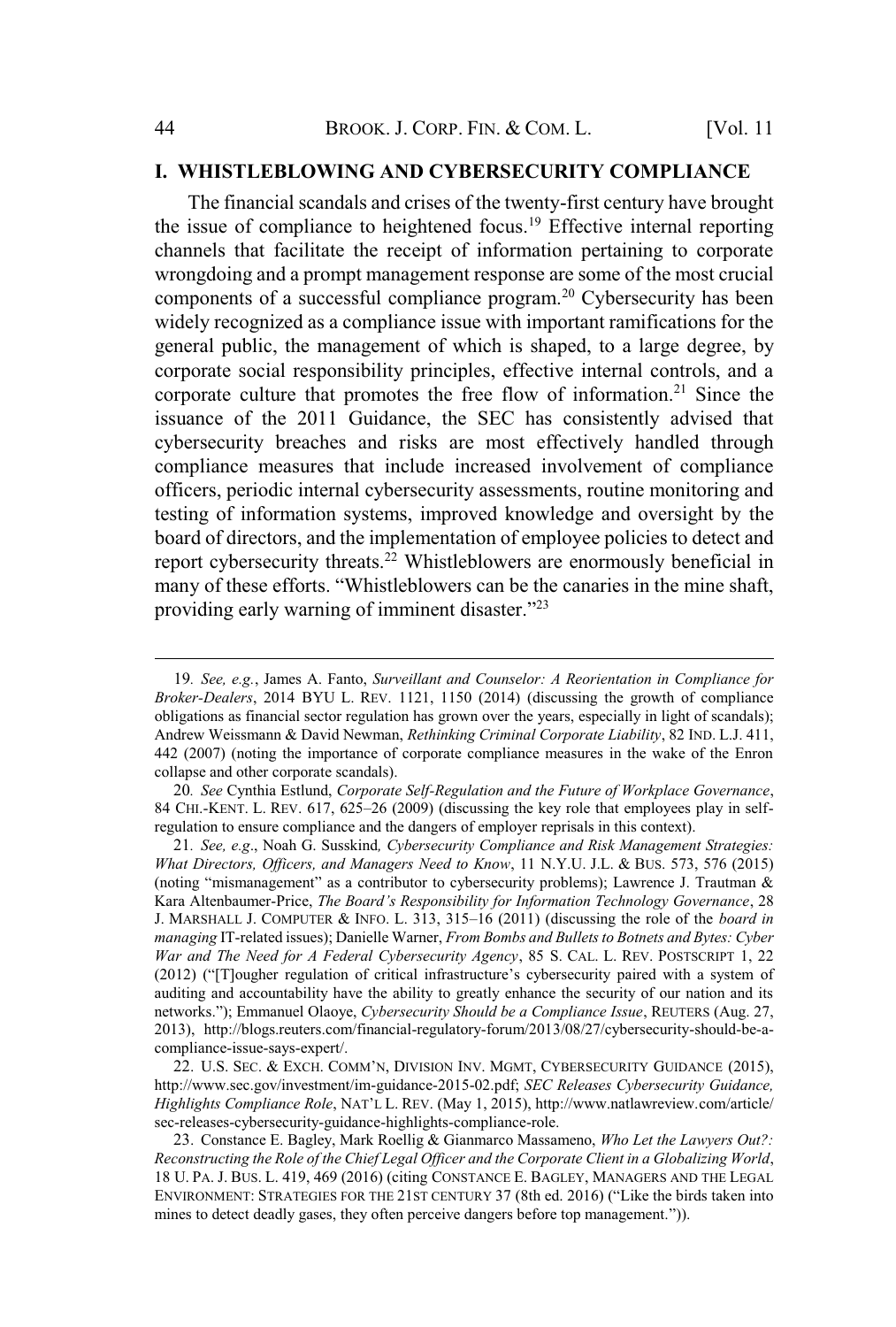#### 2016] *Compliance And The Role Of Whistleblowers* 45

Despite their contributions, whistleblowers have not traditionally been viewed as key players in modern corporate governance—instead, they are commonly labeled with pejorative titles like "snitch," "rat," or "traitor."<sup>24</sup> Although negative perceptions of whistleblowers have started to change in recent years,<sup>25</sup> whistleblowers still face an uphill battle and commonly experience retaliation for their efforts, especially among the many organizations that manifest a culture or environment of silence and ignore or punish whistleblowers as dissenters to group consensus.<sup>26</sup> There is extensive research to reveal that most whistleblowers opt for internal reporting and will only seek to externally report information when they have been ignored in the past or when internal reporting channels are simply not available or futile.<sup>27</sup> As such, an organizational culture of encouraging and responding to whistleblowers and internal reports is of fundamental importance to regulated entities. Not only are internal controls and reporting channels mandated by legislation like  $SOX<sub>1</sub><sup>28</sup>$  they serve as mitigating factors in the Department of Justice's decision regarding whether to criminally indict a corporation and in sentencing decisions under the Federal Sentencing Guidelines.<sup>29</sup> There are

<sup>24</sup>*. See, e.g.*, Geoffrey Christopher Rapp, *False Claims, Not Securities Fraud: Towards Corporate Governance by Whistleblowers*, 15 NEXUS: CHAPMAN'<sup>S</sup> J.L. & POL'<sup>Y</sup> 55, 61 (2010); Vega, *supra* note 3, at 491; *see also* Frank J. Cavico, *Private Sector Whistleblowing and the Employment-at-Will Doctrine: A Comparative Legal, Ethical, and Pragmatic Analysis*, 45 S. TEX. L. REV. 543, 642 (2004) (each discussing common retaliatory reactions to whistleblowers).

<sup>25</sup>. Geneva Campbell, *Snitch or Savior? How the Modern Cultural Acceptance of Pharmaceutical Company Employee External Whistleblowing is Reflected in Dodd-Frank and the Affordable Care Act*, 15 U. PA. J. BUS. L. 565, 573–75 (2013) (noting a recent increased sense of accepting whistleblowers); Yuval Feldman & Orly Lobel, *The Incentives Matrix: The Comparative Effectiveness of Rewards, Liabilities, Duties, and Protections for Reporting Illegality*, 88 TEX. L. REV. 1151, 1159 (2010) (noting a shift in perceptions of whistleblowing to be viewed as "a heroic act").

<sup>26</sup>*. See, e.g*., James Fanto, *Whistleblowing and the Public Director: Countering Corporate Inner Circles*, 83 OR. L. REV. 435, 469 (2004) (discussing "organizational silence" in light of groupthink and other social psychological research that reject any internal negative views of the firm); *see also* Jamie Darin Prenkert, Julie Manning Magid & Allison Fetter-Harrott, *Retaliatory Disclosure: When Identifying the Complainant is an Adverse Action*, 91 N.C. L. REV. 889, 933 (2013) (noting that the threat of reprisal to whistleblowers is often the most harsh "when it is combined with the tyranny of the majority").

<sup>27</sup>*. See, e.g.*, Orly Lobel, *Citizenship, Organizational Citizenship, and the Laws of Overlapping Obligations*, 97 CALIF. L. REV. 433, 463 (2009) (discussing "empirical research confirm[ing] that whistleblowers indeed prefer internal speech to immediate outside reporting"); Elletta Sangrey Callahan & Terry Morehead Dworkin, *Who Blows the Whistle to the Media, and Why: Organizational Characteristics of Media Whistleblowers*, 32 AM. BUS. L.J. 151, 170–79 (1994) (noting that employees are more likely to externally report when there has been no effective response to their internal disclosure); MARCIA P. MICELI & JANET P. NEAR, BLOWING THE WHISTLE THE ORGANIZATIONAL AND LEGAL IMPLICATIONS FOR COMPANIES AND EMPLOYEES 511–15 (1992).

<sup>28</sup>*. See* Sarbanes-Oxley Act, Pub. L. No. 107-204, 116 Stat. 745 (2002) (codified as amended at 15 U.S.C. § 7262 (2012)); 7 C.F.R. § 240.13a-15(a) (2016).

<sup>29</sup>*. See* U.S. SENTENCING GUIDELINES MANUAL § 8C2.5(f)(1) (U.S. SENTENCING COMM'<sup>N</sup> 2012); Memorandum from Mark R. Filip, Deputy Att'y Gen., to Heads of Dep't Components  $\&$ U.S. Att'ys, Principles of Federal Prosecution of Business Organizations 3–4 (Aug. 28, 2008), https://www.justice.gov/sites/default/files/dag/legacy/2008/11/03/dag-memo-08282008.pdf.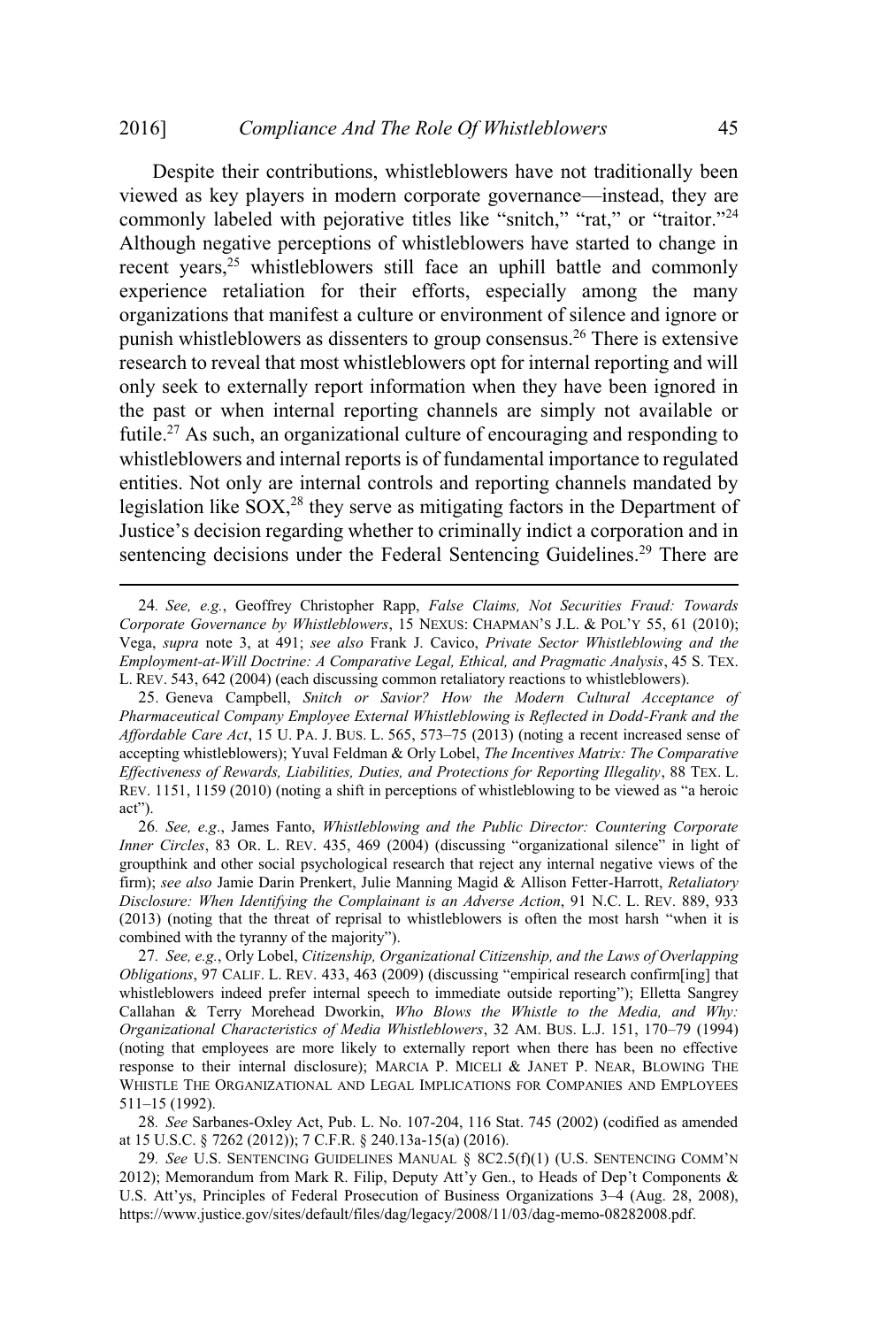also countless organizational benefits to whistleblowing, including the avoidance of negative press and litigation commonly associated with external reporting, the ability to correct wrongdoing in a timely manner to decrease potential overall harm, an improvement in overall work environment and employee morale, and company commitment to an ethical culture.<sup>30</sup>

Internal whistleblowing in this context is especially beneficial to reporting companies in that it may help gather the necessary information that is required for compliance with the  $2011$  Guidance.<sup>31</sup> The materiality thresholds for such reporting requires information that would influence the decision of a "reasonable investor" in this context—cybersecurity-related problems are likely to negatively affect the company's stock price, financial posture, or carry other investor risks, and the whistleblower's discovery and reporting of such information, if substantiated, is likely to help companies become aware of such information when it may otherwise remain undetected.<sup>32</sup>

In promoting the goals of the 2011 Guidance, the SEC has consistently called upon senior management, including corporate boards and officers, to play a pronounced and "proactive" role in the detection and prevention of cybersecurity threats by ensuring that the company has proper mechanisms in place to catch such issues before any real threat occurs.<sup>33</sup> In her opening remarks at the 2014 Roundtable, SEC Chair White noted that while the SEC's formal jurisdiction over cybersecurity is "directly focused on the integrity of our market systems, customer data protection, and disclosure of material information," every government agency must understand and assess the cybersecurity risks relevant to its respective area of regulation. $34$ Cybersecurity experts speaking at the Roundtable noted the importance of early detection of cyber threats, which allows companies to more quickly

<sup>30</sup>*. See, e.g.*, Kevin Rubinstein, *Internal Whistleblowing and Sarbanes-Oxley Section 806: Balancing the Interests of Employee and Employer,* 52 N.Y. L. SCH. L. REV. 637, 650 (2007–2008) (noting that whistleblowing provides many benefits to organizations); Letter from Alexander M. Cutler, Chair, Bus. Roundtable, to Elizabeth M. Murphy, Sec'y, U.S. Sec. & Exch. Comm'n (Dec. 17, 2010), http://www.sec.gov/comments/s7-33-10/s73310-142.pdf; Elletta Sangrey Callahan et al., *Integrating Trends in Whistleblowing and Corporate Governance: Promoting Organizational Effectiveness, Societal Responsibility, and Employee Empowerment,* 40 AM. BUS. L.J. 177, 195–96 (2002) (discussing the organizational benefits of internal whistleblowing); Orly Lobel, *Linking Prevention, Detection, and Whistleblowing: Principles for Designing Effective Reporting Systems*, 54 S. TEX. L. REV. 37, 41–42 (2012) ("[A]ttempts to resolve compliance issues should first be made internally.").

<sup>31</sup>. Elizabeth C. Tippett, *The Promise of Compelled Whistleblowing: What the Corporate Governance Provisions of Sarbanes-Oxley Mean for Employment Law,* 11 EMP. RTS. & EMP. POL'<sup>Y</sup> J. 1, 31–33 (2007).

<sup>32</sup>*. Id.*; *see also* William H. Simon, *Wrongs of Ignorance and Ambiguity: Lawyer Responsibility for Collective Misconduct,* 22 YALE J. ON REG. 1, 7 (2005) (discussing materiality standards); 17 C.F.R. § 229.601(b) (2016).

<sup>33</sup>. Ben DiPietro, *The Morning Risk Report: Cybersecurity Responsibility Falling to Boards,* WALL ST. J. (Mar. 4, 2015, 7:29 AM), http://blogs.wsj.com/riskandcompliance/2015/03/04/themorning-risk-report-cybersecurity-responsibility-falling-to-boards/.

<sup>34</sup>. White Statement*, supra* note 7*.*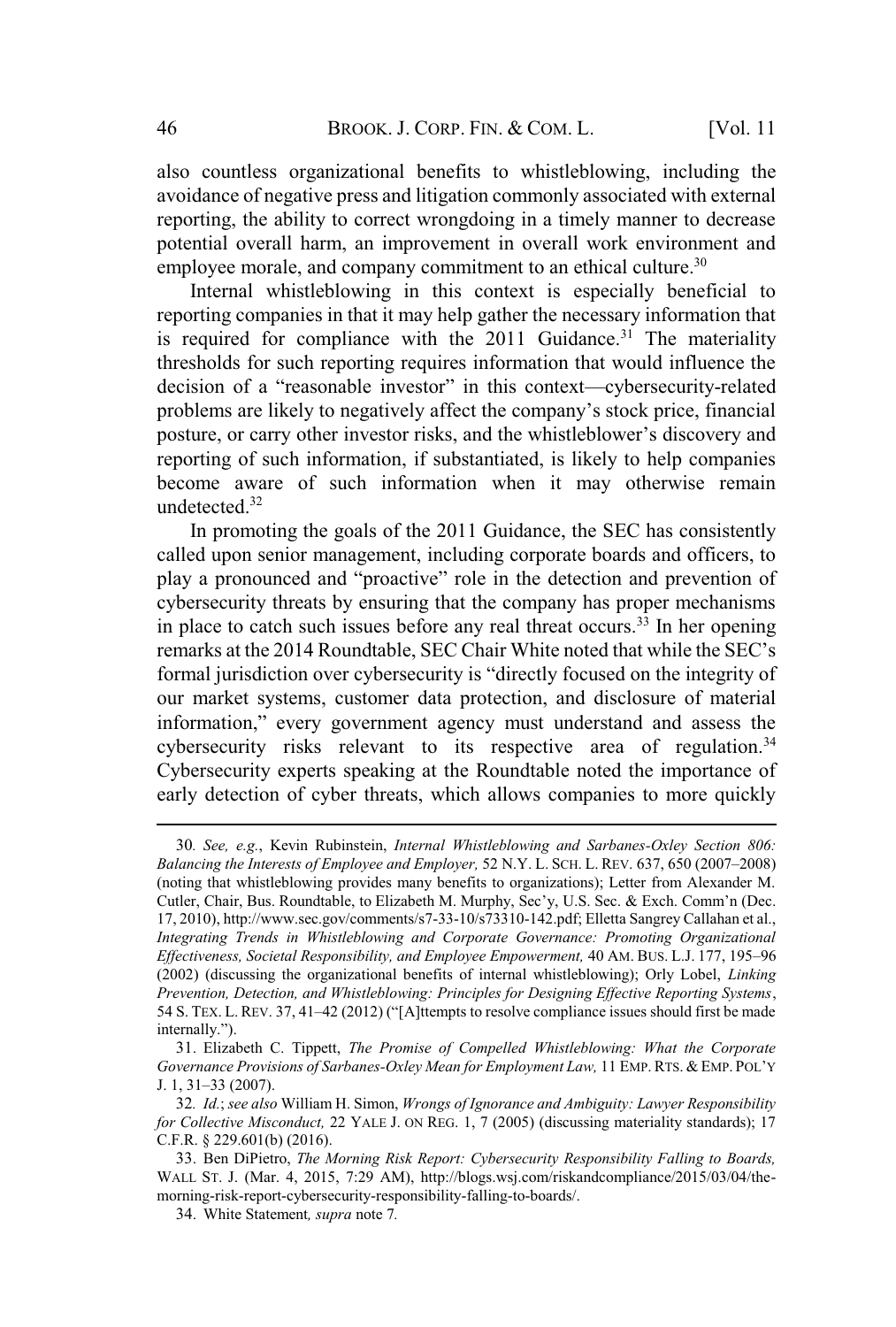remediate issues before they escalate into more serious and alarming degrees.<sup>35</sup> Noting that cyber-threats cannot be completely avoided but must instead be managed and mitigated, the discussants expressed that such responsibilities cannot be "one person's job" or the job solely of the "tech or IT" employees; instead they called for a "multi-stakeholder effort" within organizations involving the preparation and coordination of all constituents.<sup>36</sup> Commentators noted that one of the most significant challenges is the communication of cyber-risks to senior executives and boards of directors and the need to create a "culture" within companies in which cybersecurity issues "start[ ] at the keyboard . . . with every single employee," who must themselves be empowered to report any concerns when they are observed.<sup>37</sup> To this end, commentators have emphasized the need for boards of directors to ensure that there are clear reporting channels and compliance programs in place for employees to "feel able to report data security issues" and an effective system to investigate and record actions taken in response to reported information.<sup>38</sup>

It is within this very context that cybersecurity whistleblowers play a key role. Although the connection between the securities laws, cybersecurity, and whistleblowing may not be immediately apparent, the contributions of the latter are directly linked to raising red flags within the company pertaining to cyber-related threats. Important areas of whistleblower disclosures in the cybersecurity arena may include reporting on inadequate risk controls to counter the effects of cyber-threats, the need for increased public company disclosures relating to computer hacking or other cybersecurity-related incidents, suspicious activity occurring among a company's online systems, and taking caution that cyber-related risks do not remain undetected for extended periods of time.<sup>39</sup>

39*. See, e.g.*, Jordan Thomas & Vanessa De Simone*, Cybersecurity - Growing Technological Threats Raise New Issues for Investors and the SEC,* SECWHISTLEBLOWERADVOCATE (May 1, 2014), http://www.secwhistlebloweradvocate.com/secwhistlebloweradvocate/cybersecuritygrowing-technological-threats-raise-new-issues-for-investors-and-the-sec; Eric Young, *An Important Areas for Whistleblowers*, MCELDREW YOUNG, http://www.mceldrewyoung.com/ whistleblower/sec/cybersecurity/ (last visited Oct. 5, 2016); Igor Volovich, *Cyber Whistleblowing Pivotal in Ensuring Corporate Transparency and Accountability in the IoT Era*, PEERLYST (Sept. 25, 2015), https://www.peerlyst.com/posts/cyber-whistleblowing-pivotal-in-ensuring-corporate-

<sup>35</sup>*. Id.*

<sup>36</sup>*. Id*.

<sup>37</sup>*. Id.*

<sup>38</sup>*. See, e.g.*, Thad A. Davis, Michael Li-Ming Wong & Nicola M. Paterson, *The Data Security Governance Conundrum: Practical Solutions and Best Practices for the Boardroom and the C-Suite*, 2015 COLUM. BUS. L. REV. 613, 651 (2015) (discussing the benefits of establishing a "culture of data security compliance"); Lawrence J. Trautman, *The Matrix: The Board's Responsibility for Director Selection and Recruitment*, 11 FLA. ST. U. BUS. REV. 75, 113–15 (2012) (discussing the role of corporate directors in overseeing cybersecurity and technology-related risks and issues); Lawrence J. Trautman, *Who Qualifies as an Audit Committee Financial Expert Under SEC Regulations and NYSE Rules?,* 11 DEPAUL BUS. & COM. L.J. 205, 233 (2013) (proposing that IT experience and expertise should be considered in director recruitment to avoid expensive costs and lawsuits related to cybersecurity issues).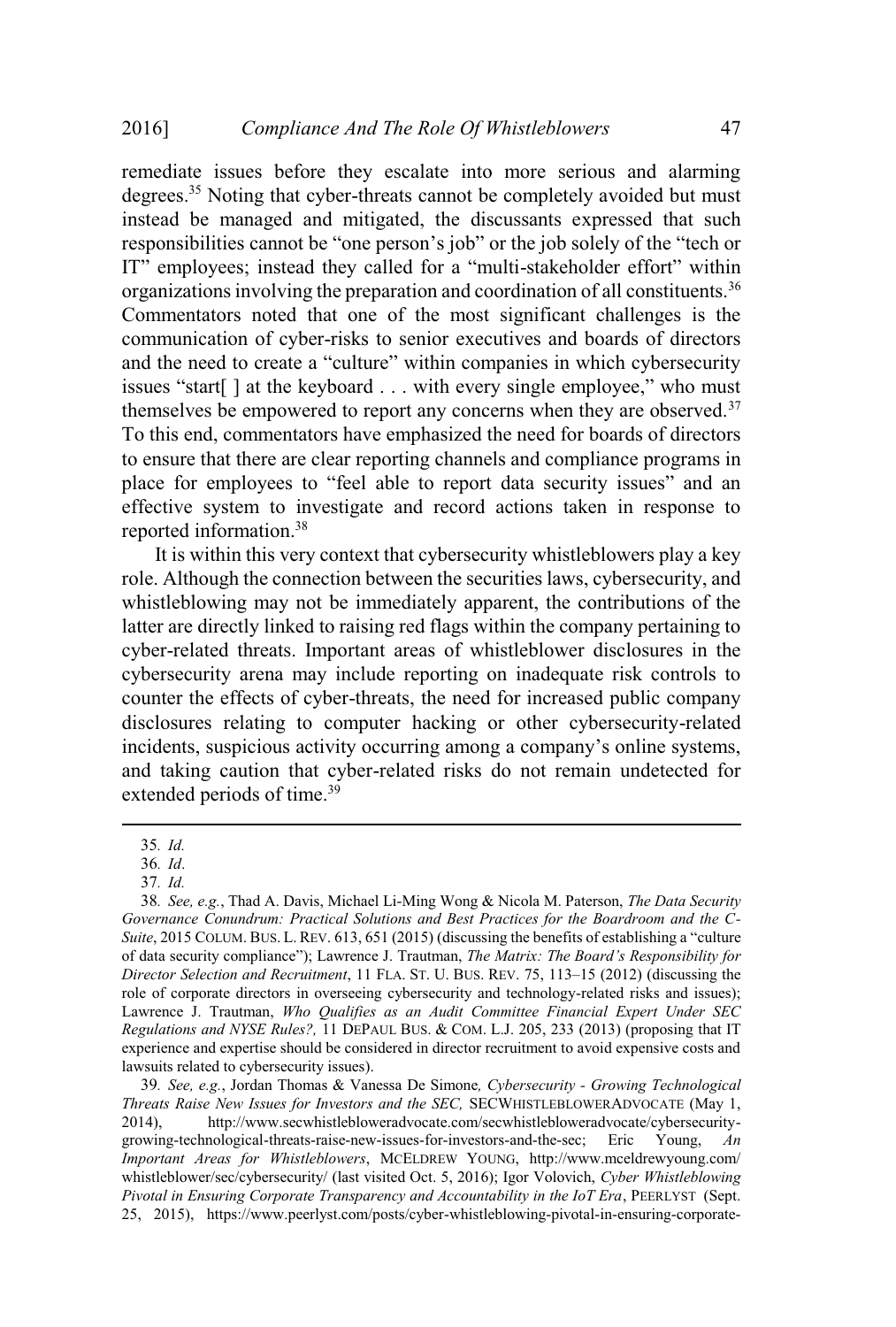Attorneys in the field have called upon SEC-regulated companies to "get serious about protecting customer data" and to be "forthright about potential risks" related to cyber-threats, while also expressing that the "lesson" for would-be whistleblowers is not to assume that any wrongdoing that they observe involving these issues would be outside the realm of the SEC's regulatory authority.<sup>40</sup> Two attorneys skilled in retaliation law who have spoken on the issue and have represented whistleblowers reporting in the cybersecurity arena acknowledged that although none of the "highly public 'mega breaches'" involving cybersecurity have involved a whistleblower, "[i]t is only a matter of time . . . before we see a headline announcing that a hacked company knew about its vulnerabilities yet did nothing to protect its customers, but instead fired the whistleblower who identified and sought to fix the problem."<sup>41</sup>

There have been several recent examples of retaliation against cybersecurity whistleblowers spanning across a wide range of industries, including individuals who themselves work in the cybersecurity arena. In one instance, Richard Wallace, a former investigator at the cybersecurity company Tiversa, blew the whistle on his employer by alleging that the company had invented false data breaches for the purpose of inducing clients to buy the company's cybersecurity services.<sup>42</sup> In one particularly egregious instance, Wallace revealed that Tiversa falsely informed LabMD, a cancer testing company, that it had been hacked and then offered it emergency "incident response" cybersecurity services.<sup>43</sup> When LabMD refused, Tiversa allegedly threatened to inform federal regulators about the company's data breach and ultimately informed the FTC of the incident, which brought charges against LabMD, forcing the company to fight the charges in court, ultimately lose, and close down its business.<sup>44</sup>

Another example involved an employee-whistleblower of the investment company Vanguard, who claimed that the company's password policy was

43*. See id.*

transparency-and-accountability-in-the-iot-era; Lance Hayden, *What's Your Cybersecurity Whistleblower Strategy?*, CSO (Jan. 5, 2016 5:31 AM), http://www.csoonline.com/article/301885 3/leadership-management/whats-your-cybersecurity-whistleblower-strategy.html (offering the example of an employee who reports vulnerabilities about the company's infrastructure and the increased interest of lawyers in such cases).

<sup>40</sup>. Thomas & De Simone*, supra* note 39; Young, *supra* note 39; *see generally SEC Disclosure and Corporate Governance*, WEIL, GOTSHAL & MANGES LLP (Jan. 23, 2015), http://www.weil. com/~/media/files/pdfs/pcag\_sec\_discl\_alert\_jan\_2015.pdf.

<sup>41</sup>. Debra Katz & Alexis H. Ronickher, *Ignoring Issues Raised by Cybersecurity Whistleblowers Only Compounds the Problem*, KATZ, MARSHALL& BANKS (Sept. 11, 2015), http://www.kmblegal. com/publications/ignoring-issues-raised-cybersecurity-whistleblowers-only-compounds-problem.

<sup>42</sup>. Jose Pagliery, *Whistleblower Accuses Cybersecurity Company of Extorting Clients*, CNN MONEY (May 7, 2015, 2:32 PM), http://money.cnn.com/2015/05/07/technology/tiversa-labmd-ftc/; Cale Guthrie Weissman, *A Cybersecurity Firm is Being Accused of Extorting Clients,* BUS. INSIDER (May 7, 2015, 6:02 PM), http://www.businessinsider.com/a-whistleblower-claims-that-cybersec urity-firm-tiversa-fakes-hacks-to-get-companies-to-pay-for-services-2015-5.

<sup>44</sup>*. See* Pagliery, *supra* note 42*.*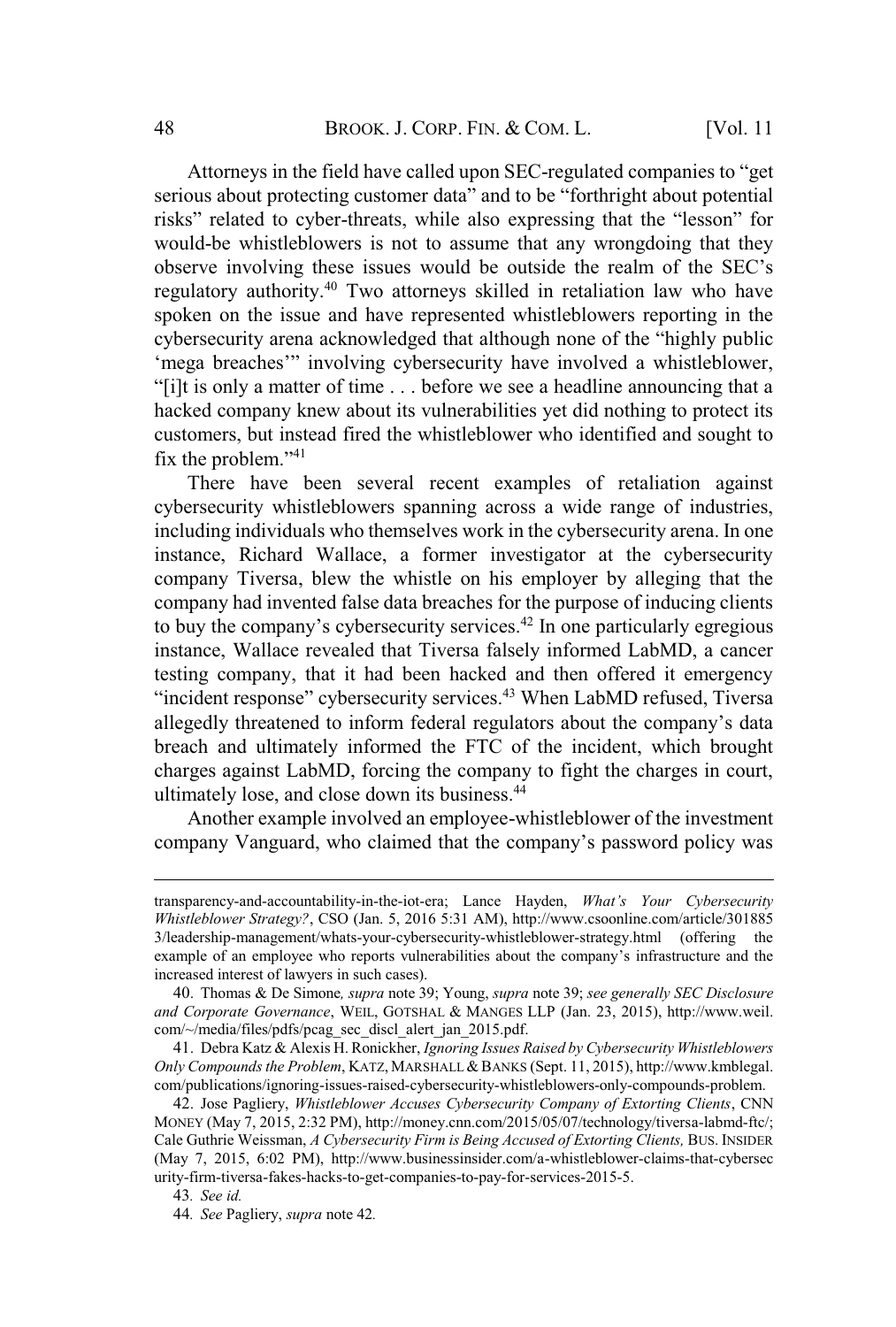too weak to withstand susceptibility to cyber-attacks.<sup>45</sup> This whistleblower internally revealed that she and clients of the company were able to successfully log into online accounts despite typographical errors in providing security password answers.<sup>46</sup> The whistleblower, a client relationship manager, had received complaints from angry customers about this problem and, for two years, flagged this issue to upper management as a major cybersecurity concern for the company's twenty million customers. The manager also communicated an additional security issue pertaining to the voice verification system.<sup>47</sup> Her reports were futile—she never received a formal response from management and was told "to stop complaining," which prompted her to file whistleblower tips directly with the SEC and the Financial Industry Regulatory Authority (FINRA), which both investigated her concerns.<sup>48</sup> Subsequent to her revelations, she was fired for being in "violation of Vanguard's Professional Conduct Policy,"<sup>49</sup> thus providing an example of what appears to be a clear case of retaliation.

Other examples of whistleblowers reporting on cybersecurity-related issues include a tip that led to charges by the Department of Health and Human Services against a hospital for improperly storing protected health information electronically,<sup>50</sup> and a case of alleged retaliation against a whistleblower who disclosed security violations at a U.S. Department of Veterans Affairs regional office that included unauthorized access and use of data and information systems, the falsification of security reports, and the sharing of passwords. $51$ 

Another related subset of whistleblowing involves cybersecurity professionals, including information-security researchers or technicians, who assess and expose vulnerabilities or flaws in the information systems of companies and act as "fact-checkers" of information technology.<sup>52</sup> These professionals commonly act as cybersecurity consultants and many are hired by public companies and government agencies to ensure the safety of internal

<sup>45</sup>. Clayton Browne, *Does Low-Cost Vanguard Have Low-Cost (& Quality) Cyber Security?*, VALUEWALK (Aug. 11, 2015, 10:11 AM), http://www.valuewalk.com/2015/08/vanguard-cybersecurity/; Susan Antilla, *Is Vanguard Making It Too Easy for Cybercriminals to Access Your Account?*, THESTREET (Aug. 10, 2015, 12:27 PM), http://www.thestreet.com/story/13213265/1/isvanguard-making-it-too-easy-for-cybercriminals-to-access-your-account.html.

<sup>46</sup>*. See* Browne, *supra* note 45.

<sup>47</sup>. Antilla, *supra* note 45.

<sup>48</sup>*. Id.*

<sup>49</sup>. Susan Antilla, *Vanguard Group Fires Whistleblower Who Told TheStreet About Flaws in Customer Security,* THESTREET (Sept. 18, 2015, 12:20 PM)*,* https://www.thestreet.com/story/13293 245/1/vanguard-group-fires-whistleblower-who-told-thestreet-about-flaws-in-customersecurity.html.

<sup>50</sup>. Mark Mermelstein, *The Rise of the Cybersecurity Whistleblower,* ORRICK (Oct. 1, 2015)*,* https://www.orrick.com/Insights/2015/10/The-Rise-of-the-Cybersecurity-Whistleblower.

<sup>51</sup>. Daniels v. Dep't. of Veteran Affairs, 276 F. App'x 1002, 1002–04 (Fed. Cir. 2008).

<sup>52</sup>. Andrea M. Matwyshyn, *Hacking Speech: Informational Speech and the First Amendment*, 107 NW. U. L. REV. 795, 821 (2013).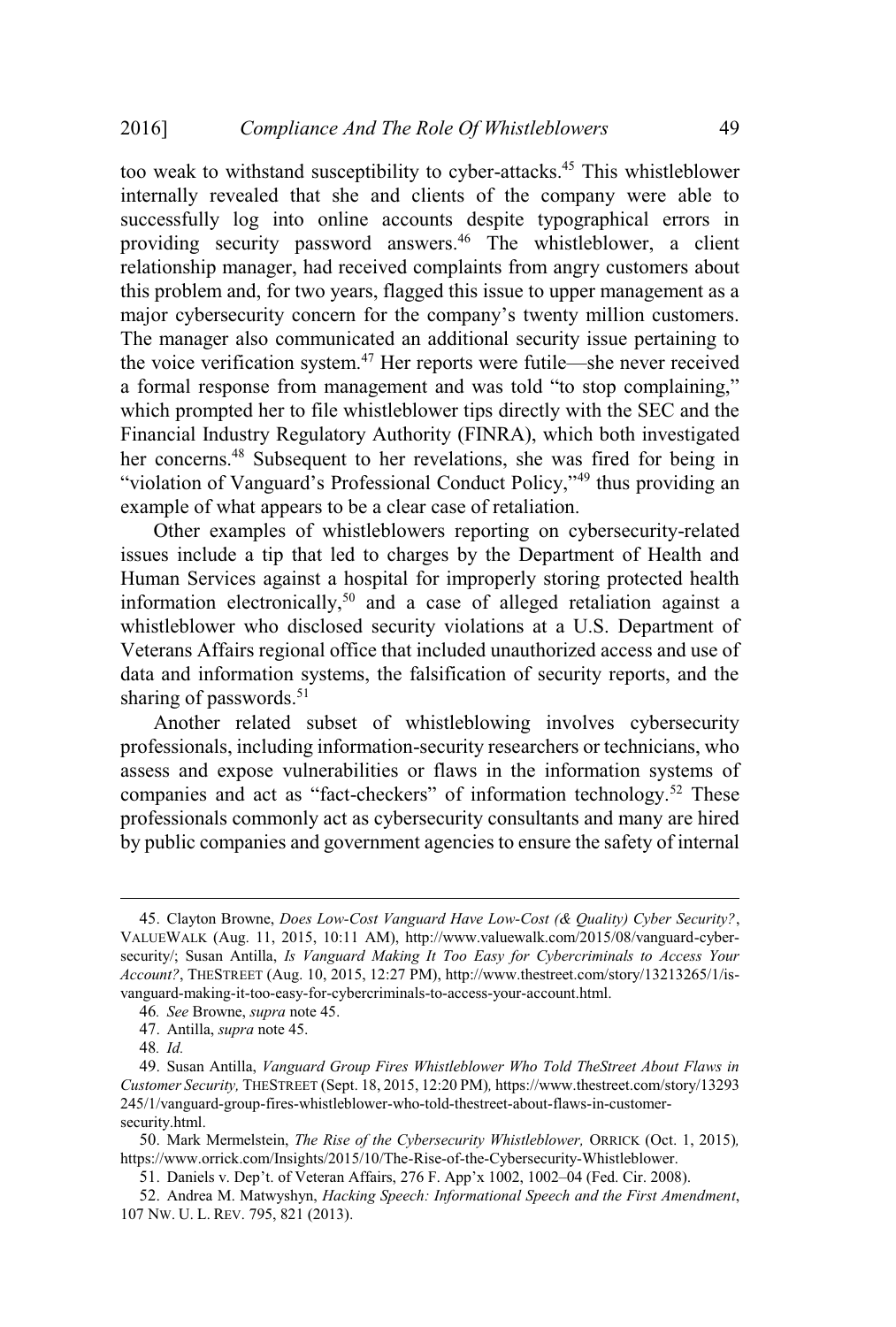information systems.<sup>53</sup> Otherwise known as "white hat hackers" or "ethical hackers," such persons are employed to find security holes with the permission of the owner, without exploiting them, which is conducted through mechanisms such as penetration testing, vulnerability assessments, and the testing of in-place security systems.<sup>54</sup> One famous example of a "white hat hacker" attempting to help a company address a security problem is Michael Lynn, an experienced security researcher for the firm Internet Security Systems Inc., who followed protocol by probing for flaws in computer hardware and software with the intent of discovering security issues.<sup>55</sup> Lynn discovered one such flaw at Cisco Systems Inc.—a way to crack open the company's operating system on its internet routers, which posed a huge infrastructure risk.<sup>56</sup> After Lynn reported the problem to Cisco, the company issued a patch to correct it, but, concerned about "damaging the invincible image of its products," it refused to alert customers to the problem, thereby placing their personal information at risk.<sup>57</sup> Lynn, concerned about the lack of public disclosure of this problem, prepared a presentation for the Black Hat hacker conference in Las Vegas that would describe the details of the particular bug.<sup>58</sup> Cisco fiercely objected, citing violations of intellectual property law, and obtained a restraining order preventing Lynn from presenting his information.<sup>59</sup> Lynn gave his presentation regardless and, at least as of 2012, was employed by a competitor of Cisco as a senior engineer. $60$ 

Depending on their employment situation, cybersecurity researchers like Lynn have increasingly identified themselves as whistleblowers for being in possession of valuable information that is not likely to be discovered by anyone else.<sup>61</sup> When the owner of the system fails to take action to address or remedy the security issue, cybersecurity researchers are often viewed as whistleblowers for "alerting the world to unsafe business practices," "breaking important news on topics of public interest," and "engaging in scientific or academic commentary."<sup>62</sup> The revelation of such information,

<sup>53</sup>. Nadia Kovacs, *What is the Difference Between Black, White, and Grey Hat Hackers?*, SYMANTEC NORTON CMTY (Aug. 11, 2015, 8:50 AM), http://community.norton.com/en/blogs/ norton-protection-blog/what-difference-between-black-white-and-grey-hat-hackers.

<sup>54</sup>*. Id.*

<sup>55</sup>. Derek E. Bambauer & Oliver Day, *The Hacker's Aegis,* 60 EMORY L.J. 1051, 1053–54 (2011).

<sup>56</sup>*. Id.* at 1053.

<sup>57</sup>*. Id.*

<sup>58</sup>*. Id.*

<sup>59</sup>*. Id.* (Cisco also "forced conference organizers to rip the printed version of Lynn's slides out of the conference materials, and to turn over CDs containing a copy of his slideshow.").

<sup>60</sup>. Jordan Robertson, *Famous Hackers: Then and Now*, BLOOMBERG BUS. (Apr. 19, 2012), http://www.bloomberg.com/slideshow/2012-04-18/famous-hackers-then-and-now.html#slide7.

<sup>61</sup>. Matwyshyn*, supra* note 52, at 829. The scarcity of the information that these types of whistleblowers possess is precisely what makes it so valuable. *See also id.* at 822 n.133 (noting that a "metaphor for information security researchers might be one of whistleblowers").

<sup>62</sup>*. Id.* at 829.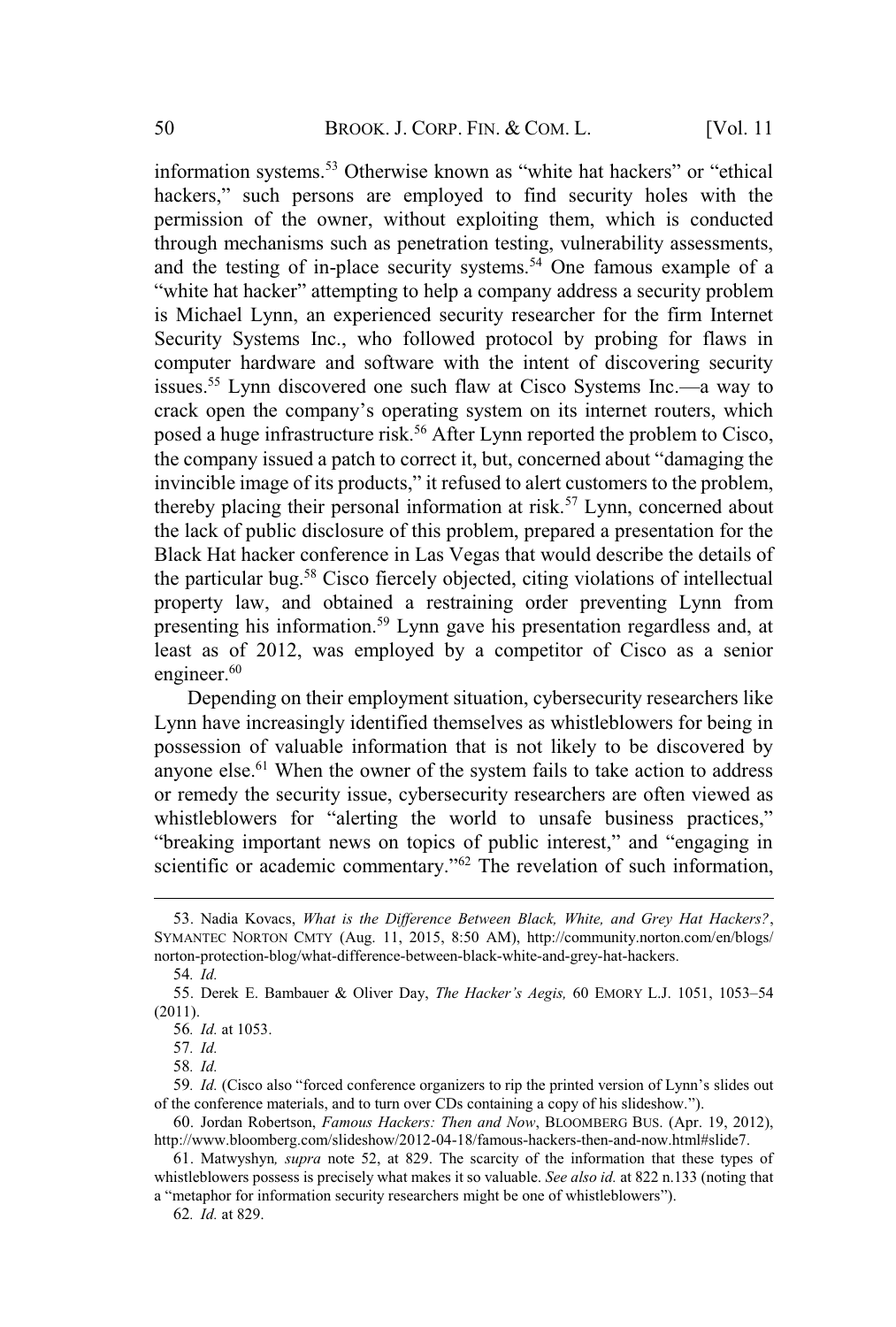due to its sensitive and proprietary nature, which may also include trade secrets, is likely to expose whistleblowers not only to retaliation at work, but also to a risk of criminal prosecution or civil suits.<sup>63</sup>

#### **II. PROTECTING CYBERSECURITY WHISTLEBLOWERS**

## **A. THE ABSENCE OF RETALIATION PROTECTIONS FOR CYBERSECURITY WHISTLEBLOWERS**

Information is key to mitigating the effects of cybersecurity breaches and whistleblowers stand to play a crucial role in discovering and reporting information to effectively manage the problem. As discussed, despite recent trends in society viewing whistleblowers in a more positive light,<sup>64</sup> they still commonly experience negative reactions for the information they have brought forward.<sup>65</sup> Reactions to cybersecurity whistleblowers have been no different.<sup>66</sup> It is believed that the reason cybersecurity whistleblowers face employer resistance is due to senior management's immense difficulty handling cybersecurity vulnerabilities and the constant evolution of such threats.<sup>67</sup> For example, executives who are accustomed to long-standing cybersecurity systems may not wish to consider or address the new challenges that the whistleblower has reported and may feel that the costs of doing so are too great in the interim and may compromise current business practices or opportunities.<sup>68</sup> As noted previously, employer concerns may also center on the repercussions for exposed intellectual property or other trade secrets. However, ignoring cybersecurity whistleblowers is detrimental to employers and regulated entities, especially in light of the 2011 Guidance's requirements.

The 2011 Guidance was prompted by a letter to former SEC Chair Mary Schapiro from former Senator John D. Rockefeller and four other members of Congress urging the SEC, in light of the several recent cyber-attacks on well-known public companies, to develop guidelines explaining a company's duty to publicly disclose information in this arena.<sup>69</sup> The SEC's Division of

<sup>63</sup>*. See id.*

<sup>64</sup>*. See* Feldman & Lobel, *supra* note 25, at 1159 (describing a shift in perception of whistleblowers).

<sup>65</sup>*. See generally* ETHIC RES. CTR., NATIONAL BUSINESS ETHICS SURVEY OF THE U.S. WORKFORCE 13 (2013), https://www.ibe.org.uk/userassets/surveys/nbes2013.pdf (describing retaliation as a widespread problem); *see generally* Stephen Kohn, *Retaliation against Whistleblowers at All-Time High*," WHISTLEBLOWERS LEGAL PROTECTION BLOG (Dec. 10, 2014), http://www.whistleblowersblog.org/2014/12/articles/false-claims/retaliation-against-whistleblow ers-at-all-time-high/.

<sup>66</sup>*. See* Katz & Ronickher, *supra* note 41; *see supra* Part I.

<sup>67</sup>*. See* Katz & Ronickher, *supra* note 41.

<sup>68</sup>*. See id.*

<sup>69</sup>*. See* Letter from John D. Rockefeller IV, Chairman, U.S. Senate Comm'n on Commerce, Sci. & Transp. et al., to Mary Schapiro, Chair, U.S. Sec. & Exch. Comm'n (May 11, 2011);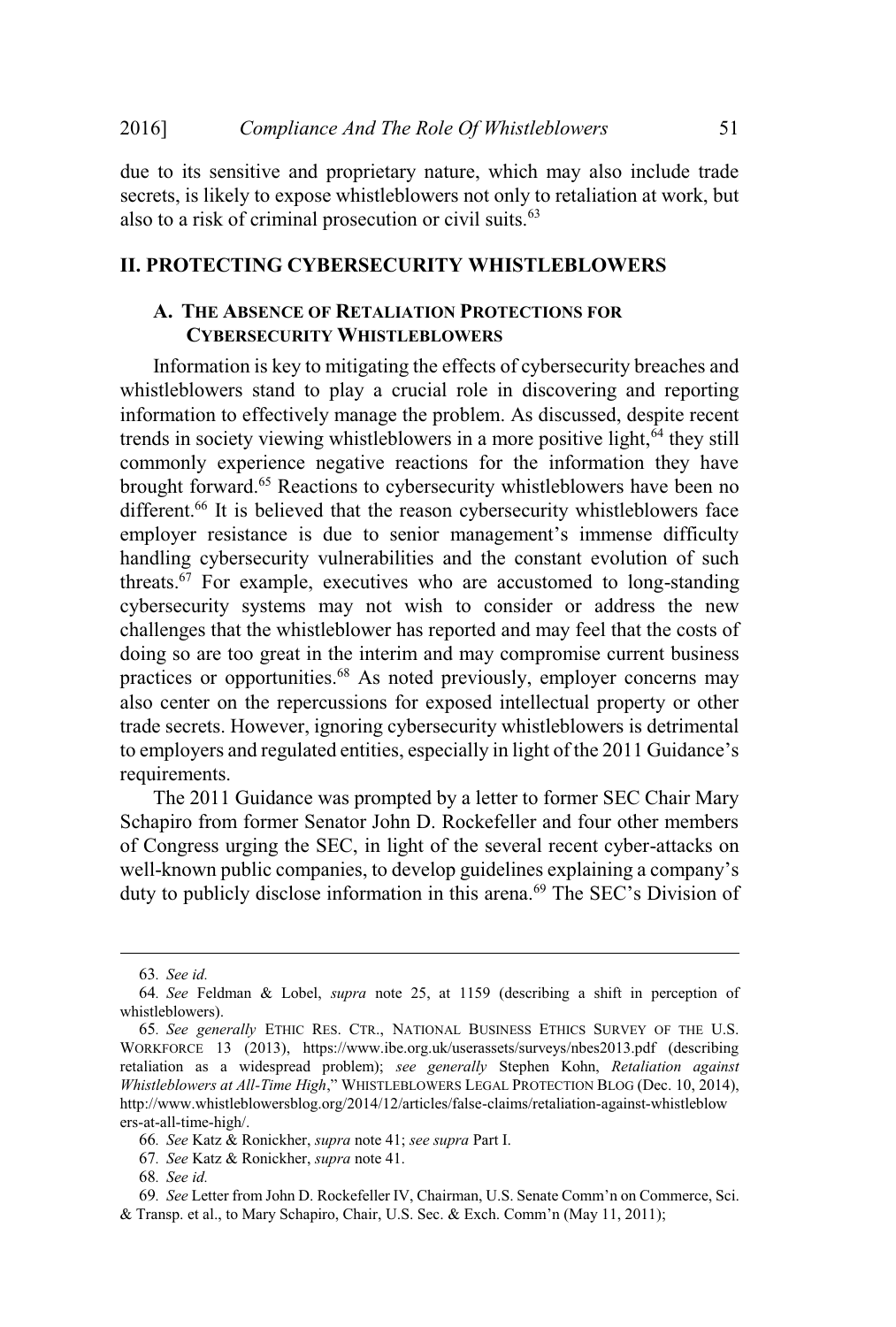Corporate Finance then issued the 2011 Guidance in light of the market's "increasing dependence" on technology.<sup>70</sup> In this vein, the 2011 Guidance attempts to alert public companies to the various disclosure obligations that are already in existence under SEC regulations that, although do not "explicitly refer[ ] to cybersecurity risks and cyber incidents," would prompt reporting companies to "discuss" such concerns in their public filings as material information for investors.<sup>71</sup> The SEC focused on existing reporting requirements that "may impose an obligation" on registrants to also disclose cybersecurity information.<sup>72</sup> These existing requirements are mostly codified in various items of Regulation S-K, which prompt ongoing disclosures under the Securities Act of 1933 and the Securities Exchange Act of 1934 (Exchange Act) for public company issuers of securities, registrants, and filers.<sup>73</sup> Specifically, the SEC invoked the following items of Regulation S-K as being relevant to the disclosure of cybersecurity risks: Items 101 (Description of Business), 103 (Legal Proceedings), 303 (Management's Discussion and Analysis of Financial Condition and Results of Operations (MD&A), 307 (Disclosure Controls and Procedures), and 503 (Risk Factors).<sup>74</sup>

One of the most significant problems with the 2011 Guidance is that it lacks the force of law of a binding SEC regulation. The non-binding nature of the 2011 Guidance is explicit in that it begins with the qualification that "[t]his guidance is not a rule, regulation, or statement of the Securities and Exchange Commission" and "the Commission has neither approved nor disapproved its content."<sup>75</sup> As such, a gray area has emerged with respect to whether cybersecurity whistleblowers are eligible for the robust retaliation protections under the federal securities laws, specifically under the whistleblower programs of SOX and Dodd-Frank. Under Section 806 of SOX, which was enacted in 2002, employees of publicly-traded companies blowing the whistle on reasonably believed violations of the federal securities laws are protected from retaliation if they report such information either i) internally to someone with supervisory authority over them or ii) externally to a federal regulatory or law enforcement agency or member or committee of Congress.<sup>76</sup> To exercise this right, an aggrieved whistleblower must undergo the administrative remedy of filing a complaint before the Secretary of Labor within 180 days of the alleged retaliation, and, if substantiated, may

75*. See CF-2 Disclosure Guidance*, *supra* note 8, at supplementary information.

Norah C. Avellan, *The Securities and Exchange Commission and the Growing Need for Cybersecurity in Modern Corporate America*, 54 WASHBURN L.J. 193, 206–07 (2014).

<sup>70</sup>*. See CF-2 Disclosure Guidance*, *supra* note 8, at 2.

<sup>71</sup>*. Id.* at 2.

<sup>72</sup>*. Id.*

<sup>73</sup>*. See* 17 C.F.R. §§ 229.101–.702 (2016).

<sup>74</sup>*. See id.*; *see also* 17 C.F.R. §§ 229.101, 229.103, 229.303, 229.307, 229.503(c).

<sup>76</sup>. Sarbanes-Oxley Act, Pub. L. No. 107-204, 116 Stat. 745 (2002) (codified as amended at 18 U.S.C. § 1514A(a) (2012)).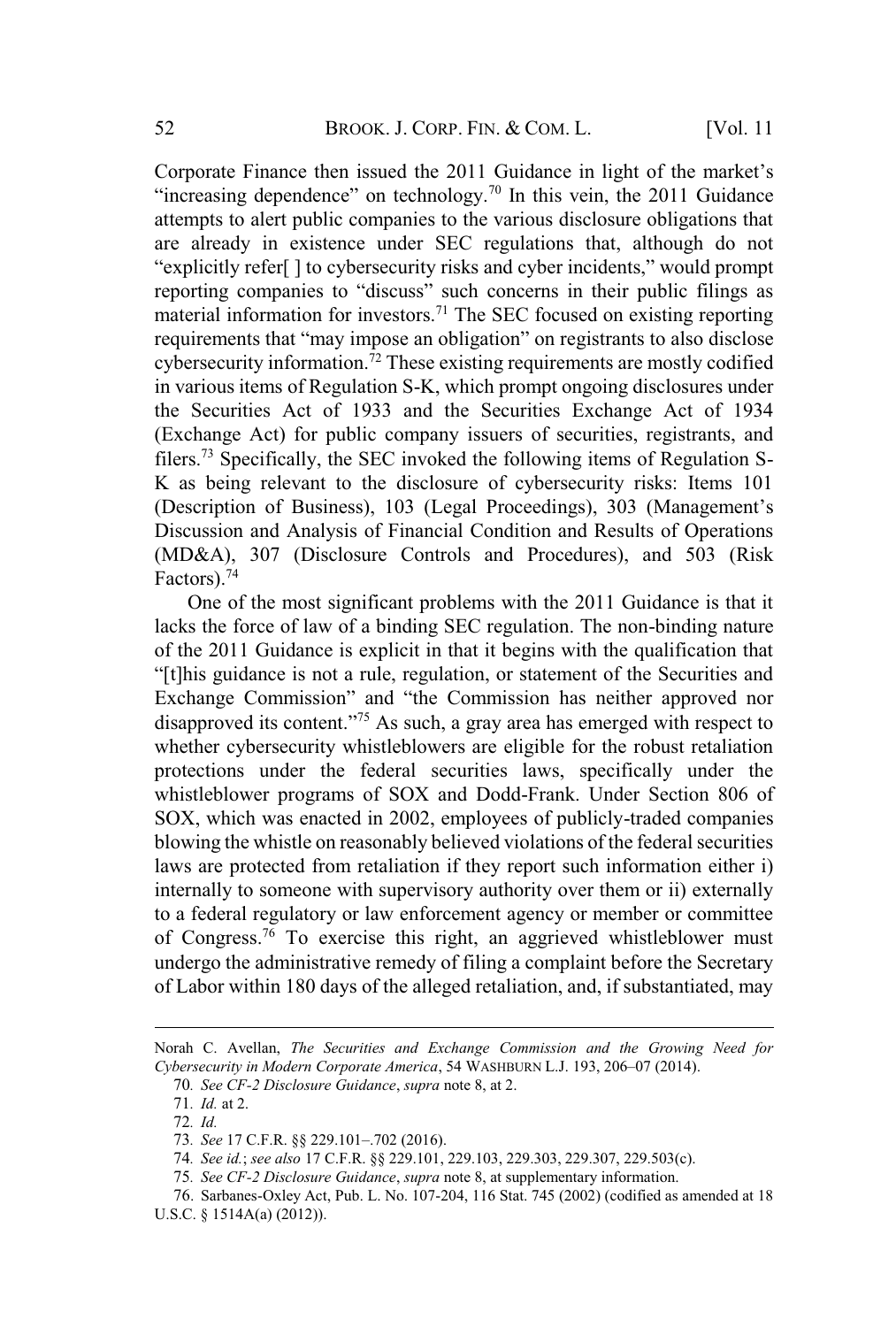obtain compensatory damages consisting of reinstatement of employment, back pay with interest, and litigation and attorneys' fees.<sup>77</sup> As discussed, in 2010, Congress enacted Dodd-Frank, which established a solid whistleblower program providing stronger retaliation protections than SOX and a generous bounty reward program to incentivize whistleblowing.<sup>78</sup>

Although the statutory language of the SOX and Dodd-Frank programs is not identical, both statutes protect whistleblowers who provide information that they reasonably believe involves possible violations of the federal securities laws, rules, or regulations under the SEC's jurisdiction.<sup>79</sup> SOX protects whistleblower disclosures reasonably believed to "constitute[] a violation of section 1341, 1343, 1344, or 1348, *any rule or regulation of the Securities and Exchange Commission*, or any provision of Federal law relating to fraud against shareholders" when the whistleblower reports such information either externally or internally.<sup>80</sup> The protected activity enumerated in the language of SOX sections 1341, 1343, 1344, and 1348 consists of mail fraud, wire fraud, banking fraud, and securities fraud, respectively.<sup>81</sup> Similarly, Dodd-Frank, which protects whistleblowers from retaliation, regardless of whether they are eligible for a bounty award,  $82$ includes the following categories as protected activity under subsection (h) thereof: i) providing information to the SEC; ii) initiating, testifying, or assisting in any investigation, judicial, or administrative action of the SEC; or iii) making disclosures "that are required or protected under [SOX, the Securities Exchange Act of 1934, 18 U.S.C. § 1513(e) (retaliating against a witness, victim, or informant)] and any other *law, rule, or regulation subject to the jurisdiction of the [SEC]*."<sup>83</sup>

<sup>77</sup>. 18 U.S.C. §§ 1514A(b), 1514A(c). If the Secretary of Labor has not issued a final decision within 180 days of the filing of the complaint and there is no evidence that the delay is due to bad faith of the whistleblower, then the whistleblower may bring an action in federal district court. *Id.*

<sup>78</sup>. Exchange Act, Pub. L. No. 94-29, §17, 89 Stat. 97, (1975) (codified as amended at 15 U.S.C. § 78u-6(b) (2012)); *see also* Geoffrey C. Rapp, *Four Signal Moments in Whistleblower Law: 1983- 2013*, 30 HOFSTRA LAB. & EMP. L.J. 389, 400 (2013) (discussing the incentives that Dodd-Frank creates for whistleblowers).

<sup>79</sup>*. See* 18 U.S.C. § 1514A; 15 U.S.C. § 78u-6(h); *see also* 17 C.F.R. § 240.21F-2 (2016).

<sup>80</sup>. 18 U.S.C. § 1514A(a) (emphasis added).

<sup>81</sup>*. Id.* (as set forth above, the language of SOX references the various statutory citations of these types of fraud, which, for i, ii, iii, and iv. listed above are 18 U.S.C. §§ 1341, 1343, 1344, or 1348, respectively).

<sup>82</sup>*. See* 17 C.F.R. § 240.21F-2. To be eligible for a bounty award, whistleblowers must ensure that they provide "original information" leading to a successful SEC enforcement action resulting in monetary sanctions of at least \$1,000,000. *See* 15 U.S.C. §§ 78u-6(a), 78u-6 (b).

<sup>83</sup>. 15 U.S.C. § 78u-6(h) (emphasis added). There is a current division in the courts as to whether, under Dodd-Frank, a whistleblower who reports only internally and not externally to the SEC or another federal agency, is eligible for retaliation protection under *the statute due* to the definition of whistleblower in the statute as individuals who "provide information . . . to the [SEC]." *Id.* § 78u-6(a)(6); *see generally* Jennifer M. Pacella, *Inside or Out? The Dodd-Frank Whistleblower Program's Antiretaliation Protections for Internal Reporting*, 86 TEMP. L. REV. 721 (2014) (discussing the division of courts in this arena).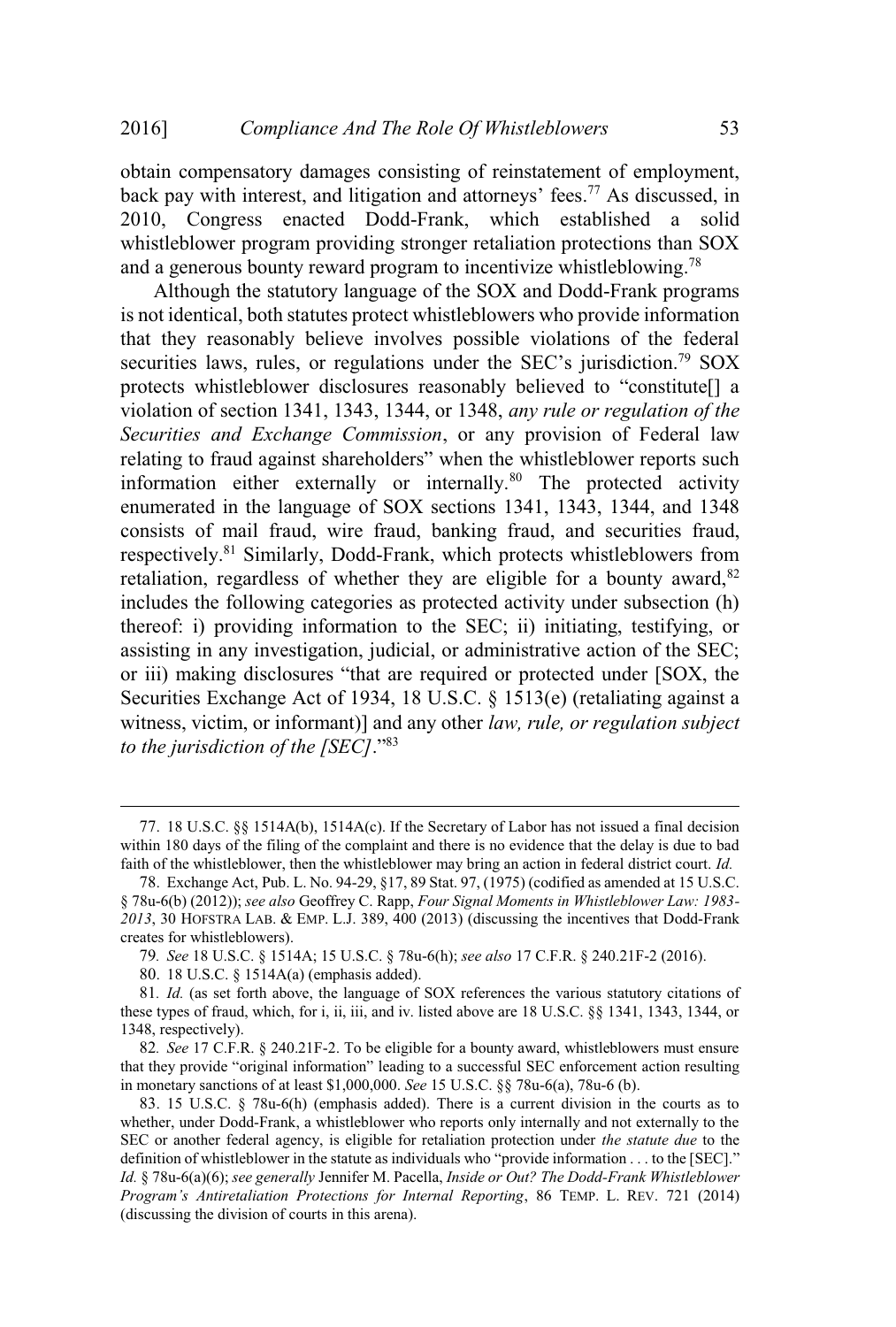Against this backdrop, it is likely that whistleblower disclosures relating to an employer's perceived violations of the SEC's 2011 Guidance are not included among the various types of protected activity captured by the two statutes; as such, violating the 2011 Guidance would neither constitute a violation of the laws enumerated within SOX or Dodd-Frank nor a dulyauthorized SEC law, rule, or regulation. Thus, employees who are contemplating blowing the whistle in this arena cannot be assured that they are protected in the event of reprisal for their reporting. As discussed earlier, management's response to a cybersecurity whistleblower may not be positive, as revelation of cybersecurity vulnerabilities will often result in higher costs for the entity, an unwillingness to alter long-standing cybersecurity systems, concern over compromised intellectual property, or a lack of understanding as to the complexity of the issues.<sup>84</sup>

Specificically relating to retaliation protections under SOX, empirical studies have revealed that when whistleblowers are unsuccessful in obtaining relief under the statute, one of the most common reasons is due to a failure to categorize the whistleblower's disclosure as "protected activity" as defined.<sup>85</sup> Such studies have revealed that in cases in which OSHA and Administrative Law Judges (ALJs) (on appeal) have decided in favor of employers, the reason has been due to whistleblowers reporting on information in "other" fraud categories, general fraud, or accounting irregularities that did not fit squarely within one of the six clearly enumerated categories of protection under SOX.<sup>86</sup> As such, OSHA and ALJs have conveyed a narrow interpretation of what constitutes protected activity under the statute that requires the whistleblower to directly link his or her disclosure to specific instances of shareholder fraud. $87$  In the same vein, cybersecurity whistleblowers that report concerns are likely to find that their disclosures do not fall within the enumerated categories eligible for retaliation protections.

Similarly, under Dodd-Frank, the definition of "whistleblower" mandates that the individual provide "information relating *to a violation of the securities laws to the [SEC]*, in a manner established, by rule or regulation, by the [SEC]."<sup>88</sup> Beyond the face of the statute itself, the SEC regulations interpreting Dodd-Frank, as well as federal courts that have examined the issue, have all made clear that a whistleblower must report on

<sup>84</sup>*. See infra* Part IIB.

<sup>85</sup>*. See* Richard Moberly, *Unfulfilled Expectations: An Empirical Analysis of Why Sarbanes-Oxley's Whistleblowers Rarely Win*, 49 WM. & MARY L. REV. 65, 113–15 (2007) (conducting an empirical study revealing the lack of success of whistleblowers under SOX); Richard Moberly, *Sarbanes-Oxley's Whistleblower Provisions: Ten Years Later,* 64 S.C. L. REV. 1, 10 (2012) (discussing the continued lack of success years later); *see generally* Beverley H. Earle & Gerald A. Madek, *The Mirage of Whistleblower Protection Under Sarbanes-Oxley: A Proposal for Change*, 44 AM. BUS. L.J. 1 (2007) (discussing the shortcomings of the SOX whistleblower program).

<sup>86</sup>. Moberly, *supra* note 85, at 116–18 (explaining the various hurdles that whistleblowers have faced in claiming that they engaged in "protected activity").

<sup>87</sup>*. See id.*

<sup>88</sup>. 15 U.S.C. § 78u-6(a)(6) (emphasis added).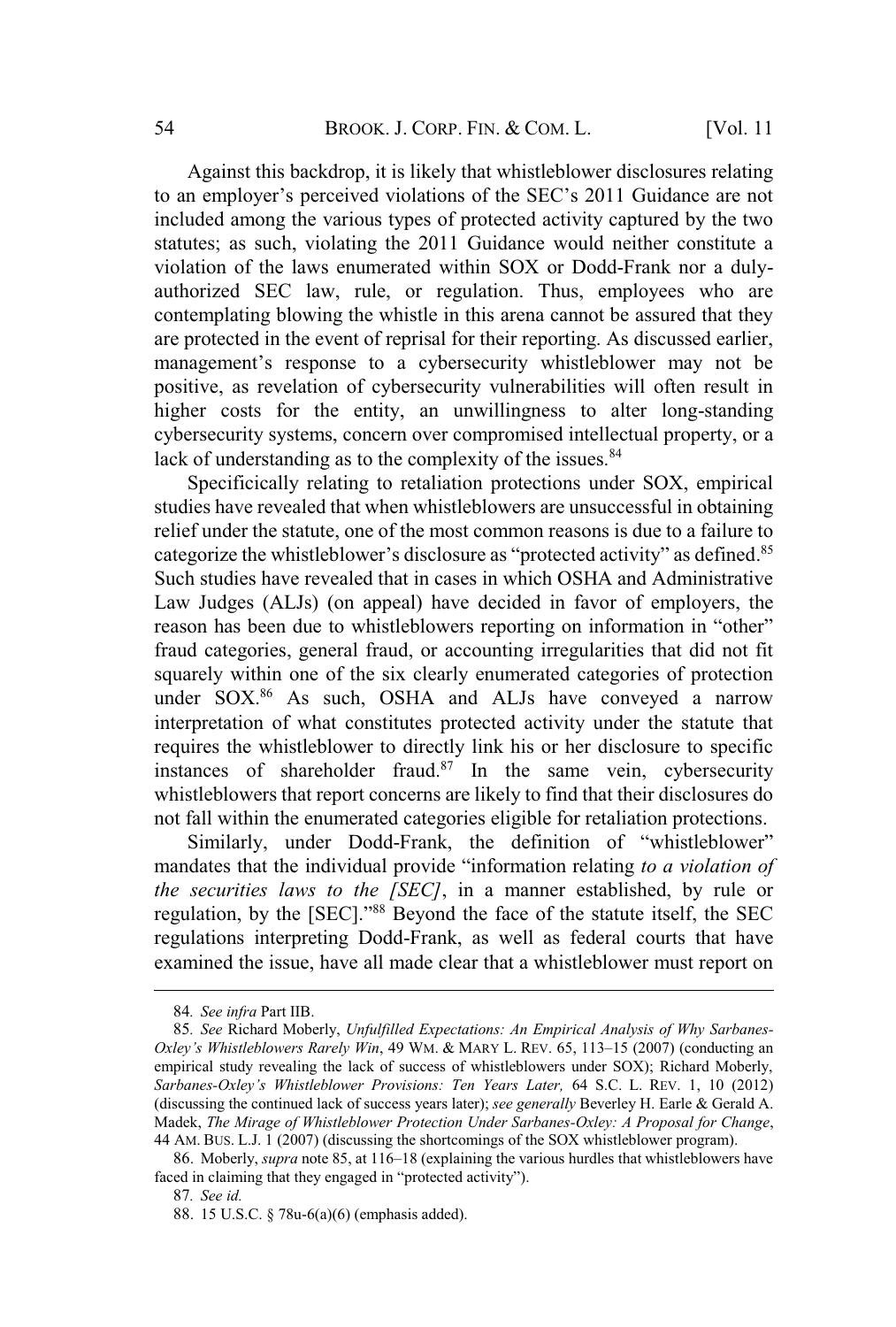an explicit violation of the federal securities laws to be protected from retaliation.<sup>89</sup> The SEC regulations implementing Dodd-Frank state that the statutory definition of "'whistleblower' clarifies that the [whistleblower] submission must relate to a violation of the *Federal securities laws*, or a rule or regulation promulgated by the [SEC]," thus specifically excluding retaliation protections for whistleblowers who report on a state or foreign law violation.<sup>90</sup> The term "securities laws" also very clearly includes only the following statutes: the Securities Act of 1933, the Securities Exchange Act of 1934, the Sarbanes-Oxley Act of 2002, the Trust Indenture Act of 1939, the Investment Company Act of 1940, the Investment Advisers Act of 1940, and the Securities Investor Protection Act of 1970.<sup>91</sup>

Given the takeaways of the 2014 Roundtable calling for all employees to be actively involved in reporting cyber-related concerns, the need to protect whistleblowers in this arena is crucial. The transformation of the 2011 Guidance into binding SEC regulations as they relate to cybersecurity would solicit feedback from important players in the industry through an official notice and comment rulemaking period, create stronger incentives for companies to adhere to the reporting requirements, and justify the SEC's imposition of sanctions or threatened enforcement actions.<sup>92</sup> Such an action would also have the effect of including cybersecurity-related disclosures as a clear and enumerated category of protected whistleblower activity under both SOX and Dodd-Frank.

#### **B. JUDICIAL INTERPRETATIONS**

Judicial decisions interpreting the extent to which whistleblowers are protected under the federal securities laws do not guarantee retaliation protections for cybersecurity whistleblowers. Since SOX provides only an administrative remedy for retaliation, the federal cases shedding light in this area have all interpreted Dodd-Frank. Many such cases have emphasized that

<sup>89</sup>*. See id.* Securities Whistleblower Incentives and Protections, 76 Fed. Reg. 34,300, 34,300 (June 13, 2011) (codified at 17 C.F.R. pts. 240, 249); Caroline E. Keen, *Clarifying What Is "Clear": Reconsidering Whistleblower Protections Under Dodd-Frank*, 19 N.C. BANKING INST. 215, 219 n.43 (2015).

<sup>90</sup>. Securities Whistleblower Incentives and Protections, 76 Fed. Reg. at 34,302–03 (emphasis added).

<sup>91</sup>. Exchange Act, Pub. L. No. 94-29, 89 Stat 97 (1975) (codified as amended at 15 U.S.C. § 78c (2012)) (as stated in Section 3(a)(47) of the Securities Exchange Act of 1934).

<sup>92</sup>*. See, e.g*., Matthew Ferraro, *"Groundbreaking or Broken?" An Analysis of SEC Cybersecurity Disclosure Guidance, its Effectiveness, and Implications*, 77 ALB. L. REV. 297, 340– 41 (2014) (proposing that a note and comment period prior to the issuance of binding SEC cybersecurity regulations would "promote fact-finding that could inform the policy" and "promote acceptability" among entities subject to the regulations); Sam Young, *Contemplating Corporate Disclosure Obligations Arising from Cybersecurity Breaches*, 38 J. CORP. L. 659, 676–77 (2013) (noting that adoption of binding, formal rules would create affirmative legal obligations for regulated companies); Avellan, *supra* note 69, at 222–24 (noting that various benefits that regulated entities would derive from binding regulations).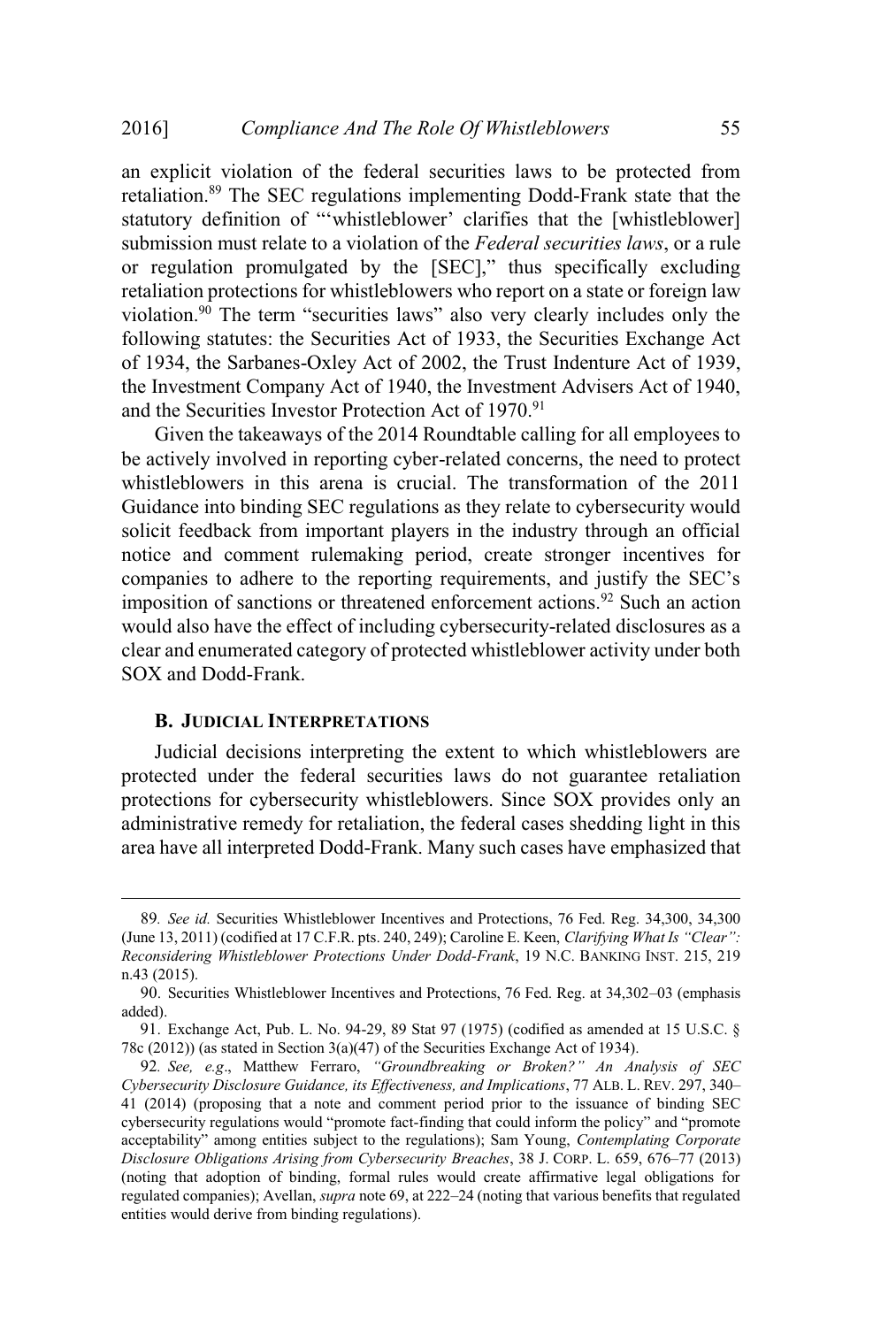whistleblowers seeking protection under Dodd-Frank must have reported on an "explicit" violation of the federal securities laws.<sup>93</sup> In the absence of establishing this type of reporting, whistleblower-plaintiffs have often not been successful in moving past the motion to dismiss stage.

One of the most illustrative cases to date as to how a cybersecurity whistleblower is likely to fare is the U.S. District Court for the Southern District of New York's decision in *Egan v. TradingScreen, Inc*. <sup>94</sup> In this case, whistleblower Patrick Egan internally reported that the CEO of the company for which he worked, TradingScreen, Inc., was diverting the company's corporate assets to another competitor company that the CEO solely owned.<sup>95</sup> Egan was later fired for his allegations and sought relief under Dodd-Frank for retaliation, to which the company and CEO responded with a motion to dismiss.<sup>96</sup> One of the most telling aspects of this case is the court's consideration of Egan's argument that he disclosed the CEO's alleged violations of rules promulgated by FINRA, which would arguably fall under Dodd-Frank's protection of disclosures "subject to the jurisdiction of the [SEC]."<sup>97</sup> Egan alleged that the CEO had violated FINRA Rule 2010 by misappropriating confidential client information of the company and FINRA Rule 3270 by failing to report his position at the competitor company to TradingScreen Inc.'s board of directors.<sup>98</sup>

The court was clear in rejecting this argument on the basis that Dodd-Frank does not protect whistleblower disclosures that reveal violations of just "any" laws or regulations subject to the SEC's jurisdiction, but rather protects only "disclosures that are *required or protected* under . . . any other law, rule, or regulation subject to the jurisdiction of the [SEC]."<sup>99</sup> In this case, the FINRA rules in question did not impose an explicit "duty to disclose," as Rule 2010 contains only a "general obligation to 'observe high standards of commercial honor and just and equitable principles of trade,'" while Rule 3270 imposes a duty to disclose on employees of FINRA member firms who receive compensation from business activities outside the scope of their relationship with the member firm, thus not being applicable to the CEO of

98*. Id.* at \*6 (citing FINRA MANUAL RULES 2010, 3270).

<sup>93</sup>*. See, e.g.*, Genberg v. Porter, 935 F. Supp. 2d 1094, 1106 (D. Colo. 2013) (noting that "the plain language" of Dodd-Frank "mandates that in order to qualify as a whistleblower, one must provide information to the SEC regarding an alleged federal securities law violation."); Wagner v. Bank of Am. Corp., No. 12-cv-00381-RBJ, 2013 WL 3786643, at \*7–8 (D. Colo. July 19, 2013), *aff'd*, 571 F. App'x 698 (10th Cir. 2014) (finding that a whistleblower's report was not protected under the statute); Nollner v. S. Baptist Convention, Inc., 852 F. Supp. 2d 986, 994 (M.D. Tenn. 2012).

<sup>94</sup>. Egan v. TradingScreen, Inc., No. 10 Civ. 8202(LBS), 2011 WL 1672066, at \*6 (S.D.N.Y. May 4, 2011).

<sup>95</sup>*. Id.* at \*2.

<sup>96</sup>*. Id.*

<sup>97</sup>*. Id.* at \*6–7 (citing 15 U.S.C. § 78u–6(h)(1)(A)(iii) (2012)).

<sup>99</sup>*. Id.* (emphasis added).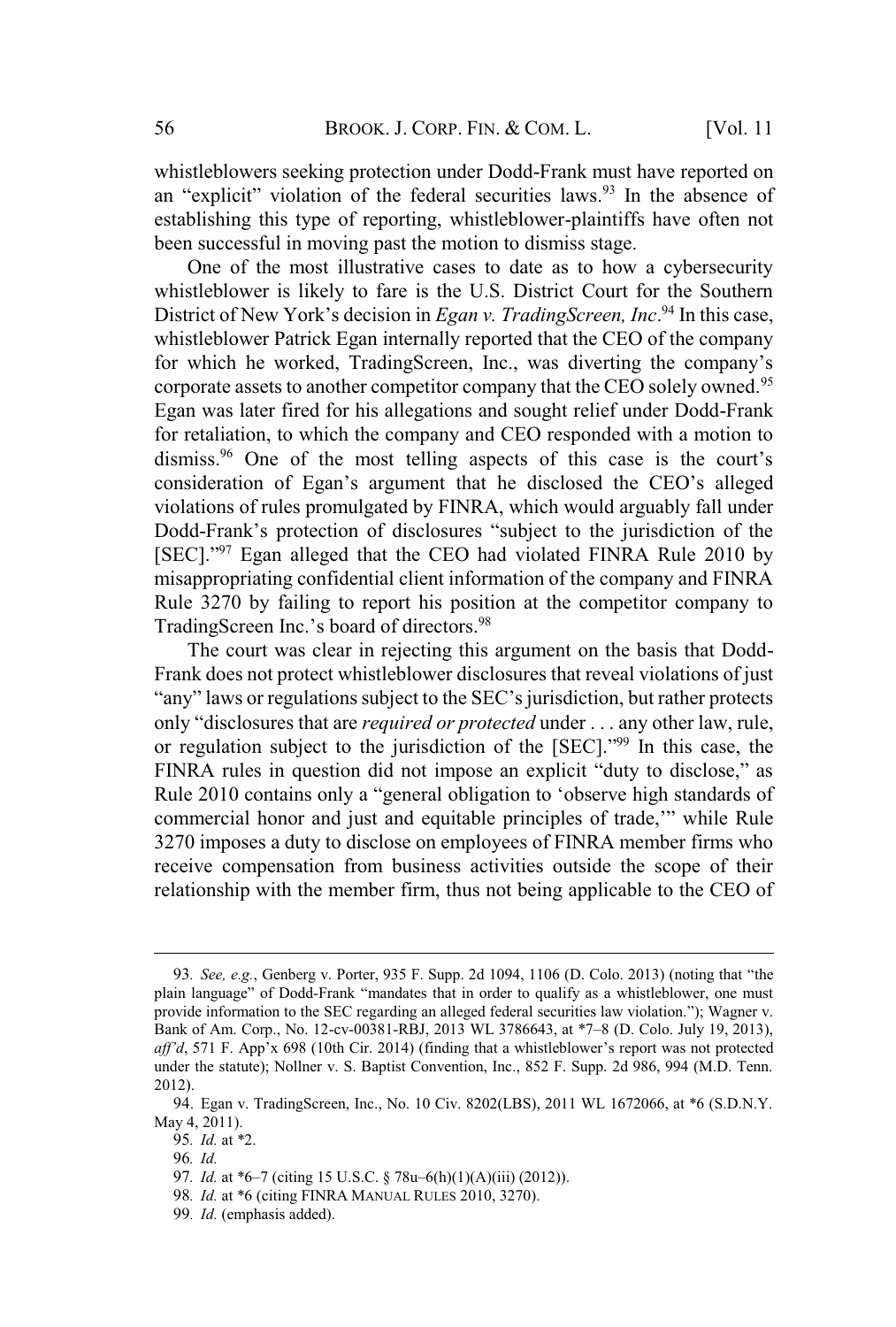TradingScreen, Inc.<sup>100</sup> The court went on to state that "[m]erely alleging the violation of a law or rule under the SEC's purview is not enough; a plaintiff *must allege that a law or rule in the SEC's jurisdiction explicitly requires or protects disclosure of that violation*."<sup>101</sup> In this way, the court declared that Dodd-Frank does not protect whistleblowers who report violations of SEC laws or regulations that do not impose a duty to disclose, thus barring Egan from relief. This case takes the law one step further by requiring whistleblowers to report on violations involving mandatory duties to disclose, rather than simply general violations of the law. Subsequent cases have relied on *Egan* and have adopted this same reasoning.<sup>102</sup>

Based on this logic, the non-binding nature of the 2011 Guidance makes it unlikely that a whistleblower could claim that it mandates an explicit duty to disclose. Rather than invoking a clear duty to disclose cybersecurity information, the 2011 Guidance states that its goal is to "provide guidance that *assists registrants in assessing what, if any, disclosures* should be provided about cybersecurity matters in light of each registrant's specific facts and circumstances."<sup>103</sup> The 2011 Guidance makes specific reference to the fact that, although "no existing disclosure requirement explicitly refers to cybersecurity risks and cyber incidents," reporting companies should be mindful of whether their current disclosures relating to cybersecurity are adequate in light of the federal securities laws.<sup>104</sup> This language leaves much discretion to a reporting company to decide whether a cybersecurity report is warranted based on the materiality threshold. Given the discretionary decisions that must be made before it is determined whether such a disclosure is necessary, cybersecurity whistleblowers are likely to face obstacles in relying solely on believed violations of the 2011 Guidance as support for their retaliation protections under Dodd-Frank.

Additional cases interpreting Dodd-Frank have been similarly restrictive. In 2012, the U.S. District Court for the Middle District of Tennessee held that the retaliation protections of Dodd-Frank "extend only to any 'law, rule, or regulation subject to the jurisdiction of the Commission,'" thus only protecting employees from retaliation "if the federal violation falls within the SEC's jurisdiction."<sup>105</sup> In *Nollner v. Southern Baptist Convention, Inc*., two

<sup>100</sup>*. Id.* (internal citations omitted).

<sup>101</sup>*. Id.* (emphasis added).

<sup>102</sup>*. See* Nollner v. S. Baptist Convention, Inc., 852 F. Supp. 2d 986, 994 (M.D. Tenn. 2012) ("[A]nti-retaliation provision part (iii) only protects disclosures that are 'required or protected' by laws, rules, or regulations within the SEC's jurisdiction. Thus, an employee is not protected from retaliation if the disclosure at issue—even if relates to an actual legal violation by the employer concerns a disclosure that is not 'required' or otherwise 'protected' by a law, rule, regulation within the SEC's jurisdiction."); Asadi v. G.E. Energy (USA), LLC, No. 4:12-345, 2012 WL 2522599, at \*6 (S.D. Tex. June 28, 2012), *aff'd*, 720 F.3d 620 (5th Cir. 2013) (relying on Egan for the same interpretation).

<sup>103</sup>*. CF-2 Disclosure Guidance*, *supra* note 8 (emphasis added).

<sup>104</sup>*. Id.*

<sup>105</sup>*. Nollner*, 852 F. Supp 2d at 994.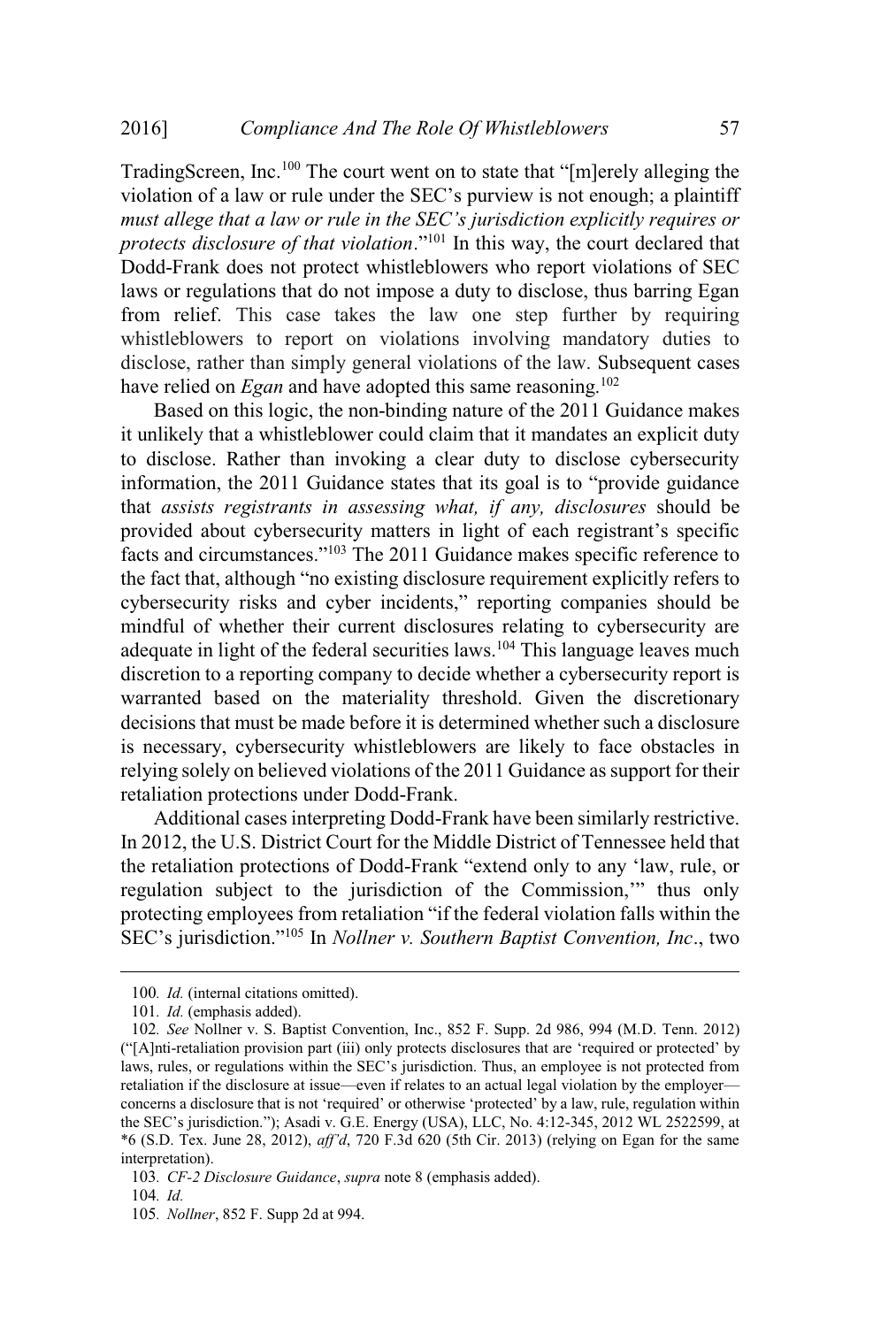individuals who had blown the whistle on suspected violations of the Foreign Corrupt Practices Act (FCPA) were not eligible for retaliation protection under Dodd-Frank because their disclosures did not fall within the jurisdiction of the SEC.<sup>106</sup> The court explained that the FCPA violations apply only to "issuers" of securities (defined as companies registered under the Exchange Act or required to file reports with the SEC thereunder) and "domestic concerns" (defined as citizens, nationals, or residents of the United States).<sup>107</sup> The court went on to explain that the SEC has jurisdiction only over FCPA violations by "issuers," while the Department of Justice has jurisdiction over domestic concerns and other non-issuers who commit FCPA violations.<sup>108</sup> Because the defendants in this case were domestic concerns and not issuers, the court straightforwardly found that the disclosures would not constitute "protected activity" under Dodd-Frank, thereby barring the whistleblowers from moving forward with their case to seek relief.<sup>109</sup>

In a case before the U.S. District Court for the Eastern District of Wisconsin, Nicholas Zillges, the president and CEO of a bank, blew the whistle to the bank's board of directors, the FTC, and the Federal Deposit Insurance Corporation (FDIC) on conduct that he had observed violating the federal banking laws.<sup>110</sup> After being terminated for these reports, Zillges sued his former employer for retaliation under Dodd-Frank. He was denied relief after the court determined that Zillges did not meet the statutory definition of "whistleblower," because his disclosure did not relate to a "violation of the securities laws."<sup>111</sup> Zillges argued that his disclosure fell within the third category of protected activity under the Dodd-Frank whistleblower program, subsection (h), which protects "disclosures that are required or protected under  $[SOX]$ ... including ... section 1513 (e) of title 18."<sup>112</sup> Section 1513(e) of Title 18 criminalizes interference with a person's employment when such person provides information to a law enforcement officer about the commission or possible commission of a federal offense.<sup>113</sup> Zillges alleged that he was retaliated against under Section 1513(e) for making a disclosure to law enforcement officers of the FTC and FDIC about the defendant's possible violation of certain banking laws.<sup>114</sup> The court reasoned that because the banking laws that Zillges reported on are not "securities laws," which are specifically defined to include only the Securities Act of 1933, the Securities Exchange Act of 1934, the Sarbanes-Oxley Act of 2002, the Investment

<sup>106</sup>*. Id.*

<sup>107</sup>*. Id.* at 996 (citing 15 U.S.C. §§ 78dd-1(a), 78dd-2(a) (2012)).

<sup>108</sup>*. Id.*

<sup>109</sup>*. Id.*

<sup>110</sup>. Zillges v. Kenney Bank & Tr., 24 F. Supp. 3d 795, 797 (E.D. Wis. 2014).

<sup>111</sup>*. Id.* at 801.

<sup>112</sup>*. Id.*; 15 U.S.C. § 78u-6(h)(1)(A)(iii).

<sup>113</sup>*. Zillges*, 24 F. Supp. 3d at 801; *see also* 15 U.S.C. § 78u-6(h)(1)(A)(iii); Sarbanes-Oxley Act,

Pub. L. No. 107-204, 116 Stat. 745 (2002) (codified as amended at 18 U.S.C. § 1513(e) (2012)).

<sup>114</sup>*. See Zillges*, 24 F. Supp. 3d at 801*.*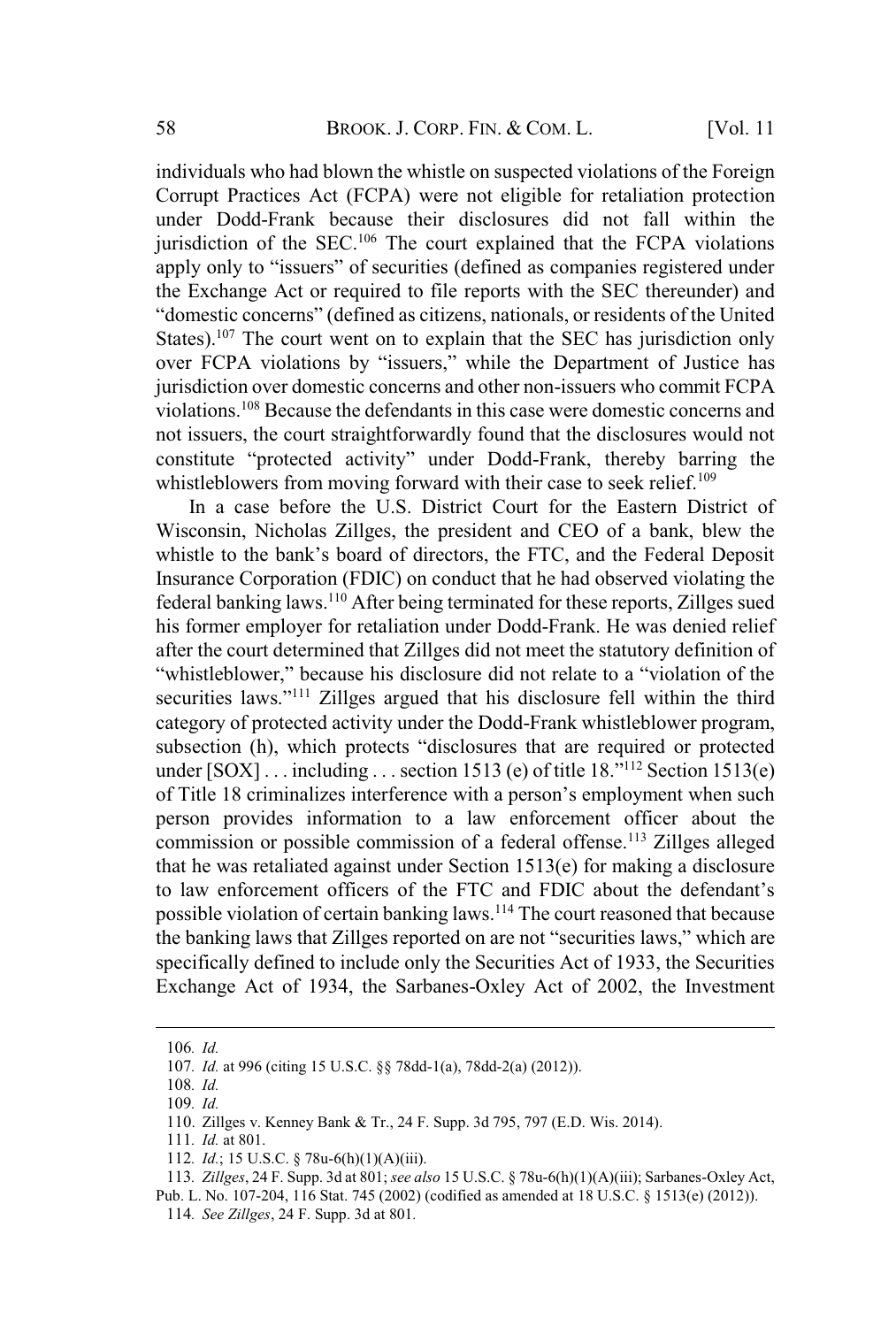Company Act of 1940, the Investment Advisers Act of 1940, and the Securities Investor Protection Act of 1970,<sup>115</sup> Zillges could not avail himself of Dodd-Frank's whistleblower protections and was excluded from retaliation protection under the statute.

Since the 2011 Guidance cannot be described as an SEC rule, law, or regulation that is specifically subject to the agency's jurisdiction, employers are likely to be successful on their motions to dismiss against cybersecurity whistleblowers who sue them for retaliation. Until the SEC promulgates actual regulations in this arena, cybersecurity whistleblowers are likely to face an uphill battle in arguing that they should be subject to retaliation protections under the federal securities laws. Importantly, given that retaliation protections are not guaranteed, cybersecurity whistleblowers are likely to be dissuaded from making reports in the first instance, which would have a negative overall effect on building the type of corporate culture and free-flowing information channels that are necessary to effectively manage cybersecurity threats.

The risk for companies that ignore or silence cybersecurity whistleblowers is that such individuals, perceiving that their employers do not value their reports, will likely opt to externally report to the SEC, especially in light of the bounty incentives that are available for whistleblowers under Dodd-Frank.<sup>116</sup> The Dodd-Frank whistleblower bounty program is notable in that the SEC is obligated to pay whistleblowers between 10% and 30% of the total monetary sanctions collected in a successful enforcement of a covered judicial or administrative action, or related action.<sup>117</sup> "Covered judicial or administrative action" is defined as any "judicial or administrative action brought by the [SEC] under the securities laws that results in monetary sanctions exceeding \$1,000,000."<sup>118</sup> In determining the appropriate percentage of the bounty award, the SEC will consider factors such as the significance of the whistleblower's tip to the success of the action and the degree of assistance the whistleblower has offered.<sup>119</sup>

Whistleblowers are eligible for bounties even if they are not ultimately successful on a retaliation claim.<sup>120</sup> The goal of Dodd-Frank's bounty program is to offset the costs that whistleblowers usually suffer for their reports, given the lasting effect of retaliation on their careers and livelihoods.<sup>121</sup> To date, the Dodd-Frank bounty program has been enormously successful, resulting in millions of dollars in total payouts to

<sup>115</sup>. Exchange Act, Pub. L. No. 94-29, 89 Stat. 97 (1975) (codified as amended at 15 U.S.C. § 78c (2012)).

<sup>116</sup>. Katz & Ronickher*, supra* note 41; *see also* 15 U.S.C. §§ 78u-6(b), 78u-6(c).

<sup>117</sup>*. See* 15 U.S.C. § 78u-6(b).

<sup>118</sup>*. See id.* § 78u-6(a).

<sup>119</sup>*. Id.*

<sup>120</sup>*. See id.* § 78u-6(b).

<sup>121</sup>. S. REP. NO. 111-176, at 111 (2010).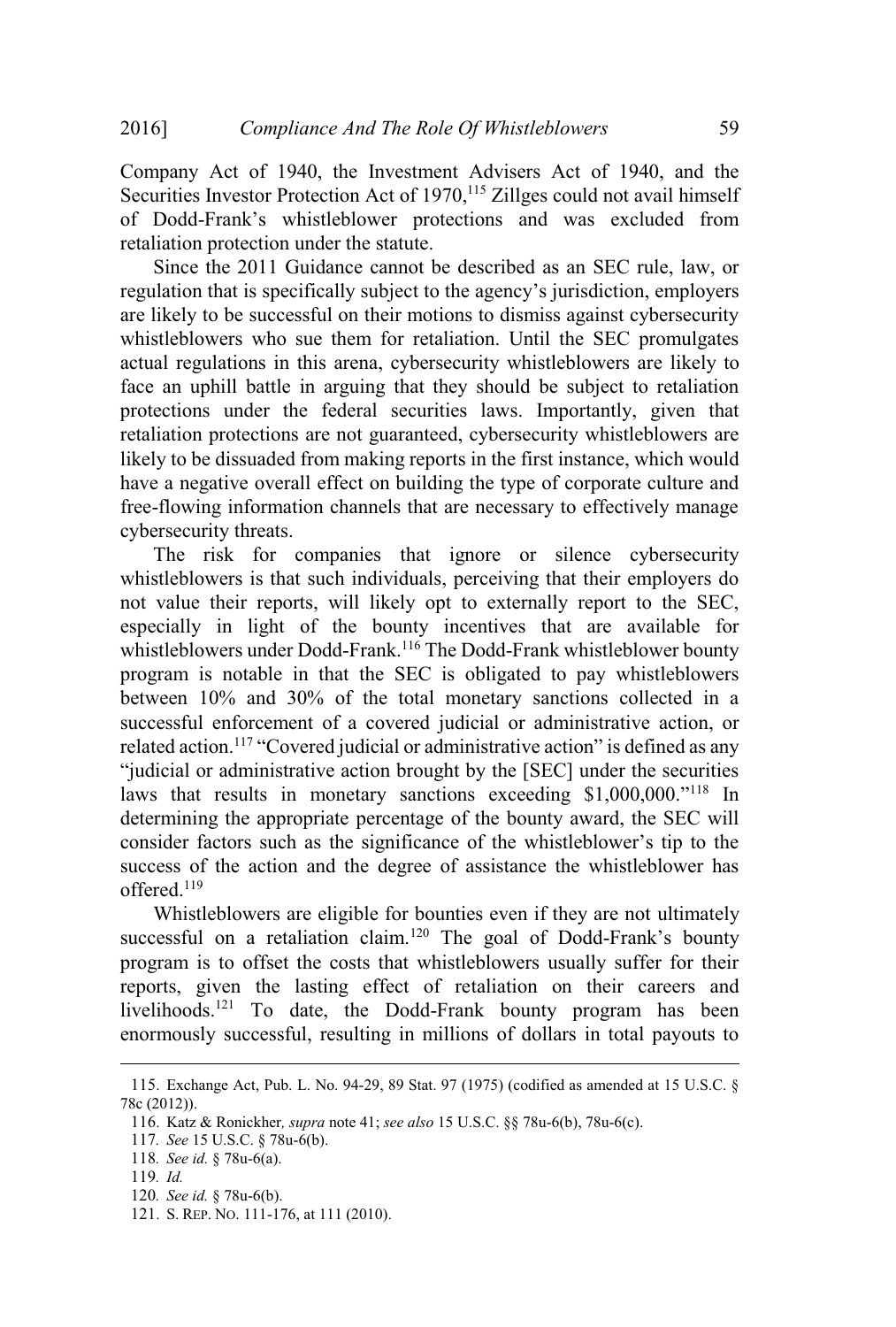numerous whistleblowers who have provided the SEC with successful tips.<sup>122</sup> This program is further evidence of the SEC's increasing reliance on whistleblower tips to effectively govern the securities markets—a regulatory goal that the agency feels must respond to the "global threat" of cybersecurity.<sup>123</sup>

# **III. SEC INVOLVEMENT IN CYBERSECURITY**

#### **A. SHAREHOLDER IMPACT AND THE SEC**

Instances of cyber-attacks or data breaches seem to appear in the news on a near daily basis, posing a serious threat to both consumers and shareholders. One of the most notable breaches in recent years involved Target Corporation, where hackers stole credit and debit card information from forty million of the store's customers in 2013. It was not until a year later that the full effects of this breach were known, when the retailer revealed that additional personal information, including email and mailing addresses, had been stolen from between seventy and one hundred million people.<sup>124</sup> The financial effects of this particular breach were tremendous, as the company's gross total costs are believed to have reached \$191 million,  $125$ prompting the need for more than a hundred million customers to obtain new cards and closely monitor against fraud and identity theft.<sup>126</sup> In 2014, similar data breaches resulting in financial losses occurred at several other wellknown companies, including Neiman Marcus, Michael's craft chain, P.F. Chang's Bistro, UPS, Dairy Queen, Home Depot, Staples, and Sony.<sup>127</sup> The year 2015 was no different—by mid-year, there had been an increase of about

<sup>122</sup>. Press Release, SEC Issues \$17 Million Whistleblower Award (June 9, 2016), https://www. sec.gov/news/pressrelease/2016-114.html.

<sup>123</sup>*. See* White Statement, *supra* note 7 (noting that cyber threats "are of extraordinary and longterm seriousness" and "pose non-discriminating risks" to the financial markets). Interestingly, some companies have provided their own types of bounties, through "bug bounty programs" to pay "[white hat and ethical] hackers" to make the discovery of security flaws even more likely so that companies can properly manage such risks. *See, e.g.*, Susskind, *supra* note 21, at 629–33; Cassandra Kirsch, *The Grey Hat Hacker: Reconciling Cyberspace Reality and the Law*, 41 N. KY. L. REV. 383, 397 (2014); Douglas A. Barnes, *Deworming the Internet*, 83 TEX. L. REV. 279, 323 (2004). Such practices are not dissimilar to statutory whistleblower bounty programs that have recognized the necessity of whistleblowers and the value they provide in reporting otherwise unknown information to protect the public interest. *See* Susskind, *supra* note 21, at 633 (noting that "[t]he reason we already reward whistleblowers, confidential informants, and witnesses—despite moral squeamishness—is necessity").

<sup>124</sup>. Hiroko Tabuchi, *\$10 Million Settlement in Target Data Breach Gets Preliminary Approval*, N.Y. TIMES (Mar. 19, 2015), http://www.nytimes.com/2015/03/20/business/target-settlement-ondata-breach.html?\_r=0*.*

<sup>125</sup>**.** Brian Prince, *Target Data Breach Tally Hits \$162 Million in Net Costs,* SECURITY WEEK (Feb. 26, 2015)*,* http://www.securityweek.com/target-data-breach-tally-hits-162-million-net-costs (noting that this amount was partially offset by an insurance receivable in 2014 of \$46 million).

<sup>126</sup>. Susskind*, supra* note 21, at 576.

<sup>127</sup>. Bill Hardekopf, *The Big Data Breaches of 2014,* FORBES (Jan. 13, 2015, 7:06 PM), http://www.forbes.com/sites/ moneybuilder/2015/01/13/the-big-data-breaches-of-2014/.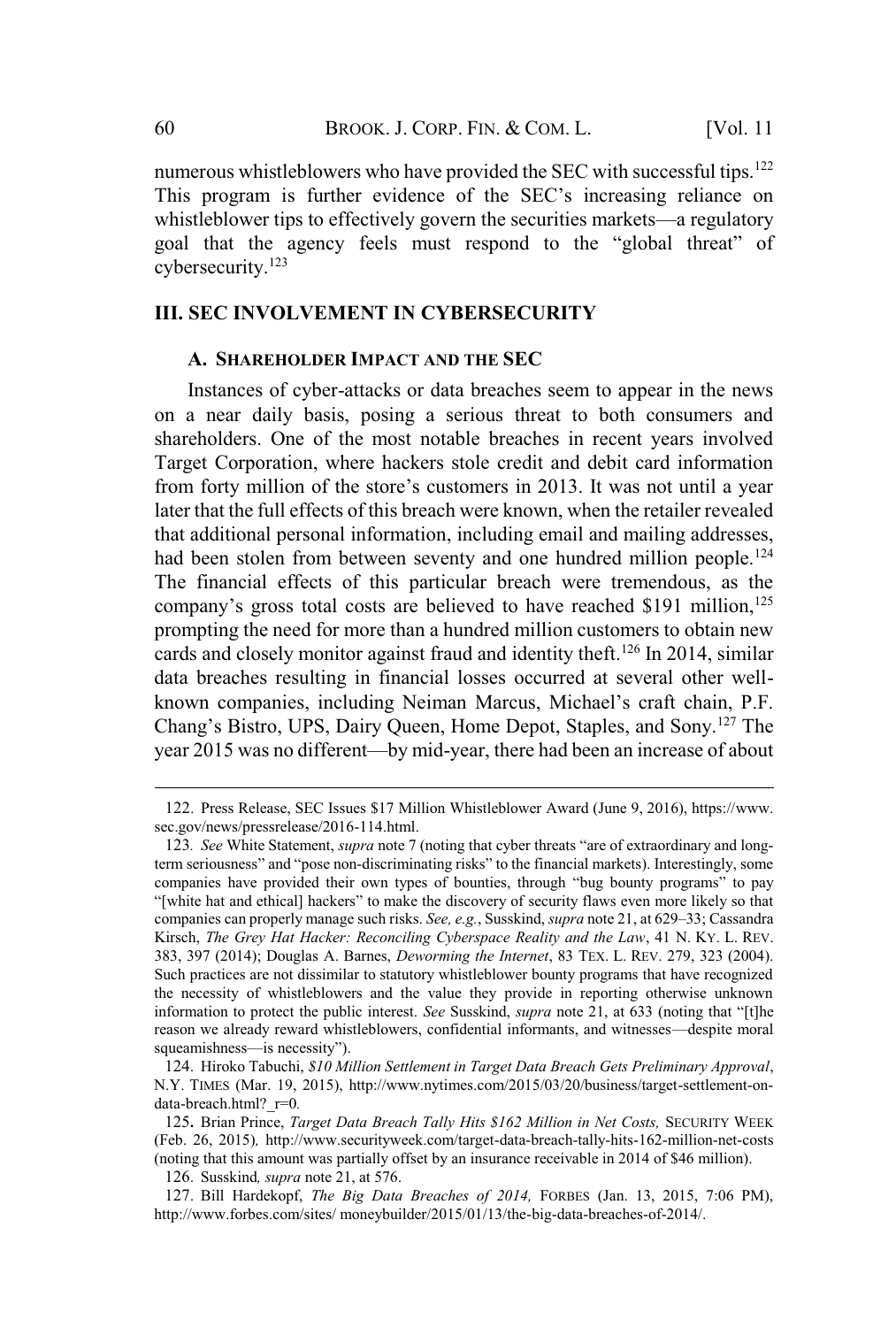85% in the number of breaches in the banking and financial arenas compared to the prior year, and significant data breaches among the following sectors: Business (40.3%), Medical/Healthcare (35%), Banking/Credit/Financial (10%), Educational (7.7%), and Government/Military (7.3%).<sup>128</sup> Similar threats are expected to be even higher by 2016's end, as cyber-attacks are continually on the rise.<sup>129</sup>

Why are these breaches so prevalent? They are directly correlated with societal advances in technology—as businesses and entities electronically collect, store, and transfer information about their business and compliance operations, customers, employees, and other related data, they are inevitably subject to technology's dark side of compromised privacy.<sup>130</sup> In today's digital age, unlike the times when data was physically stored in paper files, internal storage of electronic data and computer memories are constantly subject to system glitches, confusing technical requirements, and access by unauthorized persons that may lead to stolen intellectual property, with amplified risks when vendors or third parties manage information systems.<sup>131</sup>

The costs of these vulnerabilities are so vast that they are difficult to quantify. Various sources and surveys have attempted to provide estimates on the total aggregate costs stemming from cyber-breaches and attacks but such results vary depending on the study. One 2015 study examining 350 companies across eleven countries revealed that the average total cost of a data breach had increased by 23% over the prior two years to an estimated \$3.79 million.<sup>132</sup> Some of the most common expenses associated with a breach include increased executive involvement in an organization's IT response and the purchase of insurance to mitigate the overall costs of a

<sup>128</sup>. Roy Urrico, *The 10 Worst Data Breaches of 2015 (So Far),* CREDIT UNION TIMES (July 7, 2015), http://www.cutimes.com/2015/07/07/the-10-worst-data-breaches-of-2015-so-far/.

<sup>129</sup>*. See* Warren Gorham & Lamont, *ISACA Identifies Five Cyber Risk Trends for 2016*, BUS. WIRE (Dec. 16, 2015, 10:33 AM), http://www.businesswire.com/news/home/20151216005814/en/; *see also* Harriet Taylor, *Biggest Cybersecurity Threats in 2016*, CNBC (Dec. 28 2015, 1:17 PM), http://www.cnbc.com/2015/12/28/biggest-cybersecurity-threats-in-2016.html.

<sup>130</sup>*. See, e.g.*, Lawrence J. Trautman, *E-Commerce and Electronic Payment System Risks: Lessons from PayPal,* 16 U.C. DAVIS BUS. L.J. 24–37 (forthcoming 2016) (discussing the susceptibility of businesses engaged in e-commerce to cybersecurity risks); Lisa R. Lifshitz, Roland Hung & Evan Atwood*, The Canadian Approach to Data Breach Notification,* 66 CONSUMER FIN. L. Q. REP. 317, 318 (2012) (discussing that vast amounts of information in large databases increases risks of unauthorized access); MILLER, *supra* note 2, at 387–90 ("Accompanying the growth of data storage and communications . . . has been an ever-growing series of threats.").

<sup>131</sup>*. See* David Orozco, *The Knowledge Police*, 43 HOFSTRA L. REV. 417, 424 (2014) ("Technological advancements . . . allow parties to infringe on IP rights at a relatively low cost."); *see also* MILLER, *supra* note 2, at 388–90 (discussing increased reliance on technology as contributing to compromised data).

<sup>132</sup>. Larry Poneman*, Cost of Data Breaches Rising Globally, Says '2015 Cost of a Data Breach Study: Global Analysis',* SECURITY INTELLIGENCE (May 27, 2015), https://securityintelligence. com/cost-of-a-data-breach-2015/#.Vc4PI1y4mT8. The eleven countries included the United States, United Kingdom, Germany, Australia, France, Brazil,Japan, Italy, India, the Arabian region (United Arab Emirates and Saudi Arabia), and Canada. *Id.*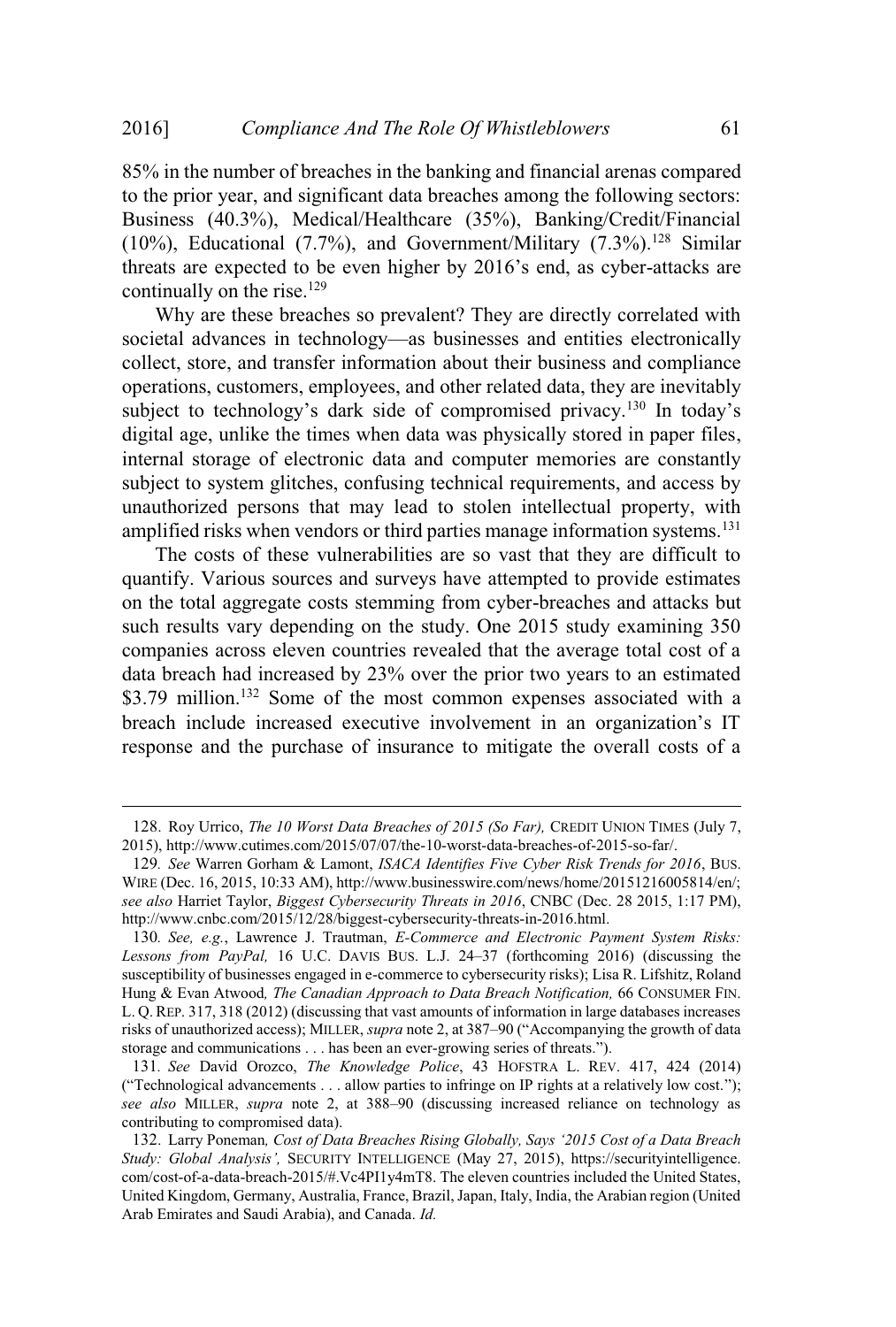breach for persons affected.<sup>133</sup> Other associated costs include decreases in stock value, disruptions in regular business activities, stolen intellectual property, litigation and shareholder derivative lawsuits, and goodwill and reputational costs, all of which reached a high of one trillion dollars dating back to 2008 and are only expected to rise in future years.<sup>134</sup> A 2010 Symantec study that considered the costs associated with the different variables related to cyber-attacks found an average cost of \$2.8 million for large businesses and \$2 million annually for all businesses, while a McAfee report found that the average cost per firm was approximately \$1.2 million in 2010.<sup>135</sup> Despite attempts to quantify the costs of cyber-breaches, the true cost for the private sector remains unknown due to the fact that many cyberattacks are often "unnoticed, unattributed, or at the very least underappreciated."<sup>136</sup> The recent Cybersecurity Act, which became law in December of 2015, attempts to rectify the hesitation of entities to volunteer information out of fear of liability or future cyber-attacks by implementing a framework for private companies to safely share information about cybersecurity threats with other entities and the federal government.<sup>137</sup>

Given the difficulty in determining just how far-reaching the costs of cyber-breaches and attacks may be, it is not surprising that a wide variety of regulatory and legislative efforts have increasingly sought to enforce data security safeguards by calling upon entities to publicly disclose their cybersecurity threats.<sup>138</sup> Several regulatory investigations into cyber-

<sup>133</sup>*. Id.*

<sup>134</sup>. Susskind*, supra* note 21, at 575 (citing THE WHITE HOUSE, CYBERSPACE POLICY REVIEW: ASSURING A TRUSTED AND RESILIENT INFORMATION COMMUNICATIONS INFRASTRUCTURE (2009), https://www.whitehouse.gov/assets/documents/Cyberspace\_Policy\_Review\_final.pdf); *see also* David Z. Bodenheimer & Gordon Griffin, *Pillaging the Digital Treasure Troves the Technology, Economics, and Law of Cyber Espionage*, ABA SCITECH L., Winter 2014, at 16, 20; MILLER, *supra* note 2, at 400 (noting that class action attorneys "on the lookout for new cases" may be likely to file cybersecurity-related claims against companies "on behalf of thousands or millions of plaintiffs.").

<sup>135</sup>. Scott J. Shackelford, Timothy Fort & Jamie D. Prenkert, *How Businesses Can Promote Cyber Peace*, 36 U. PA. J. INT'<sup>L</sup> L. 353, 371 (2014) (citing SYMANTEC, STATE OF ENTERPRISE SECURITY 9 (2010), https://www.symantec.com/content/en/us/about/presskits/SES\_report\_Feb 2010.pdf); MCAFFE & SCI. APPLICATIONS INT'L CORP., UNDERGROUND ECONOMIES: INTELLECTUAL CAPITAL AND SENSITIVE CORPORATE DATA NOW THE LATEST CYBERCRIME CURRENCY 3, 7 (2011), http://www.ndia.org/Divisions/Divisions/Cyber/Documents/rp-undergrou nd-economies.pdf).

<sup>136</sup>. Shackelford, Fort & Prenkert, *supra* note 135, at 371–72 (discussing the various reasons why such numbers are hard to pinpoint).

<sup>137</sup>. Cybersecurity Information Sharing Act of 2014, S. 2588, 113th Cong. (2014); Cybersecurity Information Sharing Act of 2015, S. 754, 114th Cong. (2015); *see* Scott J. Shackelford & Scott Russell, *Operationalizing Cybersecurity Due Diligence: A Transatlantic Comparative Case Study* 11 (Ind. Univ. Kelley Sch. of Bus. Research Paper No. 16-16, 2016), http://papers.ssrn.com/sol3/ papers.cfm?abstract\_id=2714529 (discussing the provisions of the new Act).

<sup>138</sup>*. See* Scott J. Shackelford et. al., *Toward A Global Cybersecurity Standard of Care?: Exploring the Implications of the 2014 Nist Cybersecurity Framework on Shaping Reasonable National and International Cybersecurity Practices*, 50 TEX. INT'<sup>L</sup> L.J. 305, 322 (2015) (discussing the efforts of the Federal Trade Commission (FTC) and the Securities and Exchange Commission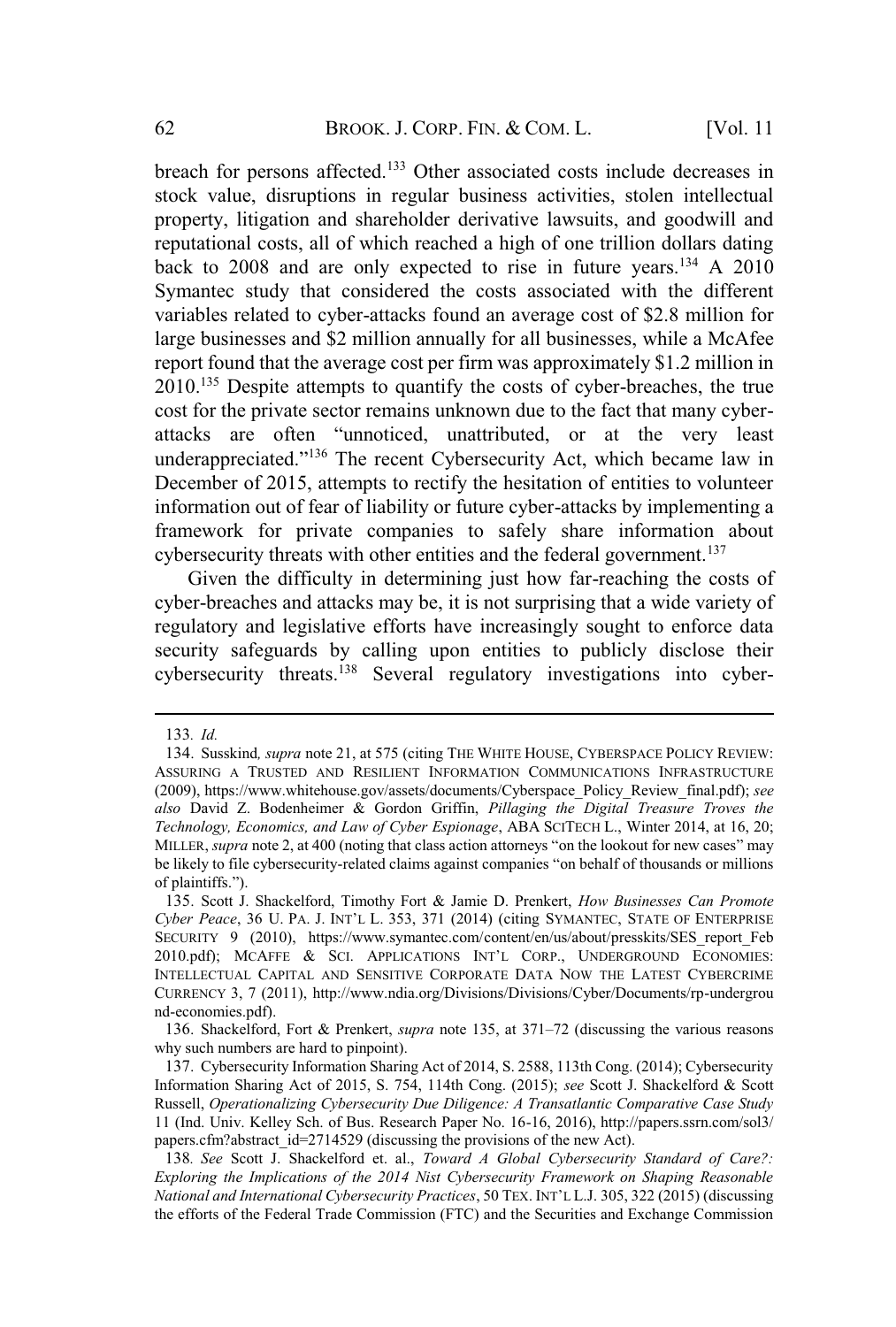breaches have already occurred and regulators have stated that they will hold boards of directors, compliance personnel, and audit committees personally accountable for such risks.<sup>139</sup> One of the major areas of focus is improving the transparency of cyber-risks and guidelines for data breach notifications.<sup>140</sup> Beyond consumers, the effects of these threats on shareholders is especially important—the SEC recently noted that cybersecurity is the most significant risk currently facing the financial system.<sup>141</sup> Such risks affect investment decisions, stock value, and investor access to information. Given the financial and reputational harm associated with cybersecurity vulnerabilities, one survey revealed that 78% of investors were "'somewhat or very unlikely' to invest in a company with a history of being targeted in cyber-attacks," while 69% of investors were hesitant to invest in companies that have experienced one or more data breaches in their time.<sup>142</sup>

This shareholder reluctance directly speaks to the core of "materiality," which is the reporting threshold mandated by the SEC and defined under the federal securities laws as information that a reasonable investor would consider important in deciding whether to make an investment. Materiality is further defined as "a substantial likelihood that the disclosure of the omitted fact would have been viewed by the reasonable investor as having significantly altered the 'total mix' of information made available."<sup>143</sup> Under this objective standard, inadequate disclosure of cybersecurity threats is likely to affect the investment decisions of shareholders, especially pertaining to the costs that such risks pose on stock price, interrupted business activity, stolen intellectual property, and the need for extra resources to purchase insurance or ensure adequate executive involvement.<sup>144</sup> Thus, it is to the financial detriment of reporting companies to be lax in these disclosures.

143. TSC Indus., Inc. v. Northway, Inc., 426 U.S. 438, 449 (1976).

<sup>(</sup>SEC) in this sector); Davis, Wong & Paterson, *supra* note 38, at 629 (discussing regulatory efforts of the SEC, FTC, Federal Communication Commission, Department of Homeland Security, and Department of Justice in this arena).

<sup>139</sup>. Davis, Wong & Paterson, *supra* note 38, at 618.

<sup>140</sup>. Melanie J. Teplinsky, *Fiddling on the Roof: Recent Developments in Cybersecurity*, 2 AM. U. BUS. L. REV. 225, 277–79 (2013) (noting that "as of August 2012, forty-six states and the federal government had adopted" some form of data breach notification law).

<sup>141</sup>. Lisa Lambert & Suzanne Barlyn, *SEC Says Cybersecurity Biggest Risk to Financial System*, REUTERS (May 18, 2016, 7:07 AM), http://www.reuters.com/article/us-finance-summit-sec-idUS KCN0Y82K4.

<sup>142</sup>. MILLER, *supra* note 2, at 400.

<sup>144</sup>*. See, e.g*., Roberta Anderson & Katherine Blair, *5 Cybersecurity Considerations for Public Companies*, LAW360 (Feb. 10, 2014, 12:52 PM), http://www.law360.com/articles/508038/5 cybersecurity-considerations-for-public-companies (discussing Target as one example, whose stock price fell over 10.5% after the mega data breach and prompted a shareholder derivative lawsuit); Kevin M. Gatzlaff & Kathleen A. McCullough, *The Effect of Data Breaches on Shareholder Wealth,* 13 RISK MGMT. & INS. REV. 61 (2010) (utilizing event study methodology to conclude that the stock market reacts negatively to data breaches); Robert S. Thomas, *The Materiality Standard for Intellectual Property Disclosures*, 42 IDEA J.L. & TECH. 205, 225 (2002) (discussing the extent to which disclosure of intellectual property information is considered material).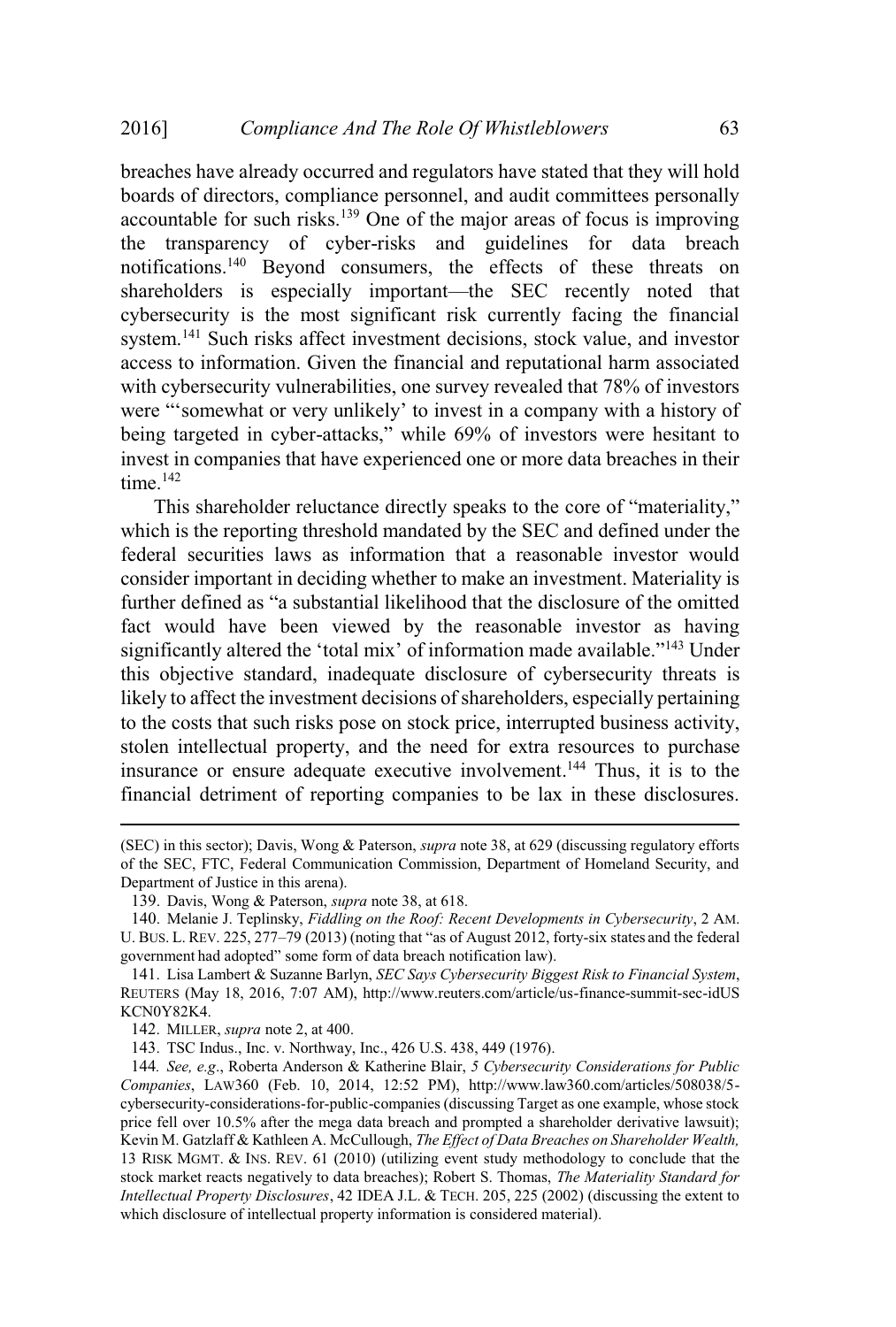They can ensure effectiveness by keeping abreast of any known cyber-risks that could potentially hurt their bottom line and their shareholders. Cybersecurity whistleblowers are well poised to contribute to these efforts by escalating all cyber-related concerns to management or boards of directors for prompt action.

Studies have revealed evidence that the stock market reacts more negatively if an entity fails to provide sufficient details about a cyberbreach.<sup>145</sup> Shareholders also commonly file derivative lawsuits in conjunction with data breaches, which seek to impose personal liability on directors or officers due to inadequate company management or disclosure of cybersecurity risks and breaches of fiduciary duty based on mismanagement.<sup>146</sup> For example, the several shareholder derivative lawsuits brought against Target alleged that top-level executives and directors waited too long to publicly disclose the mega data breach, thereby creating further damage and vulnerability to the company, and failed to take action despite having internally received information about potential security breaches several years prior.<sup>147</sup>

Although the effects of the Target breach affected the sanctity of consumer debit and credit card information, the interest of shareholders in the matter was enormous. Shareholders highlighted that the breach "on the Company's bottom line has been substantial" due to a damaged reputation and customer base, weakened sales and lost revenues, and the need for the company to reduce its fourth quarter 2013 adjusted earnings per share.<sup>148</sup> Additional effects on market value included increased costs due to lowered analyst ratings, price targets, and credit rating downgrades, various costs associated with investigations into the breach and consulting services, and numerous other related costs.<sup>149</sup> In addition to asserting claims for breaches of fiduciary duty, unjust enrichment, and corporate waste, the shareholders also called upon the company to "improve[] its corporate governance

149*. Id.*

<sup>145</sup>. Gatzlaff & McCullough, *supra* note 144, at 14, 17 (analyzing the effect of "firm response" after a breach and the extent to which firms were forthcoming about the details of a breach after having experienced one).

<sup>146</sup>*. See, e.g.*, Trial Filing, Kulla v. Steinhafel, et al., No. 14-CV-00203(PAM-JJK), 2014 WL 2116594 (D. Minn. May 7, 2014) (representing the consolidated Target Corporation shareholder derivative lawsuits, alleging claims against officers and directors for breach of fiduciary duty, unjust enrichment, and corporate waste and seeking monetary relief "for these and other damages suffered by Target as a result of the individual defendants breaches of fiduciary duties"); *In re* Heartland Payment Sys., Inc. Securities Litigation, No. 09-1043, 2009 WL 4798148 (D.N.J. 2009) (shareholders accused the company's directors and officers of fraudulently misrepresenting the state of data security in conference calls and financial statements); *see also* Victoria C. Wong, *Cybersecurity, Risk Management, and How Boards Can Effectively Fulfill Their Monitoring Role*, 15 U.C. DAVIS BUS. L.J. 201, 206 (2015) (discussing several examples of shareholder derivative lawsuits that seek to hold directors liable for improperly managing cybersecurity breaches).

<sup>147</sup>*. See generally Kulla*, 2014 WL 2116594 (claiming that many of these executives and directors were aware of potential security breaches as early as 2007).

<sup>148</sup>*. Id.*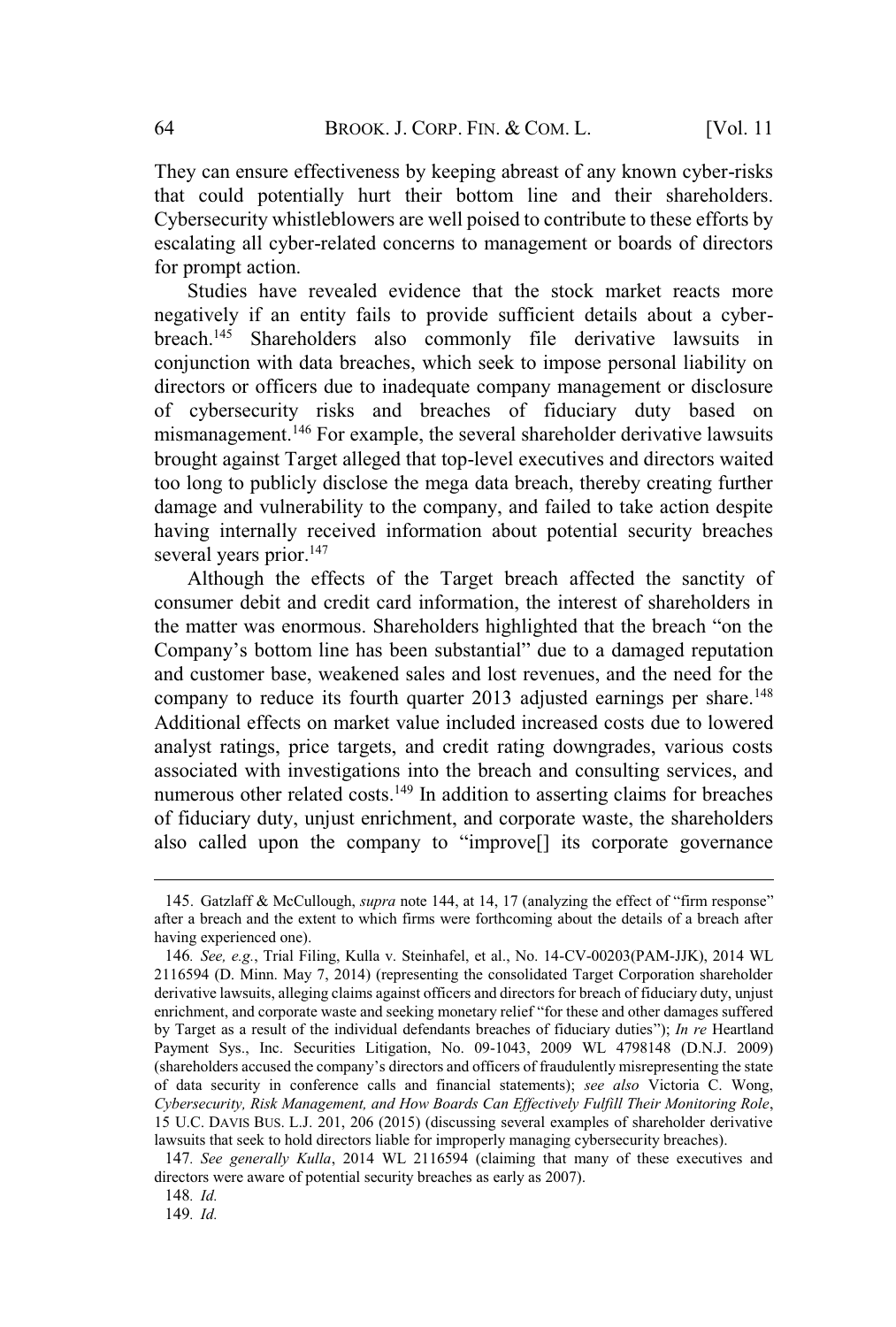structure."<sup>150</sup> As may be seen from these allegations, shareholder interest in cybersecurity-related threats and data breaches is significant. Given that such breaches directly correlate with the financial health of affected entities, it is not surprising that the SEC, ever concerned with investor protection, has asserted itself as a key regulator in this arena.

#### **B. THE SEC'<sup>S</sup> CYBERSECURITY FOCUS AND AUTHORITY**

In the 2011 Guidance, the SEC only briefly discussed the extent to which public companies should report cybersecurity information under the categories of "Description of Business," "Legal Proceedings," and "Disclosure Controls and Procedures," calling for general disclosure if cyberincidents materially affect a registrant's "products, services, relationships with customers or suppliers, or competitive conditions;" informing registrants that they "may need to" disclose information regarding any "material pending legal proceeding" involving cyber-incidents; and prompting registrants to consider the extent to which cyber-incidents threaten their ability to "record, process, summarize, and report [required] information."<sup>151</sup> The SEC provided slightly more detail in describing disclosure requirements under "Risk Factors" and "MD&A." With respect to risk-factor disclosure, the SEC urged reporting companies to disclose whether the probability of cyber-incidents may render an investment in the company "speculative or risky" by considering prior cyber-incidents, the "quantitative and qualitative magnitude" of such risks, the risk that incidents remain undetected, and the adequacy of "preventative actions taken . . . in the context of the industry in which they operate."<sup>152</sup>

Importantly, the 2011 Guidance discourages the use of "generic risk disclosure" or "boilerplate" language to convey this information.<sup>153</sup> Although the SEC states that the federal securities laws would not require disclosure that "itself would compromise a registrant's cybersecurity," registrants "may" need to disclose existing or known threats to "place the discussion of cybersecurity risks in context."<sup>154</sup> Under the MD&A category, the SEC calls upon registrants to disclose cybersecurity risks and incidents if the costs associated therewith represent a "material event, trend, or uncertainty that is reasonably likely" to: i) materially affect operations, liquidity, or financial condition; ii) lead to reduced revenues; iii) increase cybersecurity protection costs; or iv) threaten intellectual property rights if the effects of such incidents would be considered material.<sup>155</sup>

<sup>150</sup>*. Id.*

<sup>151</sup>*. See* Letter from John D. Rockefeller IV, *supra* note 69; Avellan, *supra* note 69, at 206–07; *see also CF-2 Disclosure Guidance*, *supra* note 8.

<sup>152</sup>*. CF-2 Disclosure Guidance*, *supra* note 8, at 2.

<sup>153</sup>*. Id.*

<sup>154</sup>*. Id.*

<sup>155</sup>*. See id.*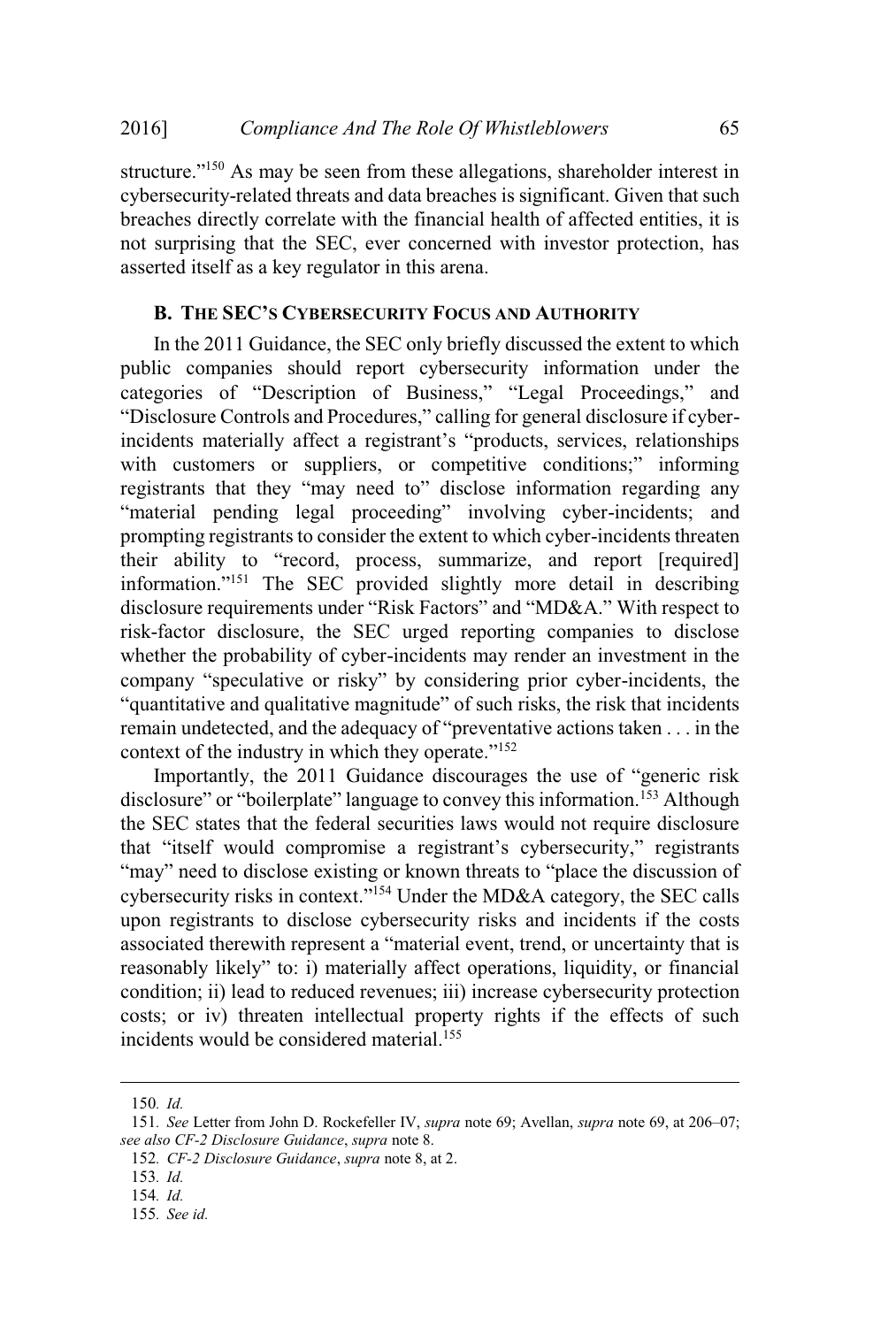As may be evident from reading the 2011 Guidance, companies are likely to experience considerable difficulty in determining whether they meet the materiality threshold for cyber-related disclosures given the lack of specific examples and general language. Further, the inability to use "boilerplate" language imposes a confusing standard on public companies as to the generality of their disclosures. Several commentators have already discussed the deficiencies of the 2011 Guidance, describing the guidelines as ambiguous and void of explicit definitions to adequately explain what type of information should be subject to disclosure or provide specific dollar or percentage amounts.<sup>156</sup> Further, there is also a risk that companies may reveal too much data and actually invite more cyber-risks, or make it easier for attackers to access their information systems.<sup>157</sup>

Because the 2011 Guidance is not a binding regulation, some have argued that the SEC's reliance on the 2011 Guidance, as an enforcement mechanism to target companies for providing what the agency deems insufficient cybersecurity disclosures, is a violation of administrative law.<sup>158</sup> Despite its mere advisory nature, the SEC has relied on the 2011 Guidance to threaten reporting companies with investigations, enforcement activity, and other penalties for non-compliance. In the eighteen months subsequent to the issuance of the 2011 Guidance, the SEC circulated comment letters to about fifty public companies to request information regarding their information security and cyber-related activity practices, which effectively required reporting companies to disclose information about past incidents.<sup>159</sup> Shortly thereafter, the SEC began to utilize actual enforcement mechanisms to ensure compliance with the 2011 Guidance by routinely policing whether reporting companies had adequately disclosed material information both after a known cyber-incident and on an ongoing basis to communicate the existence of cybersecurity risks.<sup>160</sup>

The SEC has also specifically relied on the 2011 Guidance in imposing additional public reporting obligations on several well-known companies,

<sup>156</sup>*. See, e.g.*, Avellan, *supra* note 69; Ferraro, *supra* note 92; *see generally* Young, *supra* note 92 (emphasizing the need for the SEC to establish a dollar threshold for prevention costs for cyberattacks, mitigations costs, and losses that, if exceeded, would require disclosure); Joel Bronstein, *The Balance Between Informing Investors and Protecting Companies: A Look at the Division of Corporation Finance's Recent Guidelines on Cybersecurity Disclosure Requirements*, 13 N.C. J.L. & TECH. 257, 279 (2012) (discussing the inadequacies of the 2011 Guidance).

<sup>157</sup>*. See, e.g*., Bronstein, *supra* note 156, at 280–81; Jeff Roberts, *Will New SEC Guidelines Play Into The Hands of Cyber Attackers?*, GIGAOM (Nov. 14, 2011, 7:16 PM), https://gigaom.com/2011 /11/14/419-will-new-sec-guidelines-play-into-the-hands-of-cyber-attackers/.

<sup>158</sup>*. See, e.g.*, Ferraro, *supra* note 92, at 320–22 (discussing the non-binding effect of a nonlegislative rule); Avellan, *supra* note 69, at 219 (noting that the 2011 Guidance "does not carry the authority of an official regulation").

<sup>159</sup>. Daniel F. Schubert, Jonathan G. Cedarbaum & Leah Schloss, *The SEC's Two Primary Theories in Cybersecurity Enforcement Actions,* THE CYBERSECURITY L. REPORT, Apr. 2015 (citing Letter from Mary Schapiro, Former Chair, U.S. Sec. & Exch. Comm'n, to Sen. John D. Rockefeller IV (May 1, 2013)).

<sup>160</sup>*. See id.*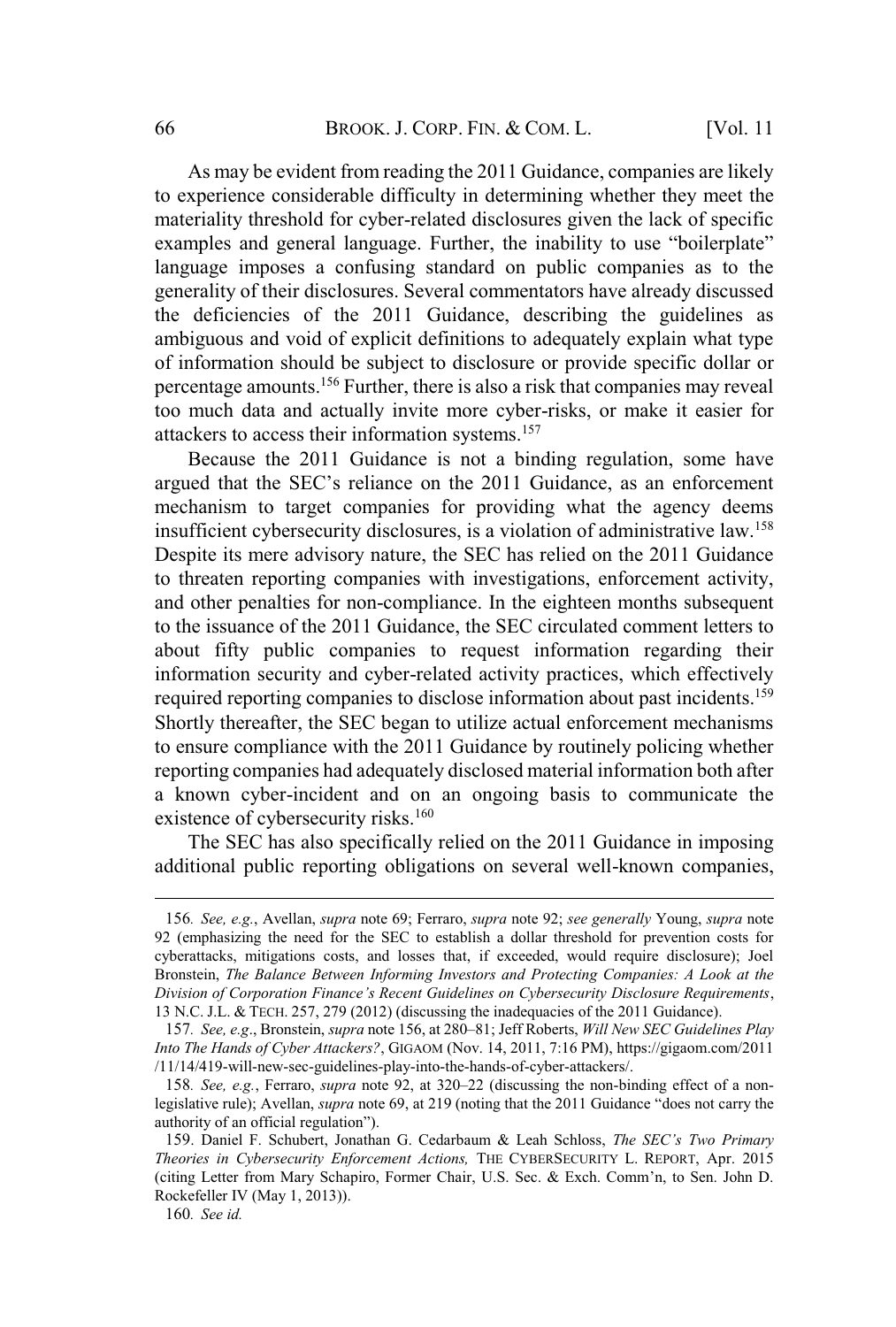leading these companies to believe that failure to respond would result in costly analysis and negative consequences, despite the fact that, in reality, there is no underlying binding force behind the guidance as an enforcement mechanism.<sup>161</sup> These SEC inquiries have led to the use of comment letters by the agency to request revised or improved risk-factor disclosure regarding cybersecurity risk reporting and general monitoring of company press coverage of such events.<sup>162</sup> Given the explicit internal disclaimer as to the non-binding nature of the 2011 Guidance, the lack of publication in the Federal Register, and the absence of any notice-and-comment period soliciting feedback as to proposed regulations, the 2011 Guidance has been described as having the same effect as a "speech an SEC staffer gave at a public conference about cybersecurity."<sup>163</sup>

In areas beyond public company disclosures, the SEC has used its regulatory authority to promulgate binding cybersecurity regulations. The SEC's Regulation SCI is binding on self-regulatory organizations (SROs) like FINRA, alternative trading systems (ATSs), plan processors, and clearing agencies (collectively, SCI entities), requiring such entities to adopt procedures to ensure that their automated systems "have levels of capacity, integrity, resiliency, availability, and security adequate to maintain their operational capability and promote the maintenance of fair and orderly markets."<sup>164</sup> These procedures include mandated participation in the scheduled testing of business continuity operations and backup and disaster recovery plans; the coordination of this testing among other SCI entities; and the need to take corrective action with respect to systems disruptions and compliance issues, including mandated notices and reports to the SEC.<sup>165</sup>

Similarly, Regulation S-ID, under which the SEC issued joint rules with the Commodity Futures Trading Commission (CFTC), requires financial institutions and creditors to design and implement written identity theft programs to protect the personal information of existing and prospective clients.<sup>166</sup> Regulation S-P is another related SEC regulation that is binding on investment advisers registered with the SEC, brokers, dealers, and investment

<sup>161</sup>*. See id.* (discussing several case studies of instances in which corporations altered their SEC disclosures based on the SEC's request through reliance on the 2011 Guidance); Avellan, *supra* note 69.

<sup>162</sup>. David B.H. Martin et al., *SEC Activity Trends in Cybersecurity and Securities Law*, INSIDE COUNS. (Apr. 14, 2015), http://www.insidecounsel.com/2015/04/14/sec-activity-trends-in-cyber security-and-securitie.

<sup>163</sup>. Ferraro, *supra* note 92, at 323.

<sup>164</sup>. 17 C.F.R. § 242.1001 (2016); Regulation Systems Compliance and Integrity, Exchange Act Release No. 73,639, 110 SEC Docket 1377 (Feb. 3, 2015).

<sup>165</sup>. 17 C.F.R. § 242.1001; Regulation Systems Compliance and Integrity, Exchange Act Release No. 73,639, 110 SEC Docket 1377.

<sup>166</sup>. Identity Theft Red Flags Rules, Exchange Act Release No. 69,359, Investment Advisers Act Release No. 3582, Investment Company Act Release No. 30,456, 106 SEC Docket 165 (Apr. 10, 2013).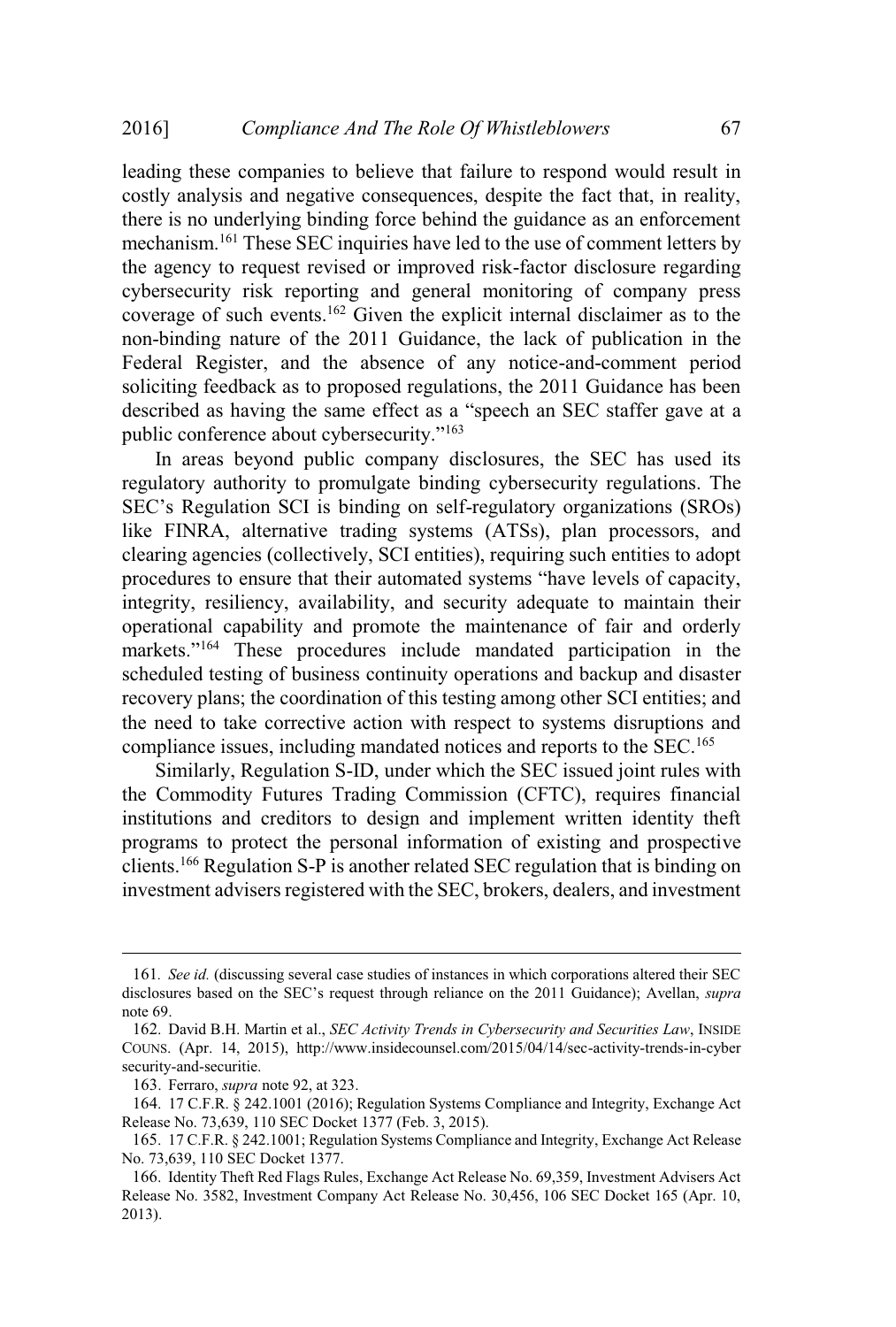companies.<sup>167</sup> Regulation S-P mandates financial institutions to provide customers with notice of the institution's privacy procedures and prohibits the disclosure of personal consumer information to non-affiliated third parties.<sup>168</sup> In September 2015, the SEC pursued its first enforcement action specifically relating to cybersecurity against investment adviser R.T. Jones Capital Equities Management, which agreed to a cease-and-desist order and a \$75,000 penalty for failure to adopt Regulation S-P's required cybersecurity procedures, which had led to a breach that compromised the personal information of nearly 100,000 individuals.<sup>169</sup> This information was revealed after an SEC investigation found that the company had violated the "safeguards rule" of Regulation S-P by storing sensitive client information on a third-party web server, which was then attacked by an unknown hacker.<sup>170</sup> This enforcement action is further evidence of the agency's commitment to policing the financial markets for cybersecurity noncompliance.<sup>171</sup>

The SEC regulations described above are binding on SCI entities, financial institutions, creditors, investment advisors, brokers, dealers, and investment companies, thereby offering a legitimate enforcement mechanism to the agency to pursue inadequacies related to cybersecurity efforts. Similar SEC regulations, with the force of law, could be imposed on public companies to transform the 2011 Guidance into binding cybersecurity regulation. Such action is likely to assist companies in establishing clear and effective channels of information gathering and reporting while also ensuring that the reports of cybersecurity whistleblowers unquestionably constitute activities that are statutorily protected from retaliation.

The SEC may transform the 2011 Guidance into binding regulations pursuant to its general rulemaking authority under various provisions of the Securities Act of 1933 and the Exchange Act that allow the SEC to adopt regulations it deems "necessary or appropriate in the public interest or for the protection of investors."<sup>172</sup> The SEC has considerable leeway in enacting

<sup>167</sup>. Privacy of Consumer Financial Information (Regulation S-P), Exchange Act Release No. 42,974, Investment Company Act Release No. 24,543, Investment Advisers Act Release No. 1883, 72 SEC Docket 1694 (Nov. 13, 2000) (implementing the requirements of the Gramm-Leach-Bliley Act).

<sup>168</sup>*. Id.*

<sup>169</sup>. Press Release, SEC Charges Investment Adviser, *supra* note 16.

<sup>170</sup>*. Id.*

<sup>171</sup>*. See id.*; *SEC Announces First Cybersecurity Enforcement Action Against an Investment Adviser for Failure to Protect Client Data*, NAT'<sup>L</sup> L. REV. (Oct. 6, 2015), http://www.natlawreview .com/article/sec-announces-first-cybersecurity-enforcement-action-against-investment-adviser#sth ash.BvPeWhCx.dpuf.

<sup>172</sup>*. See, e.g*., Exchange Act, Pub. L. No. 94-29, 89 Stat. 97 (1975) (codified as amended at 15 U.S.C. § 78m (2012)); 15 U.S.C. §§ 77g, 78j(b); *see also* Yoon-Ho Alex Lee, *The Efficiency Criterion for Securities Regulation: Investor Welfare or Total Surplus?*, 57 ARIZ. L. REV. 85, 94 n.37 (2015) (noting that "[t]his phrase appears very frequently and verbatim throughout the SEC's organic statutes); Lawrence J. Trautman & George P. Michaely, *The SEC & The Internet: Regulating the Web of Deceit*, 68 THE CONSUMER FIN. L. Q. REP. 262, 272 (2014) (discussing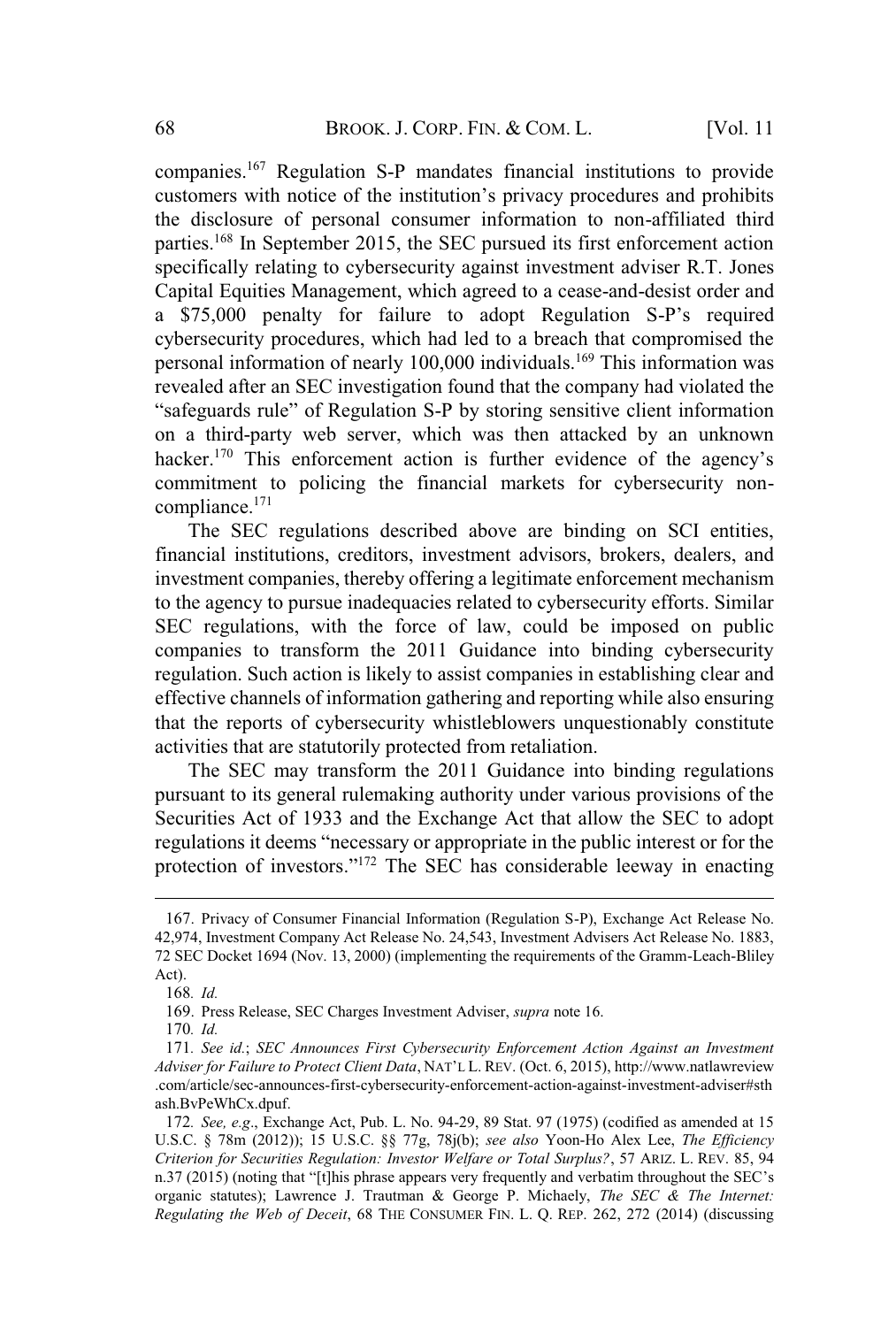regulations aimed at ensuring investor protection generally, which is ubiquitous among the various securities regulation statutes, including the general anti-fraud prohibition in Section 10(b) of the Exchange Act.<sup>173</sup> The SEC intended its 2011 Guidance to assist public companies in preparing disclosures in registration statements, periodic reports under the Exchange Act, and in ensuring that "statements and omissions both inside and outside of [SEC] filings" are compliant with "the antifraud provisions of the federal securities laws."<sup>174</sup> As such, the SEC has expressed that the disclosures mandate compliance with a number of federal securities law provisions.<sup>175</sup>

An additional source of SEC rulemaking authority for cybersecurity regulations may be found in the proxy disclosure provisions of Section 14(a) of the Exchange Act, which authorizes the SEC to broadly promulgate proxy disclosure regulations "in the public interest or for the protection of investors."<sup>176</sup> As some scholars have noted, the authority of the SEC to promulgate proxy disclosure regulations in the "public interest" may be even more expansive than the authority to do so to ensure investor protection, as the former may be interpreted, through legislative history and examination of the federal securities laws, to authorize rulemaking efforts to promote social disclosures (as opposed to only financial disclosures) promoting corporate social transparency.<sup>177</sup> Social disclosures may include information such as the nature of the company's products, the countries in which it conducts business, and the community and political effects of a company's operations in the United States and abroad, $1^{78}$  with the goal of making directors more responsive to the public interest and the promotion of effective corporate governance measures.<sup>179</sup> Given the importance of cybersecurity-related

176. 15 U.S.C. § 78n.

178*. Id.*

authority of the SEC to regulate internet and cyber-related issues); Joseph A. Franco, *Why Antifraud Prohibitions Are Not Enough: The Significance of Opportunism, Candor and Signaling in the Economic Case for Mandatory Securities Disclosure*, 2002 COLUM. BUS. L. REV. 223, 362 n.39 (2002) (describing the various authority of the SEC to "craft rules 'for the protection of investors'").

<sup>173</sup>*. See, e.g.*, 15 U.S.C. § 78j; Michael D. Guttentag, *Protection from What? Investor Protection and the Jobs Act*, 13 U.C. DAVIS BUS. L.J. 207, 212–13 (2013) (noting that "[t]he ubiquity of investor protection as a goal in securities regulation in the United States is evident from an inspection of the securities regulation statutes themselves," including the Securities Act of 1933 and the Securities Exchange Act of 1934, the latter of which discusses "investor protection" over 200 times); *see also* Lee, *supra* note 172, at n.37 (discussing the SEC's broad rulemaking authority).

<sup>174</sup>*. CF-2 Disclosure Guidance*, *supra* note 8, at n.2, 3.

<sup>175</sup>*. See generally CF-2 Disclosure Guidance*, *supra* note 8.

<sup>177</sup>. Cynthia A. Williams, *The Securities and Exchange Commission and Corporate Social Transparency*, 112 HARV. L. REV. 1197, 1199, 1236–46, 1274 (1999) (discussing the SEC's authority to require from public companies expanded social and corporate accountability disclosures).

<sup>179</sup>*. See* Roberta S. Karmel, *Qualitative Standards for 'Qualified Securities': Sec Regulation of Voting Rights*, 36 CATH. U. L. REV. 809, 824 (1987) (noting the SEC's role in this arena); *see also* Philip C. Berg, *The Limits of Sec Authority Under Section 14(a) of the Exchange Act: Where Federal Disclosure Ends and State Corporate Governance Begins*, 17 J. CORP. L. 311, 323–24 (1992) (discussing academic commentary on the SEC's broad rulemaking authority under Section 14(a)